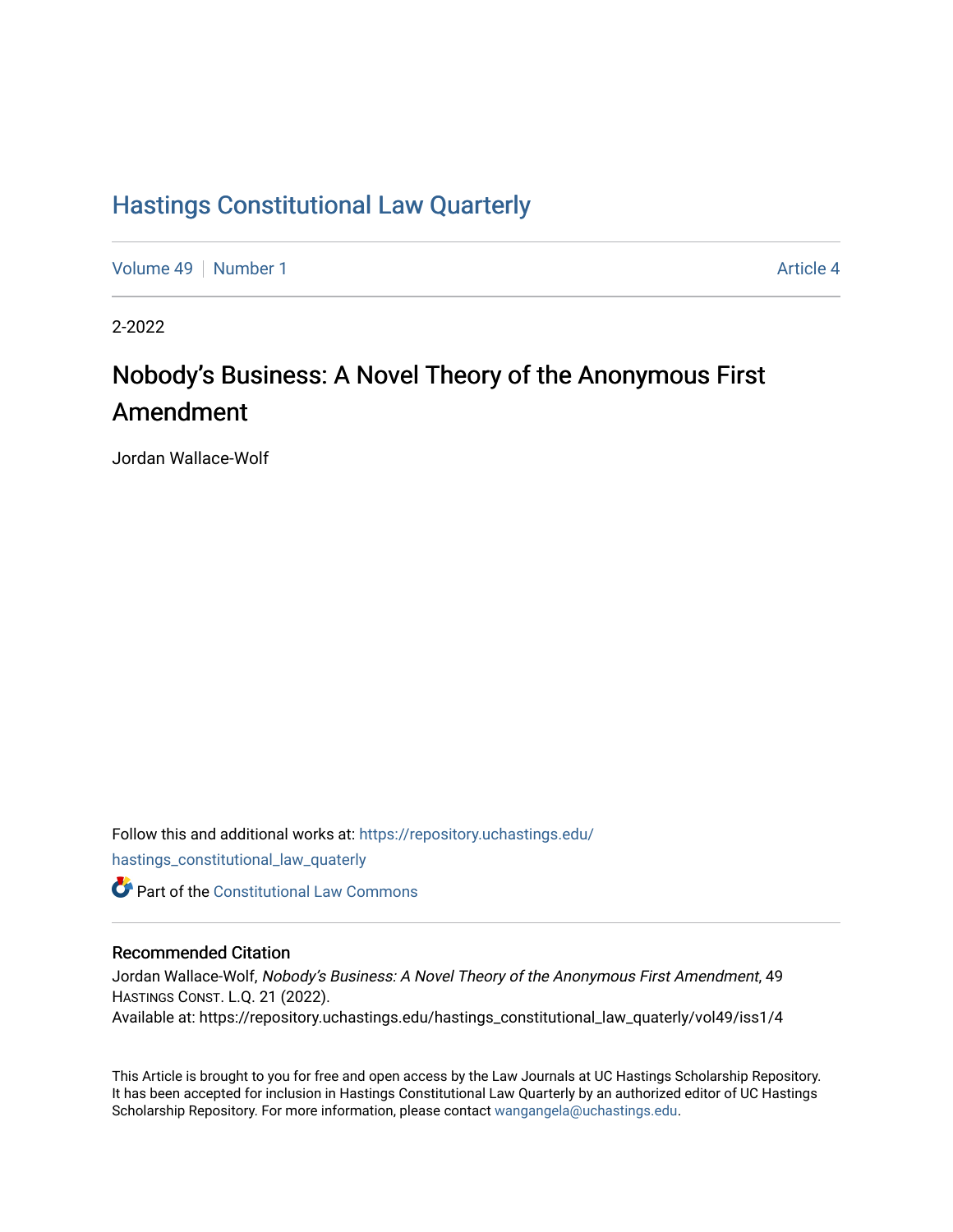# Nobody's Business: A Novel Theory of the Anonymous First Amendment

BY JORDAN WALLACE-WOLF\*

#### **Abstract**

Namelessness is a double-edged sword. It can be a way of avoiding prejudice and focusing attention on one's ideas, but it can also be a license to defame and misinform. These points have been widely discussed. Still, the breadth of these discussions has left some of the depths unplumbed, because rarely is the question explicitly faced: what is the normative significance of namelessness itself, as opposed to its effects under different conditions? My answer is that anonymity is an evasion of responsibility for one's conduct. Persons should ordinarily be held responsible for what they do, but in some cases, where there is sufficient justification, they may enjoy a privilege not to be. One such privilege—the privilege to participate in community thinking—is based in the First Amendment interest that persons have in developing their thinking with others without having to be held responsible for it. I argue that this privilege was not applicable eleven years ago to the challengers in *Doe v. Reed* and is, for somewhat similar reasons, not applicable to the challengers in the Supreme Court's most recent anonymity case: *Americans for Prosperity Foundation v. Bonta*. I argue it was wrongly decided.

*Keywords:* Anonymity, Free Speech, First Amendment, Freedom of Association, Supreme Court, Responsibility, Grand Juries, Petit Juries, Ballot Initiatives, Doe v. Reed, Americans for Prosperity Foundation v. Bonta, Secret Ballot, Representative Democracy, Names, Privileges, Constitutional Law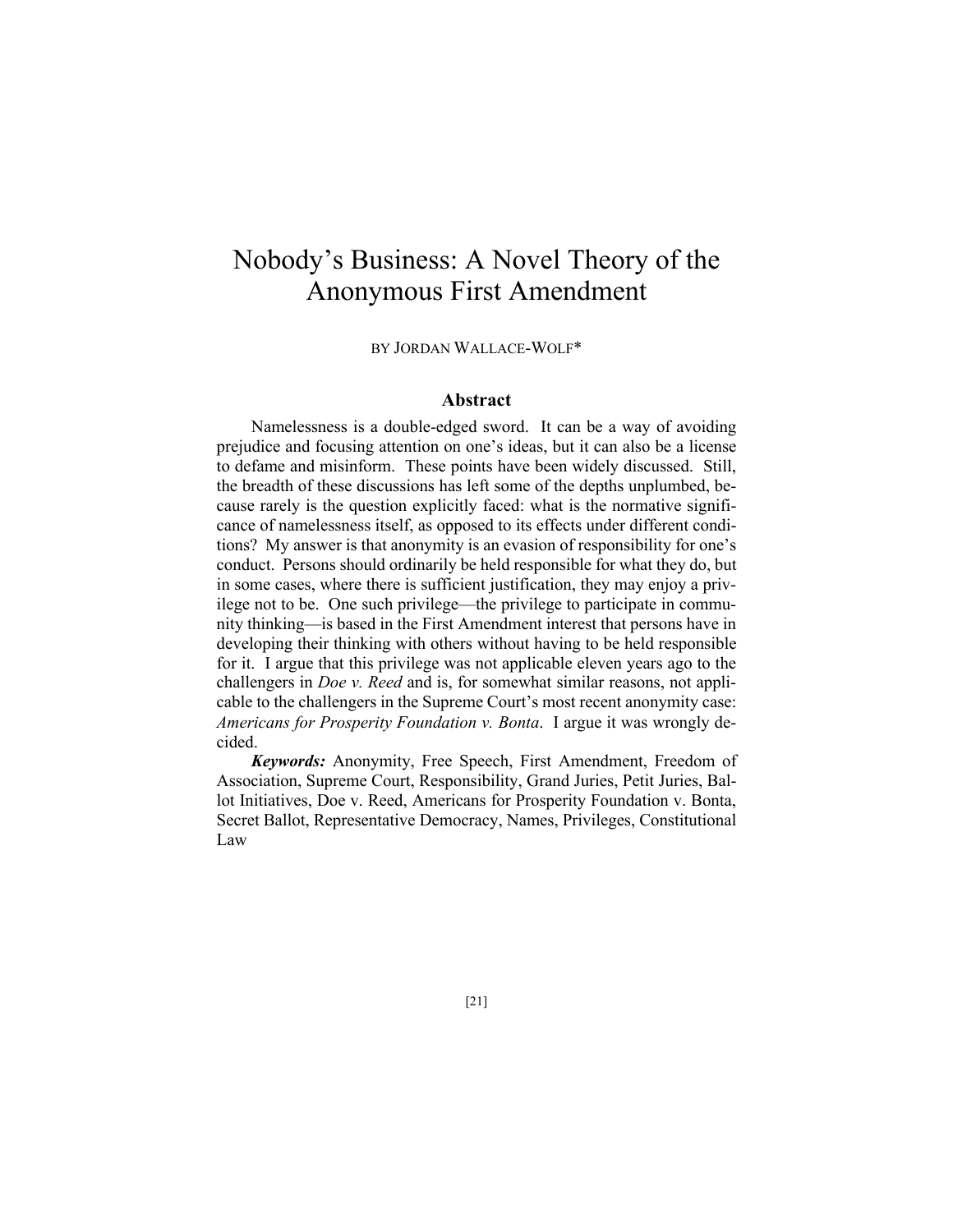#### **TABLE OF CONTENTS**

| I.   |                                                                 |  |
|------|-----------------------------------------------------------------|--|
| II.  |                                                                 |  |
|      | A. The Going View: Anonymity is Significant Only Because of its |  |
|      |                                                                 |  |
|      | B. Anonymity Has a Distinct Normative Significance All Its Own: |  |
|      |                                                                 |  |
|      |                                                                 |  |
|      |                                                                 |  |
|      | 3. The Justification for Anonymous Speaking and Reading 35      |  |
| III. | Applications of the Theory – Voting and Charitable Giving  40   |  |
|      |                                                                 |  |
|      | B. Citizens Have a Non-Pragmatic Interest in Voting Anonymously |  |
|      | 46                                                              |  |
|      |                                                                 |  |
|      |                                                                 |  |
| IV.  |                                                                 |  |

#### **I. Introduction**

Stories of all kinds suppose that names have power. According to some religions, God is too great to be named. In the world of Harry Potter, Voldemort is able to grow in power by making ordinary people too afraid to say his name. Rumpelstiltskin will only allow the princess to keep her child if she can guess his name. Superman can only defeat Mister Mxyzptlk by getting him to say his name backwards.

The power of names is not just a product of the imagination. A name can grab someone's attention, formalize a contract, assert one's individuality, express affection, and signal allegiances and lineages. A name's absence is just as consequential. The January 2021 vote by House Republicans to keep Liz Cheney in her leadership position had a distinct significance due to its being anonymous.<sup>1</sup> Additional examples are easy to find. Authoring a book in one's own name is different from authoring it anonymously;<sup>2</sup>

<sup>1.</sup> This vote suggested that private views of Trump's conduct were at least somewhat in competition with the political incentives to support him. It also suggested the weakness of her support, which is now being highlighted in a second challenge to her position in the Republican caucus. *See* Catie Edmondson & Nicholas Fandos, *House Republicans Choose to Keep Liz Cheney in Leadership*, in some David Morgan, *House Republicans Ready Vote on Trump Critic Cheney's Leadership Post*, REUTERS (May 4, 2021, 2:44 PM), https://www.reuters.com/world/us/house-republicans-ready-vote-trump-critics-leadership-post-sources-2021-05-04/.

<sup>2.</sup> Many authors publish under a pseudonym. Pseudonyms introduce complications that I will deliberately leave aside in this paper, but some uses of them are illustrative since someone who uses a pseudonym does not speak in their own name. *See* Joseph Fulda, *The Ethics of*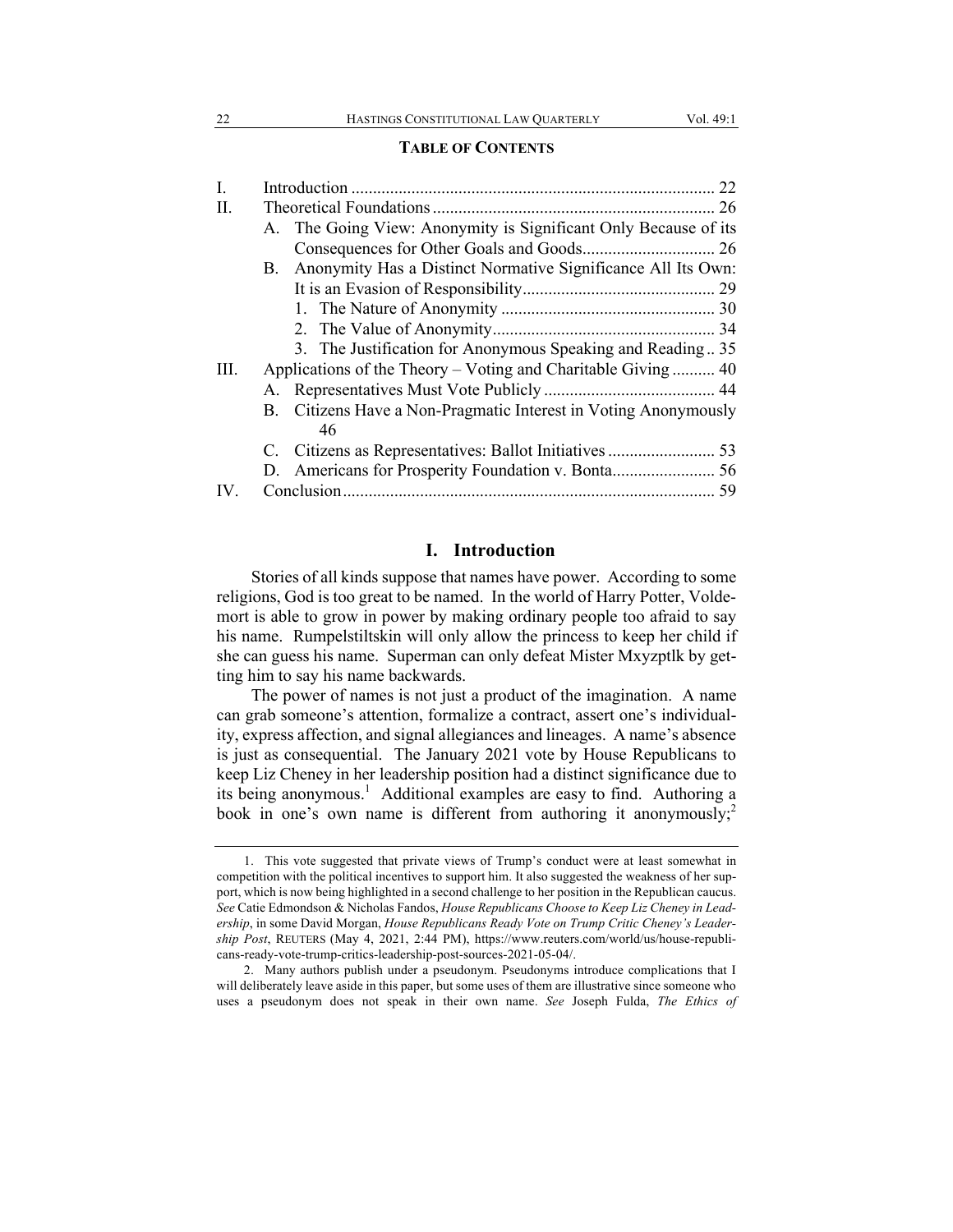reporting a crime in one's own name is different from giving an anonymous tip;3 and writing one's own opinion is different from joining a *per curiam* opinion.<sup>4</sup>

But what exactly *is* the difference between acting in one's name and not? In one sense, this question is easy to answer. The difference is one of connectivity or attributability.<sup>5</sup> When one writes a note and signs it, the content and its author can be linked up. The words can be attributed to them. By contrast, an anonymous note separates its content from its author. The words are disowned; they are not anyone's in particular.<sup>6</sup>

However, the preceding question has a more difficult side to it: what is the difference in *normative significance* between acting in one's name and not? That is, what is the importance of anonymity such that it is sometimes worth protecting and sometimes not?

The vast majority of legal scholarship and judicial opinions about anonymity assumes that the answer to this hard question is straightforward: the importance of a person being dissociated from what they say lies exclusively in the effects.<sup>7</sup> For example, anonymity may preclude unfair retaliation and incentivize unpopular speech, but it may also enable harassment and misinformation.<sup>8</sup>

From this assumption, it follows that the legal rules regarding anonymity should be evaluated through a case-by-case cost-benefit analysis.<sup>9</sup> They should encourage or discourage anonymity to produce the best overall consequences. Many commentators make this point by saying that anonymity

6. There are other kinds of important anonymous activities, like anonymous reading, but I focus on speech at this point for ease of exposition.

*Pseudonymous Publication*, 16 J. OF INFO. ETHICS 75 (2007). *See also*, Alexandra Schwartz, *The "Unmasking" of Elena Ferrante*, THE NEW YORKER (Oct. 3, 2016), https://www.newyorker.com/culture/cultural-comment/the-unmasking-of-elena-ferrante (discussing the identification of a popular novelist who had written under a pseudonym).

<sup>3.</sup> Navarette v. California, 572 U.S. 393 (2014) (holding that an anonymous tip may satisfy the requirement of reasonable suspicion when sufficient indicia of reliability are present, such as the identity of the car that was reported to have driven dangerously).

<sup>4</sup>*. See* Ira P. Robbins, *Hiding Behind the Cloak of Invisibility: The Supreme Court and Per Curiam Opinions*, 86 TUL. L. REV. 1197, 1199 (2012) (arguing that courts have reason not to speak as institutions and should generally speak through the opinions of particular judges).

<sup>5</sup>*. See* Julie Ponesse, *The Ties that Blind: Conceptualizing Anonymity*, 45 J. OF SOC. PHIL. 304 (2014); Jeffrey Skopek, *Reasonable Expectations of Anonymity*, 101 VA. L. REV. 691, 720-22 (2015); Kathleen A. Wallace, *Anonymity*, 1 ETHICS AND INFO. TECH. 21 (1999).

<sup>7</sup>*. See infra* Section I (offering examples).

<sup>8.</sup> These points are ubiquitous in scholarship about anonymity. *See, e.g.*, Lyrissa Lidsky & Thomas Cotter, *Authorship, Audiences, and Anonymous Speech*, 82 NOTRE DAME L. REV. 1537 (2007). Courts focus heavily on the chance of reprisals against speakers. *See* Am. for Prosperity Found. v. Bonta, 141 S. Ct. 2373 (2021); McIntyre v. Ohio Elections Comm'n, 514 U.S. 334, 355 (1995); Aryan v. Mackey, 462 F. Supp. 90 (N.D. Tex. 1978) (discussing anonymity as the concealment of one's face rather than one's name); NAACP v. Alabama, 357 U.S. 449 (1958) (a foundational precedent for anonymous speech that focuses on the risks of reprisals).

<sup>9</sup>*. See infra* Section I.A (giving examples of this assumption).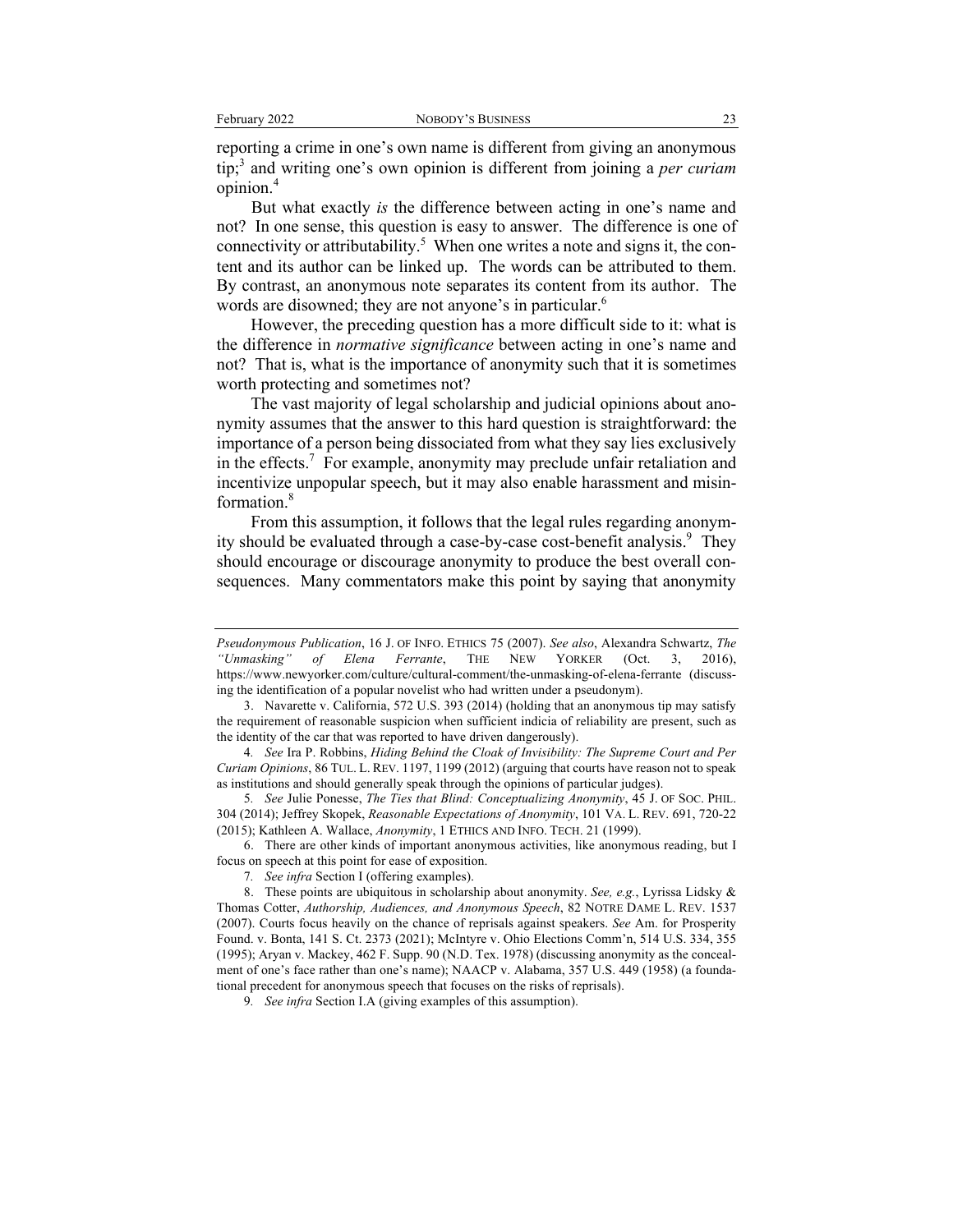or anonymity rules are tools and that their use should be evaluated according to an instrumental logic. They should be used if they are the right tool for the job (i.e., when they will produce the best outcome relative to other doctrines or rules). $10$ 

These claims about anonymity—the instrumental or tool view—may seem unremarkable, but I think that is flawed. In this paper I will argue that a different tool—*the privileged participation view*—is superior and that it can be used to provide improved analyses of anonymity practices in the law.

Some motivation for resisting the instrumental view is that, intuitively, names have a special significance to a person as it pertains to their identity; hence, the absence of a name is likely similarly significant. Support for this intuition is that some uses of anonymity seem to be prohibited for reasons that have less to do with the effects it would have and more to do with the role that anonymity plays in protecting thought. For example, legislative representatives cannot vote on legislation anonymously, even if this would lead to better decision-making or other good consequences. I think this is because the valuable role that representatives play in a democracy is *per se* incompatible with anonymity.<sup>11</sup> On the other hand, I think that the right to read anonymously is not justified by the good consequences it may have, but rather by the unique role that anonymous reading plays in a society animated by the values of the First Amendment.

The view I favor vindicates these two intuitions. The importance of a person being dissociated from what they say does not lie exclusively in the effects that such a dissociation will have on other normatively important goals and values, such as preventing reprisals or incentivizing valuable speech. Rather, my claim is that this dissociation has a distinct and determinate normative significance in itself.

Names are how we think about a person and link that person's conduct to the person. This kind of linking is significant because it is the basic initial way in which we hold others responsible for what they do. That is, we hold persons responsible for what they do—whether good or bad, right or wrong—by thinking that *they* have done it. We may, of course, have cause to go further and praise or criticize them, or even reward or punish them for what they have done. However, all of these steps depend on first attributing

<sup>10</sup>*. E.g.,* A. Michael Froomkin, *Lessons Learned Too Well: Anonymity in a Time of Surveillance*, 59 ARIZ. L. REV. 95, 145 (2017) ("[c]ommunicative anonymity is a core part of freedom in a democratic state and a critical tool for those who seek freedom from nondemocratic states."); Bryan H. Choi, *The Anonymous Internet*, 72 MD. L. REV. 501, 538 (2013) ("[t]here is good reason why anonymity and generativity are key pressure points. Both are tools…"); Saul Levmore, *The Anonymity Tool*, 144 U. PA. L. REV. 2191 (1996).

<sup>11.</sup> Perhaps the response will be that open voting by legislators will always produce the best consequences. That may be true, but my point is that it does not seem we have to tally up the consequences of secret voting by legislators to know that it is not permitted. I discuss this more at the beginning of Section II.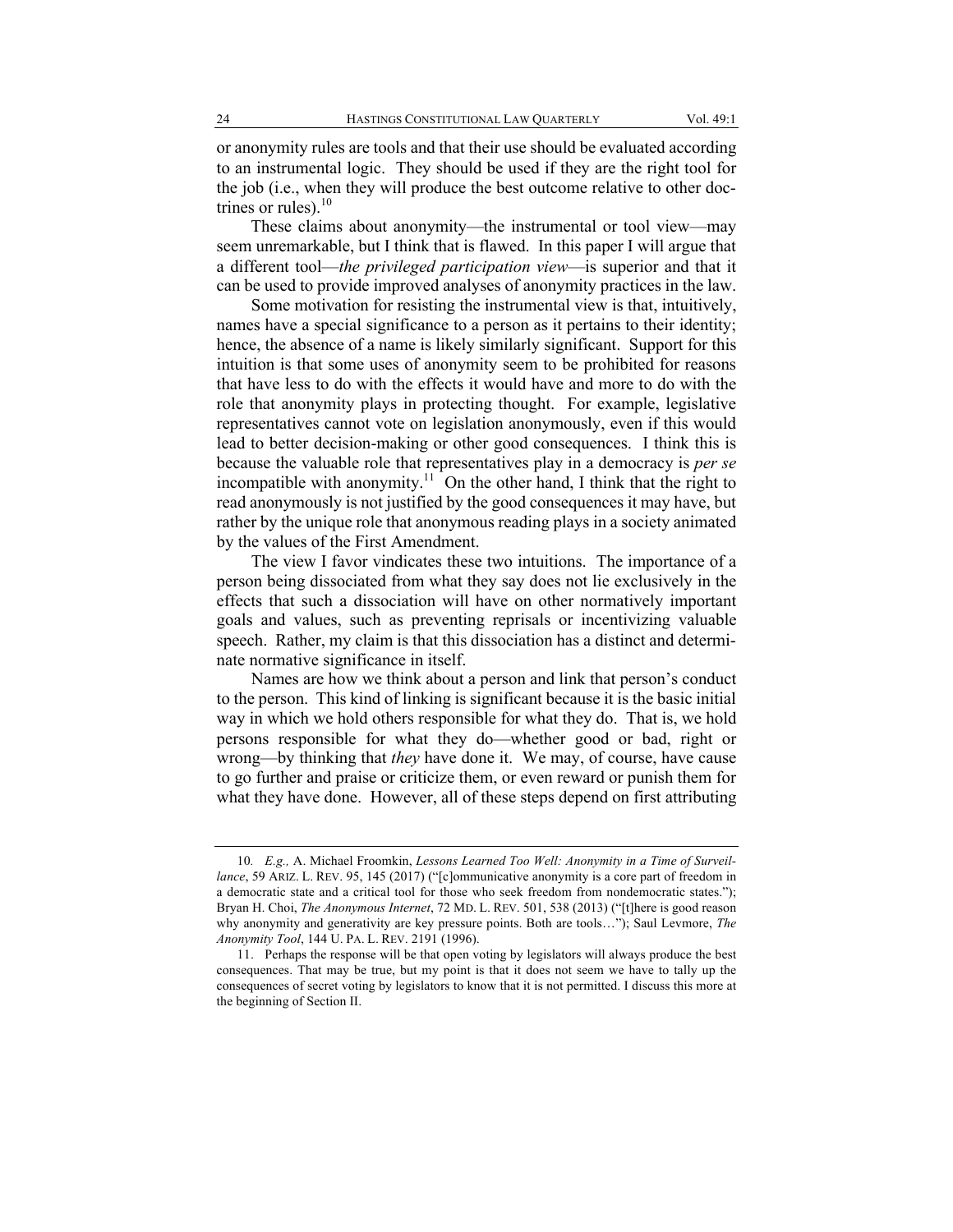the action to them and so altering, whether slightly or greatly, our view of who they are. Names are essential to this attribution as they are how we perceive the person.12 This perception is a name's source of power.

Generally, we hold persons responsible by mentally "filing" their actions under their name. When anonymity precludes such a filing by suppressing the relevant name, it precludes being held responsible for what one does. Accordingly, anonymity does not just keep one's identity from being known, anonymity defeats responsibility. This is its distinctive normative significance.

Moreover, since holding persons responsible for what they do is an important moral activity—after all, why should persons not be held responsible for what they are responsible for?—anonymity will be presumptively wrongful. However, this presumption can be defeated in some circumstances, in which case there will be a privilege to be anonymous. One such privilege is based on the importance of thinking and not, as the leading view would have it, on the need to produce the overall best consequences. Thinking is both heavily experimental and social. Persons need to be able to try out their ideas with others, but if doing so is conditioned on being held responsible for what one says, one may be deterred from coming forward. Hence, persons should enjoy a privilege, based in the First Amendment, to anonymously participate in community thinking.<sup>13</sup> This is the essence of the privileged participation view.

After establishing this theoretical claim, I apply it to various anonymity practices to show how it reshapes the kind of arguments that can and should be given for them. Considering these anonymity practices also provides an opportunity for me to illustrate the kind of factors that determine whether someone can claim the privilege to participate in community thinking anonymously.

First, I consider anonymous speaking and reading. Free speech doctrine currently protects a right to do both, and the privileged participation view supports that result. After all, persons may need to make contact with ideas and arguments that are found among a community of thinkers without thereby taking a position within that community. Second, I turn to various kinds of formal democratic participation. I argue that the privileged participation view provides some support for the secret ballot, but it does not permit representatives to vote anonymously nor does it permit citizens to suppress

<sup>12.</sup> There is no doubt that one can see someone do something and chastise that person for it without knowing their name, but without their name one cannot integrate the interaction into the person's biography. By contrast, if one knows a person's name then one can, in principle, transmit it by speech "Oh Emily? I once saw her do such and such…"

<sup>13</sup>*. See, e.g.*, JANNA MALAMUD SMITH, PRIVATE MATTERS: IN DEFENSE OF THE PERSONAL LIFE loc. 556 (1997) (ebook) ("[a]nonymity, you might say, is privacy for people who don't want to be really alone.").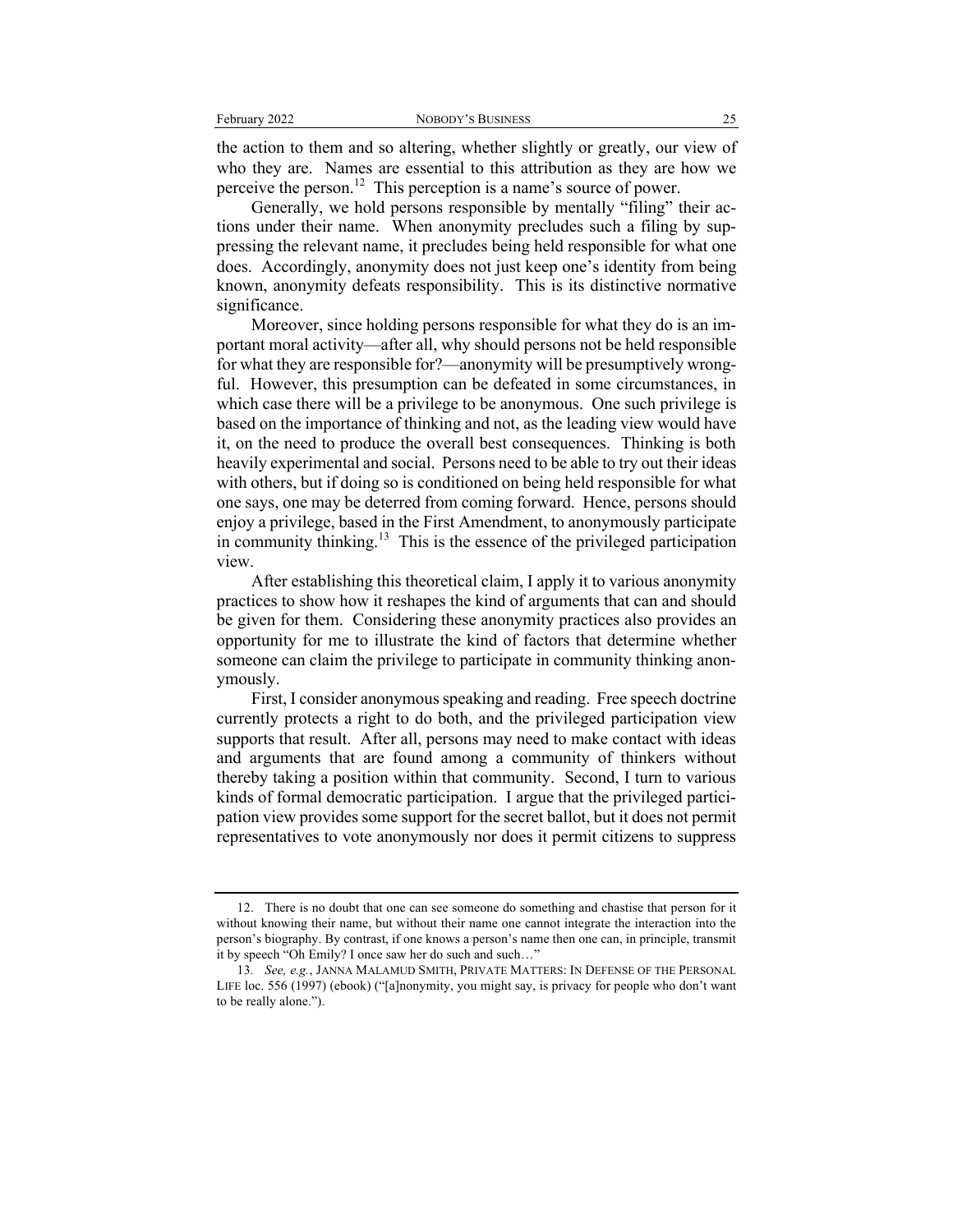access to their signatures in favor of a ballot initiative.<sup>14</sup> Next, I illustrate how the arguments in *John Doe v. Reed* are applicable to *Americans for Prosperity Foundation v. Bonta*. 15 I argue that the California disclosure requirements at issue in that case should be upheld.

The organization of this Article is as follows: Section I illustrates the view that anonymity is a tool and then offers an alternative view: the privileged participation view. I illustrate and defend the privileged participation view by showing how it justifies anonymous speaking and reading. In Section II, I offer a sketched theory of representative democracy in the course of discussing the three democratic practices listed above: voting in elections by citizens, legislative voting by representatives, and voting on ballot initiatives. I argue that it is proper for the first to be anonymous, but that the latter two must be done openly. I then argue that similar arguments can be made to support upholding the disclosure laws in *Bonta*.

#### **II. Theoretical Foundations**

#### A. The Going View: Anonymity is Significant Only Because of its Consequences for Other Goals and Goods

In this section, I will offer some examples of the assumption that anonymity is only contingently normatively significant (i.e., that it does not have a definite, built-in significance). I do so not only to illustrate the nature of this assumption and its prevalence, but also to point out some of the insights that it has generated as well as to highlight some questions it has produced.

The assumption I identify finds clear, albeit implicit, expression in an article by Lyrissa Lidsky and Thomas Cotter.<sup>16</sup> Their focus is on anonymous speech and the general right to engage in it. They do not suppose that anonymity has a built-in moral significance that can be consulted to evaluate the appropriateness of such a right. Instead, they assume that such a right will be justified or not, depending on the effects that anonymity would have across speakers and speech situations in the aggregate, as well as the relative importance of those effects.<sup>17</sup> Thus, determining whether there is justification for anonymous speech requires a grand accounting. Costs and benefits are to be totaled up, and if the benefits sufficiently outweigh the costs to a greater degree than other options, anonymity is justified for speech.

<sup>14.</sup> John Doe v. Reed, 561 U.S. 186 (2010) (holding that there is no general First Amendment requirement for the signatories of a ballot initiative to be kept from the public).

<sup>15.</sup> Am. for Prosperity Found. v. Bonta, 594 U.S. —- (2021).

<sup>16</sup>*. See* Lidsky & Cotter, *supra* note 8 (this article is cited by other scholars focusing on privacy and anonymity); *See, e.g.*, Margot E. Kaminski, *Real Masks and Real Name Policies: Applying Anti-Mask Case Law to Anonymous Online Speech*, 23 FORDHAM INTELL. PROP. MEDIA & ENT. L.J. 815, 823 n.27 (2013) (citing and elaborating on Lidsky and Cotter).

<sup>17.</sup> Lidsky & Cotter, *supra* note 8*,* at 1159.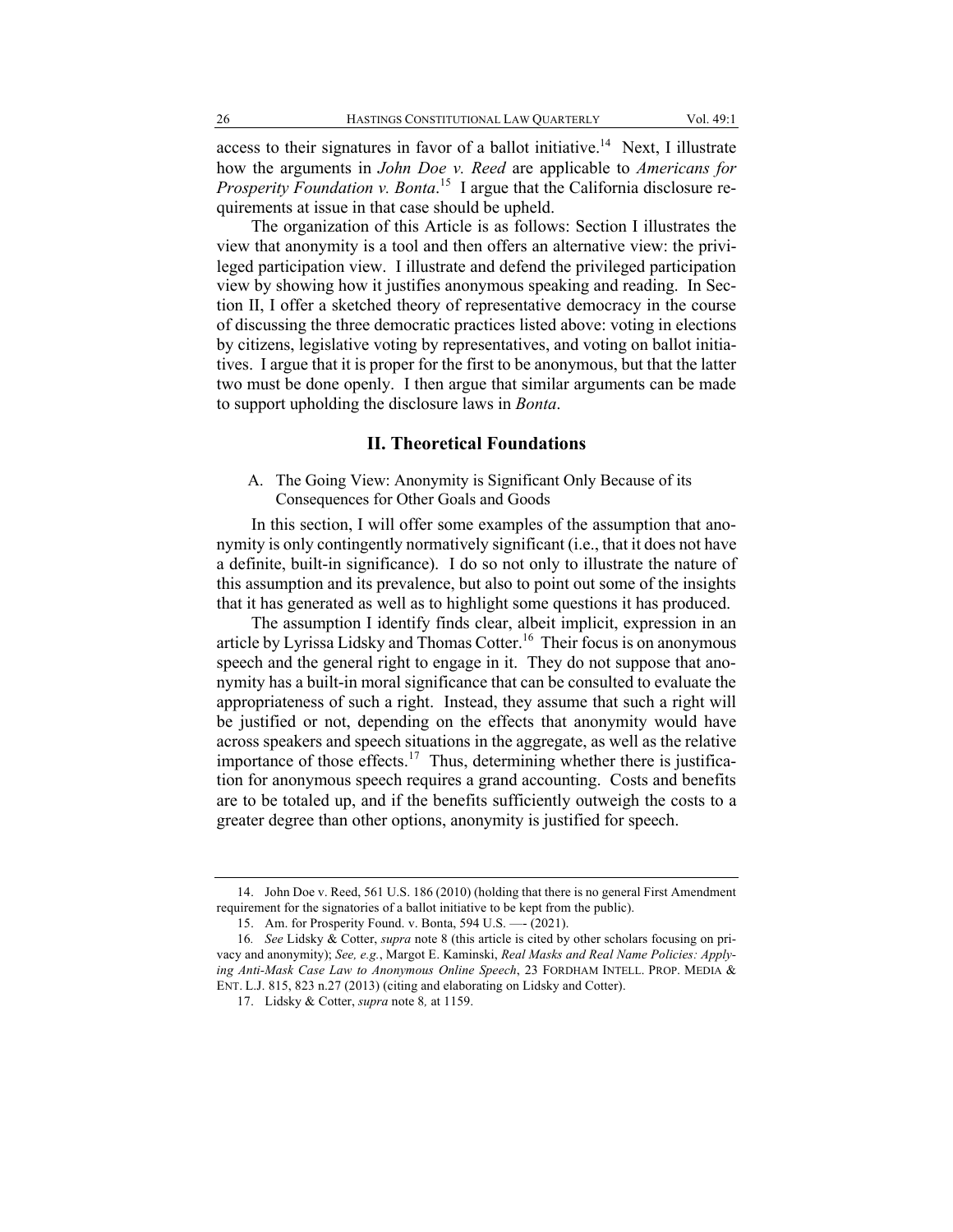As Lidsky and Cotter acknowledge, such a grand accounting is difficult to carry out, because it depends on empirical facts that are hard to pin down.<sup>18</sup> Lidsky and Cotter state that:

In theory, audiences could be either better or worse off under a regime that grants strong protection to anonymous speech, as opposed to one that grants only weak protection, depending upon which effect—the production of more socially valuable speech, or the production of more harmful, though discounted, speech—predominates.<sup>19</sup>

 In the interest of reaching a more definitive judgment, they assume that persons are savvy and will approach anonymous speech with the correct amount of caution.<sup>20</sup> They also assume that anonymity is a superior way of incentivizing speech, compared to other methods, such as greater institutional protections and consequences for retaliation against speakers. $21$ 

The empirical dependencies of their arguments are evidence of the assumption that anonymity has no inherent normative significance and that it is to be evaluated situationally. Put another way, anonymity is, in their view, the preferred way of calling forth a certain balance of good speech. But like any tool, anonymity is only good given how things are now. Perhaps in the future, for all their argument claims, greater tolerance and protections against retaliation will make a right to anonymous speech unnecessary. By contrast, I will argue that anonymity protects speech in a distinct way, and that this kind of protection is not made obsolete by greater tolerance or stricter laws against retaliation.<sup>22</sup>

A bigger problem though, and one that Lidsky and Cotter also acknowledge, is the need for an evaluative framework. That is, even if we had rock solid empirical evidence of how anonymity alters the content and quantity of certain kinds of speech, we still need to know how much bad anonymous speech can be tolerated to secure some amount of valuable speech that would not be spoken without the protection of anonymity. But the very notion of a tradeoff is out of place, given that the constitutionally established value of the latter kind of speech is not usually balanced against

22. Though it is possible that circumstances will change such that very few persons feel the need to avail themselves of this kind of protection. My point in the text is that anonymity protects speech in a distinct way.

<sup>18</sup>*. Id.* at 1577.

<sup>19</sup>*. Id.* at 1539-40.

<sup>20</sup>*. Id.* at 1588.

<sup>21</sup>*. Id.* at 1578 ("[i]ndeed, for this class of speakers, a system that simultaneously compelled disclosure of authorial identity and effectively prevented retaliation would be preferable to one that merely protected anonymity, because (1) speech consumers would stand to benefit from knowing the speaker's identity, and (2) the speaker would stand a better chance of being taken seriously, all other things being equal. Reality suggests, however, that retaliation (let alone mere social ostracism) can never be prevented with 100% effectiveness, and thus that a rule forbidding anonymity almost certainly would discourage some apprehensive speakers from coming forward.").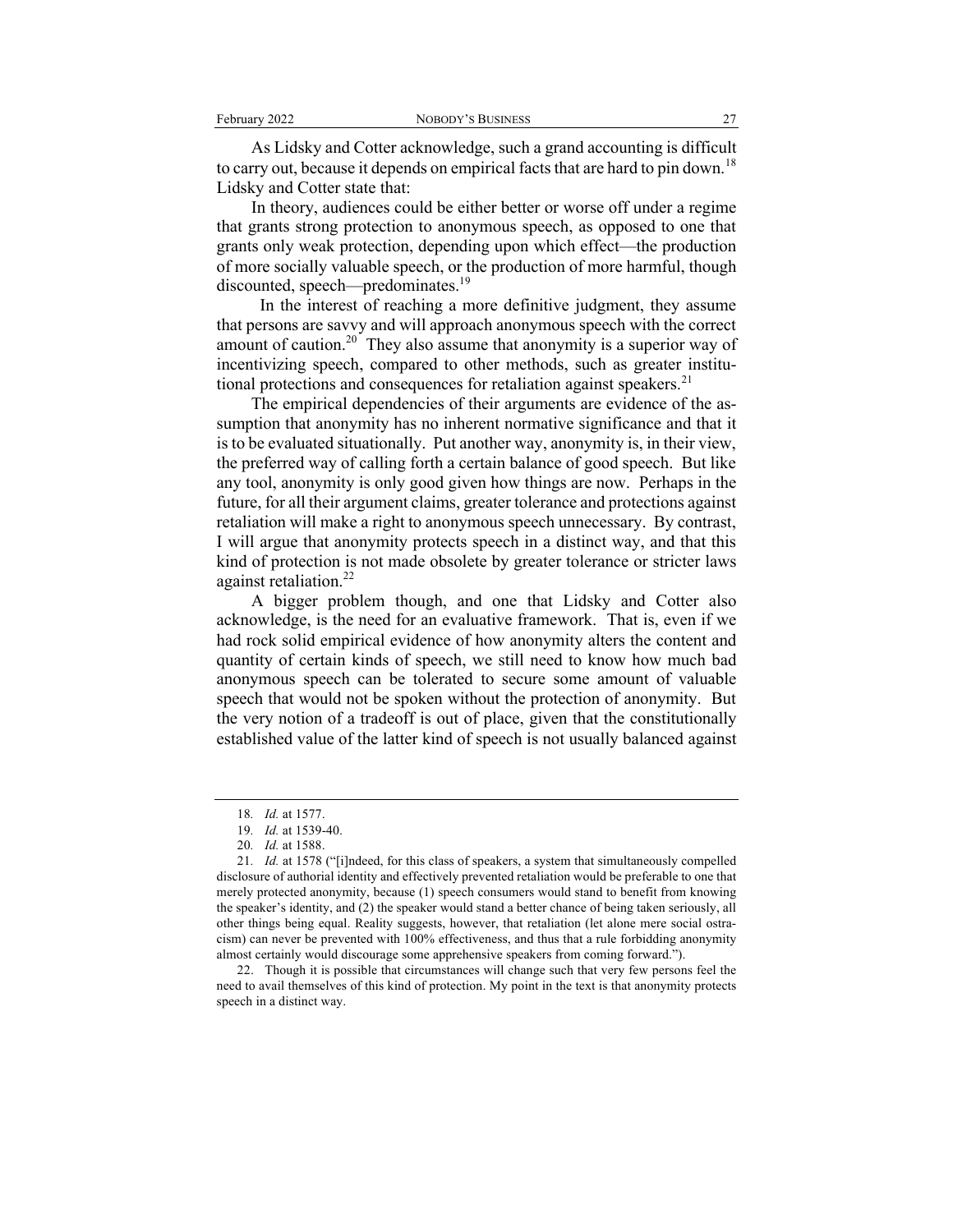the possibilities of the bad speech that might result.<sup>23</sup> For instance, the right to free speech itself is not dependent on there being a favorable balance of good speech and bad speech, but rather enjoys a justification that transcends this balance. This justification is the value of speech in advancing one's thinking, which happens through both good and bad speech.

Such are the problems of evaluating anonymity based on a grand accounting of various values, with no definite way to compare them. By contrast, my own view holds that persons must be free to read and speak anonymously not because these rights produce the best results—though they may—but because they vindicate the central goal of the First Amendment, which is to ensure a vigorous public sphere.<sup>24</sup>

Note that my goal is not to mount a full critique of Lidsky and Cotter's approach, but only to emphasize that it presumes a particular picture of what anonymity is and hence how it is justified. Based on their approach, we are drawn into the project of creating a tradeoff schedule for the various effects of anonymity because it is assumed that anonymity does not provide its own normative logic, apart from totaling up its costs and benefits.

Other scholars follow the approach of Lidsky and Cotter.<sup>25</sup> For example, Jeffrey Skopek's comprehensive and innovative article mentions that anonymity "often hides the identity of someone about whom facts are known for the purpose of putting such goods into public circulation."26 This is, in my opinion, a correct characterization of anonymity that has profound implications. Citizens need anonymity to start communally experimenting with what they think, but without having to make their experiments known. However, Skopek does not develop this remark as a statement of anonymity's normative significance or the key to its justification in particular cases. Instead, he intends it to be a summary of how anonymity—and attribution are:

[B]oth used by our law to shape the costs and benefits of creating goods in order to align private production incentives with public goals and values, control information flows in order to address evaluation

<sup>23.</sup> Lidsky & Cotter, *supra* note 8, at 1581 n.190 ("[w]hether the costs and benefits of anonymous speech are even commensurable with respect to one another is debatable. As we suggested above, for example, if the autonomy interests in support of a right to speak anonymously are worthy of respect, how exactly does one determine the optimal tradeoff in return for a reduction in harmful speech? More importantly, and as others before us have noted, the social welfare approach appears inconsistent with a good deal of existing First Amendment jurisprudence…").

<sup>24</sup>*. See infra* text accompanying notes 36–52.

<sup>25.</sup> Citations can be multiplied in law and philosophy. *E.g.,* Allison R. Hayward, *Bentham & Ballots: Tradeoffs Between Secrecy and Accountability in How We Vote*, 26 J.L. & POL. 39 (2010); Victoria Smith Ekstrand, *The Many Masks of Anon: Anonymity as Cultural Practice and Reflections in Case Law*, 18 J. TECH. L. & POL'Y 1 (2013) (cataloguing costs and benefits of anonymous speech); Ponesse, *supra* note 5, at 304 (noting the two-faced nature of anonymity).

<sup>26.</sup> Jeffrey Skopek, *Anonymity, the Production of Goods, and Institutional Design*, 82 FORDHAM L. REV. 1751, 1755 (2014).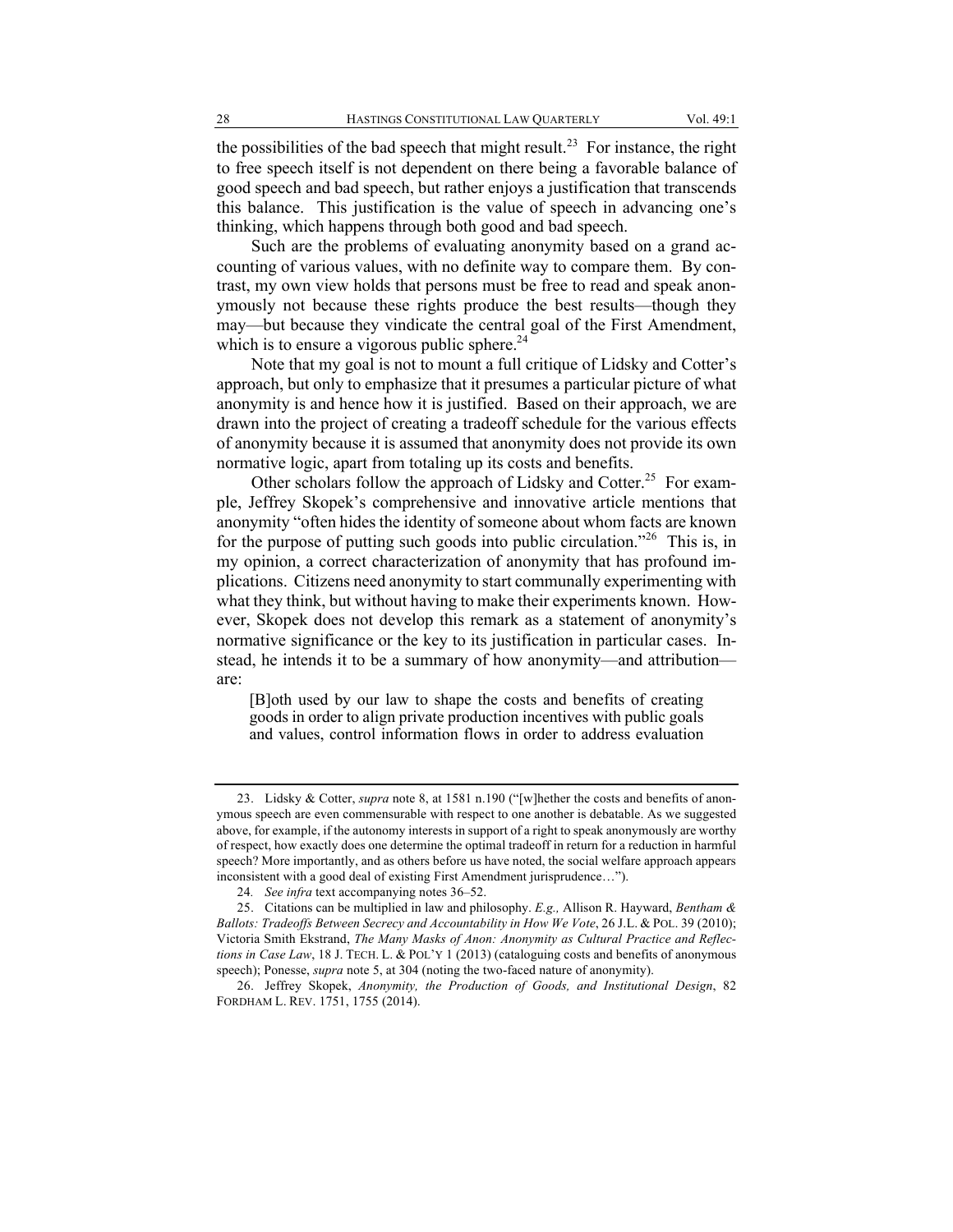costs associated with using goods, and reallocate rights of control over goods in order achieve their efficient or fair allocation.<sup>27</sup>

For Skopek, anonymity is a peculiar or interesting kind of tool or "design lever"<sup>28</sup> that institutions can manipulate to get the results they want, and will be justified when it is the right tool to bring about the desired outcome.<sup>29</sup>

Crucially though, Skopek explicitly disclaims any attempt to try and identify what the right outcome would be, such that the use of anonymity would be the most suitable lever to pull to make it so. From Skopek's comments about balancing interests it seems plausible that he supposes the right outcome is a complicated grand accounting of anonymity's impact on a multitude of goods, rather than the single distinct good of anonymity. Instead, the grand accounting considers the impact of goods such as efficiency, freedom, and fairness.

The overall point is this that many legal theorists of anonymity treat its justification as a matter of seeing to what degree it can call forth various mixtures of good and bad in a given factual context. When it calls forth a sufficiently attractive mixture in a particular case, it is justified. This view of how anonymity is justified embodies a contestable assumption; namely, that we use it to realize goods, whatever they happen to be and as the opportunity arises.

B. Anonymity Has a Distinct Normative Significance All Its Own: It is an Evasion of Responsibility

In this section, I offer a theory of anonymity that will address two issues: the nature of anonymity and its consequent normative and legal significance. I contend that the nature of anonymity is that of preventing persons from being held responsible for the things they do with ideas ( e.g., speaking them and reading them). This aspect of anonymity's nature—that it is *responsibility defeating*—is troubling and calls for justification. After all, it is a matter of general moral importance that persons be *held* responsible (fairly and proportionally of course) for those things that they *are* responsible for. For example, persons are responsible for how they conduct themselves and they may be held responsible for how they do so through various means, such as civil suits for battery and negligence. There are exceptions such that

<sup>27</sup>*. Id.* at 1756.

<sup>28</sup>*. Id.*

<sup>29</sup>*. Id.* at 1755 (Skopek at one point says that anonymity is not a "mere tool or aspect of privacy." Note that in saying this, he does not intend to deny that anonymity is a tool; rather, he tries to claim that anonymity is not a tool *of privacy*, but one of a wider sort. I will argue later that this is based on a misunderstanding of privacy, as many if not all the examples he cites of anonymity are cases of privacy when privacy is understood properly as a certain kind of barrier to being held responsible.).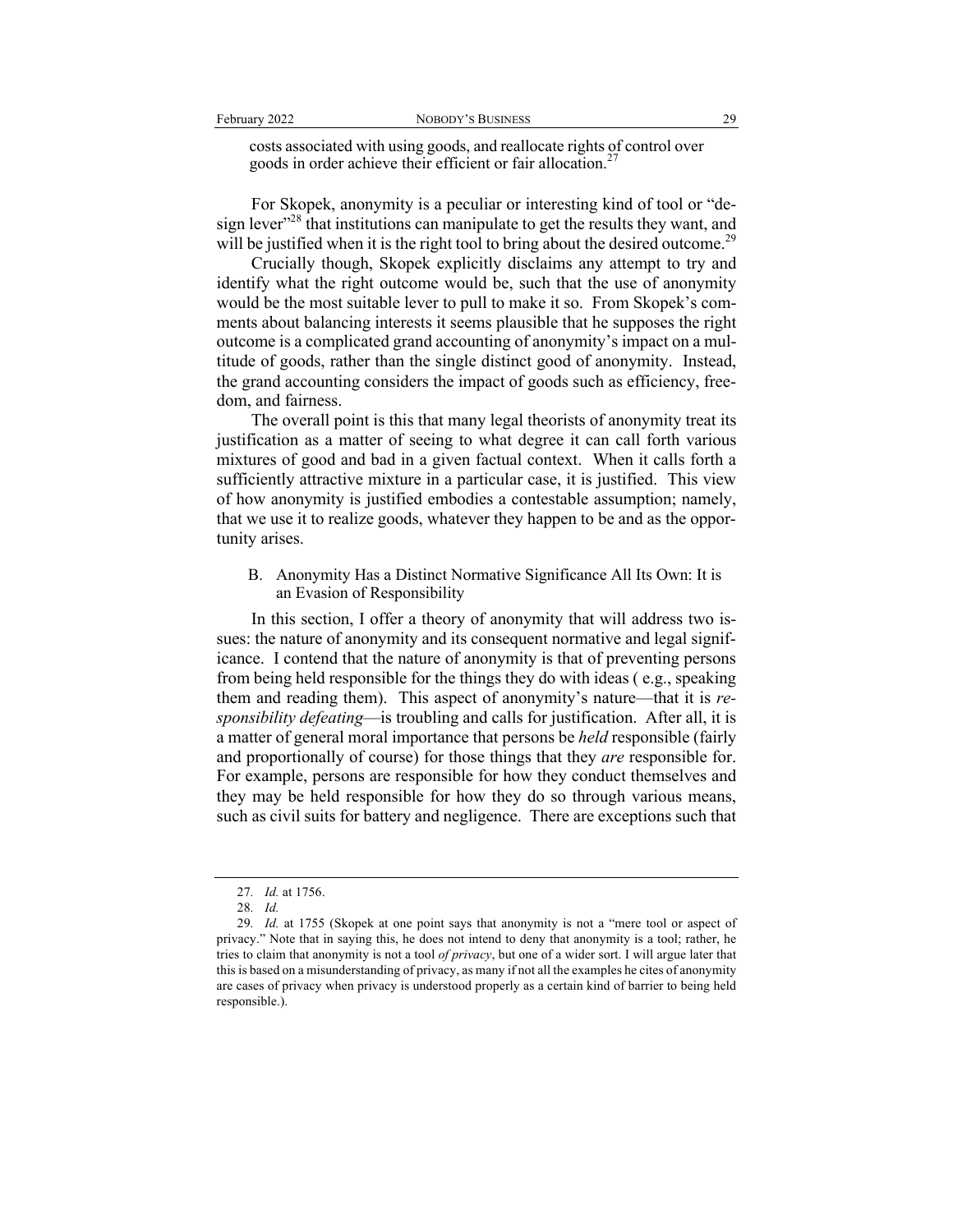conduct that would ordinarily earn liability does not, but these exceptions are, we say, privileges and require strong justification.<sup>30</sup>

Since persons *are* responsible for what they say to others, they should be potentially *held* responsible for the same. But anonymity precludes the latter, and thus constitutes an exception to the ordinary moral order of things. For this reason, it is a privilege, and requires a strong justification. This justification is supplied by the proper use of anonymity, which is to allow persons to participate in thinking with others through externalizing and receiving ideas, without having first to work out which ideas they wish to be responsible for.

It should be noted that this justification is similar in some ways to what I believe to be the justification for the privacy of thoughts. Persons *are responsible* for their thoughts but may not be *held responsible* for them since their thinking would suffer under such intense scrutiny. Anonymity plays a similar role, but for communal rather than personal thinking. That is, anonymity allows a person to interact with the thinking of others, without having to "own" a particular position to do so. Still, I should stress, anonymity is not the ideal form of community thinking. The ideal is to think with others in one's own name. However, getting to that point requires space in which to prepare and consolidate. Anonymity (and privacy) provide that space.

#### *1. The Nature of Anonymity*

Having laid out my two main contentions, I will now defend them. First is the claim that anonymity defeats the ability for others to hold one responsible. If one thinks that holding persons responsible involves imposing consequences on them or doing something to them, then anonymity will often preclude it, by denying the other party knowledge of the "target" for these interventions.

However, the activity of holding someone responsible does not necessarily involve imposing consequences on them, although it can progress to that point. Instead, the essence of holding someone responsible is the making of a mental record that links a particular person with something for which they are responsible (e.g., an action or a thought). By doing this, one updates one's view of the person to reflect how they have changed. Put another way, holding someone responsible for something adds to one's mental biography of that person and so alters, to some extent, one's view of that person.

A full defense of this view would overwhelm the goals of this article, but I will provide three examples to show its plausibility. The first is an institutional example. Congress holds various government entities and officers responsible by exercising "oversight," which may consist of building a record of who did what and who is responsible for what, which often takes

<sup>30.</sup> 86 C.J.S. Torts § 28-34 (surveying some privileges against tort liability, such as the selfdefense and litigation privileges).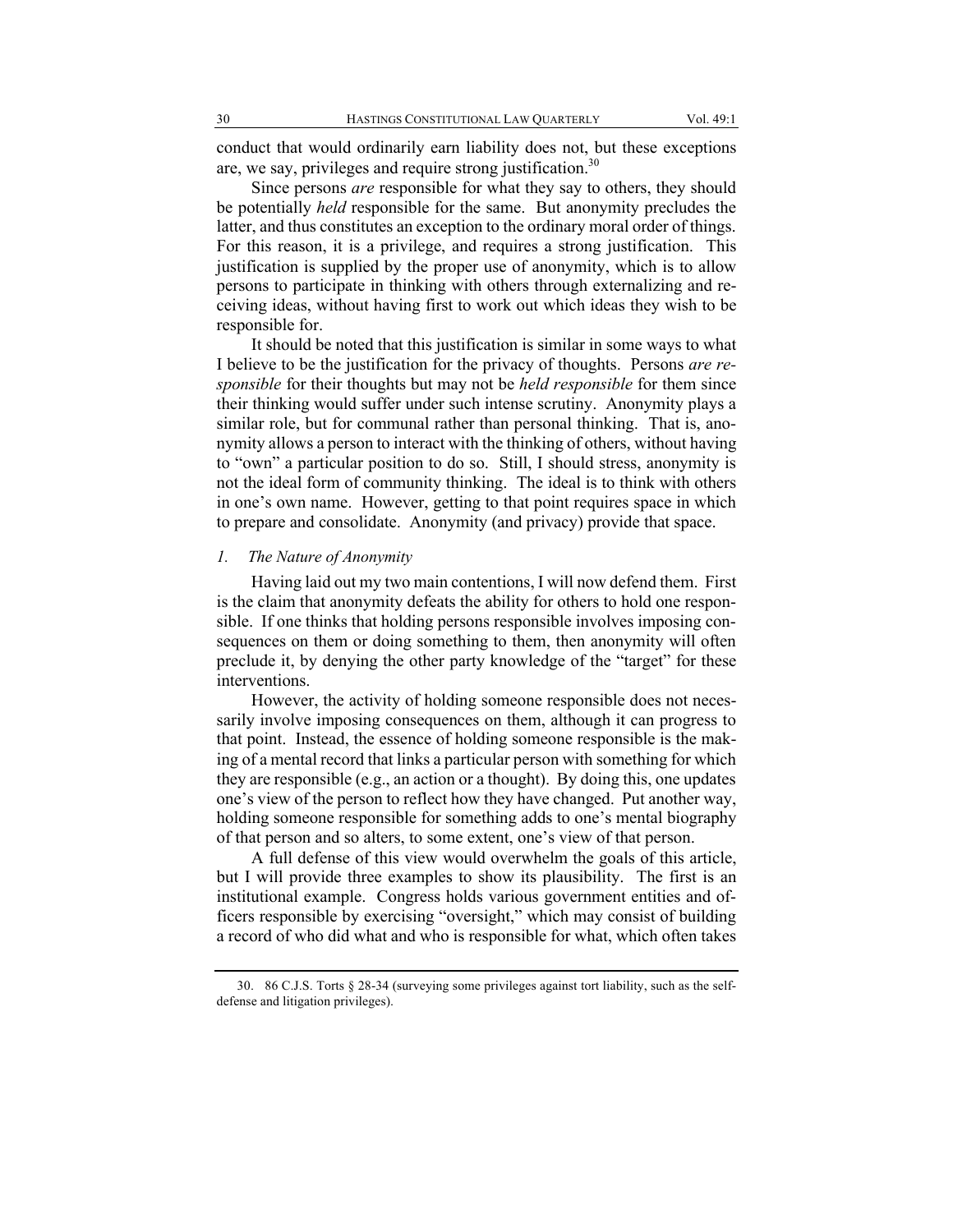the form of an official report.<sup>31</sup> Of course, a report may, depending on its content, warrant more.<sup>32</sup> Perhaps new laws are needed, or charges need to be brought against wrongdoers. My view does not deny that holding someone responsible may continue well past the stage of record-making; it only insists that its anchoring, initiating, and indispensable core is one of recordmaking. Although its starting point is the epistemic task of generating an accurate understanding of what happened, that understanding may legitimate and even require additional steps. One step might asking "What do you have to say for yourself?" followed by punishment or liability if the response to the previous question is not satisfactory.

The second example is interpersonal. In many cases, persons hold each other responsible without blaming or punishing. Two colleagues may hold each other responsible for writing a certain amount each week by nothing more than "checking in." In a week when both meet their quota, holding each other responsible need not consist of anything other than an email with the writing from that week. Even when one party fails to write, nothing more is warranted.<sup>33</sup> Perhaps the other party simply acknowledges their lack of writing for the week. Similarly, when an ordinarily punctual friend is running late, one may hold them responsible by simply noting that they are late, without thinking anything of it. If the friend is late again, one is prepared to say "this is the second time you've been late," which may, in turn, warrant some digging or a demand for an explanation: "is everything ok?"

While the first two examples are about non-speech action, the lesson I'm taking from them is further confirmed by the third example: speech. Persons hold each other responsible for what they say by acknowledging that they have said it. For instance, an audience holds a speaker responsible for what they heard the speaker say, scholars hold each other responsible for what they argue by citing their work, and journalists hold politicians responsible by "putting them on the record." The point is, again, that holding someone responsible is fundamentally a matter of adjusting one's view of the person by taking account of what that person is responsible for.

Since holding someone responsible is a matter of mentally linking a particular person with a particular thing for which they are responsible, providing these two pieces of information asks or invites another party to perform this bit of recordkeeping. This kind of asking or inviting constitutes *taking responsibility*. So, when a speaker states content as *theirs*—"in their

<sup>31.</sup> Another example: a school may hold a student responsible by making a note on the student's permanent record.

<sup>32.</sup> For instance, a grand jury is a means by which the government tries to figure out what happened in a way that is sufficiently accurate to warrant further steps (i.e., making the accusation against the target).

<sup>33.</sup> A person may tell friends of their New Year's resolution so that they will be held responsible for meeting them, again, solely by the friends' registering whether they have met them or not. Nothing more is needed.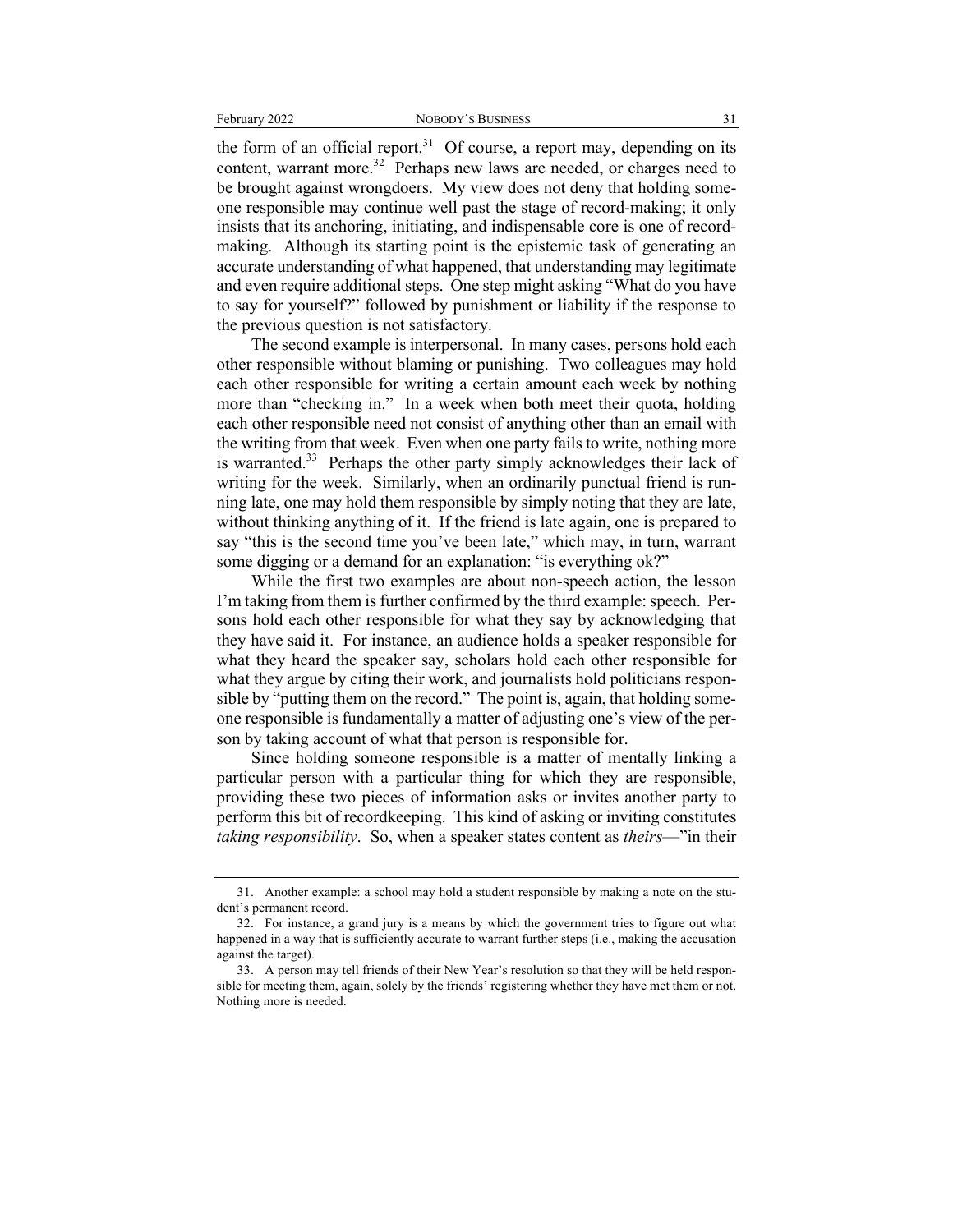own name"—the speaker provides, in a single package, everything that a listener needs to make the corresponding record in the listener's mind: that the speaker is responsible for the content. Such provision of all the requisites for being held responsible invites the listener to go through the required bit of record-keeping, and hold the speaker responsible. In an ordinary conversation between two people, this kind of exchange is ubiquitous. One person says that it is a nice day and the listener holds them responsible for saying so, by hearing and so recording them as saying it.

Through presenting some content *as one's own,* one *takes responsibility* because it facilitates another person to hold one responsible for one's content. The flip side of this is that one *avoids taking responsibility* for some content by attempting to preclude another's holding one responsible for it, by *not presenting it as one's own*.

Crucially, there are two ways to not present content as one's own. One way is *not to present* the content at all. If one does not speak one's thoughts to another, then one attempts to keep others ignorant of one's content. Through this approach, one signals an unwillingness to be held responsible for the content, and such unwillingness should generally be honored.

This default is, as I mentioned before, a consequence of persons being entitled to mental privacy.<sup>34</sup> Without this entitlement, others could begin to hold a thinker responsible for their thoughts at an arbitrary point in their development – before they are really finished being worked out. This will misrepresent the thinker's true position. Moreover, persons who are not ready to share their thoughts are vulnerable to being excessively influenced by those who expose their thinking, perhaps conforming to what they perceive to be the exposer's viewpoint.

However, a second way to not present content as one's own, and to signal an unwillingness to be held responsible for it, is to present the content *but not as one's own.* Anonymity permits this second option. As previously discussed, holding someone responsible is a matter of attributing something to someone as theirs: mentally linking a specific person to some specific content. But without access to that person by way of their name, this is impossible. If holding someone responsible is a matter of recording something in one's mental "file" on a person, then without a name, the right file cannot be updated. For example, if one receives an anonymous note, one can, at most, make a mental note of the content, and file it under the heading "?" as a placeholder for whoever sent it.

This theoretical result is bolstered by common intuitions about names. When something bad happens and we want to hold someone responsible, we

<sup>34.</sup> I argue for the claims in this paragraph at length in previous writing. *See* Jordan Wallace-Wolf, Mental Privacy (2020) (unpublished Ph.D. dissertation, University of California, Los Angeles) (on file with University of California eScholarship, available at https://escholarship.org/uc/item/0g21n38c).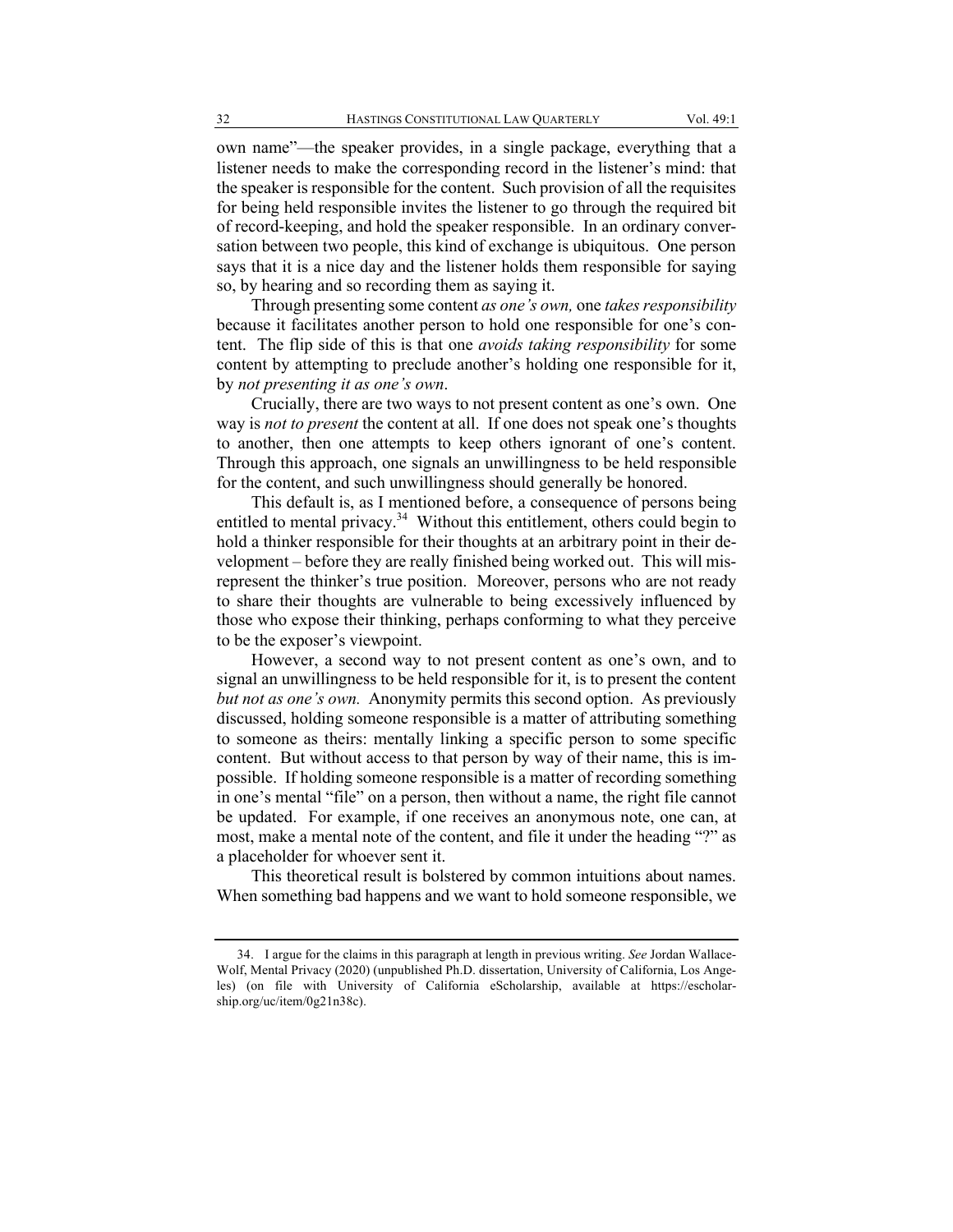may shout "I want names!" Informants are threatening because they might "name names," and when we want to praise or criticize someone specifically, we may "call them out" by name. In all these cases, a name provides the key for holding someone responsible, because it provides a label, shared among a community, under which their actions can be recorded, and, if necessary, judged in various ways.<sup>35</sup> A name is the means of mental record-making about a particular thing, *par excellence*. 36

An example of these claims is art. An artist signing a painting is like a speaker stating a thought in their own name. The artist's signature is not just a piece of evidence that they painted it, on a par with a chemical or brushstroke analysis that says the same. An artist signing a painting is an endorsement. It indicates that the artist thinks the painting counts as a full member of their corpus. Arguably, a signed painting is one they wish to be known or evaluated by, whereas an unsigned painting is one they disclaim, as not fully representative of their artistic style. Again, the point is not that disclaiming a piece of art can make it so—they painted the painting. Nothing can change *that*. Rather the point is that any interpretation of their art should take into account how they view it. It would be a misleading simplification to treat everything the artist ever painted, even what the artist threw away or never showed, as equal members of the artist's corpus.

The discussion so far has addressed the first goal of this section to elaborate on the nature of anonymity: that it is responsibility defeating. Since holding someone responsible is fundamentally an act of mental recordation—of linking, in thought, a particular act or thought with a particular person—and since a name is the way one thinks directly about a particular person, ignorance of person's name precludes holding them responsible. If one does not know who wrote a note, its content cannot be attributed to anyone as that for which they are responsible. It is disclaimed content.

It must be emphasized that though namelessness precludes being held responsible, it is not true that anonymity guarantees namelessness. Not signing a note or a painting may often keep it nameless, but not always and perhaps not forever. The author may be easy to identify despite there being no signature, or it may come to light later when new information is revealed. Still, the anonymous speech is a *bid* or an *attempt* to avoid being held responsible for content, and this aspect of anonymous speech is inseparable from the speech itself and survives the identification of its speaker. What I mean is that if the anonymous author of a note is later identified, it is not as

<sup>35.</sup> The community is the holder of a person's "complete" record, in the sense that whatever others attribute to that person under the person's name can, in principle, be combined (e.g., "Oh you know Jim? I was on a trip with him once and he…"). Things are complicated for others with "secret identities" (e.g., Batman).

<sup>36</sup>*. Cf.* Skopek, *supra* note 5, at 720-22 (arguing that a name is just like any other piece of information in being a potential way to single the person out such that "namelessness is neither a sufficient nor a necessary condition for anonymity").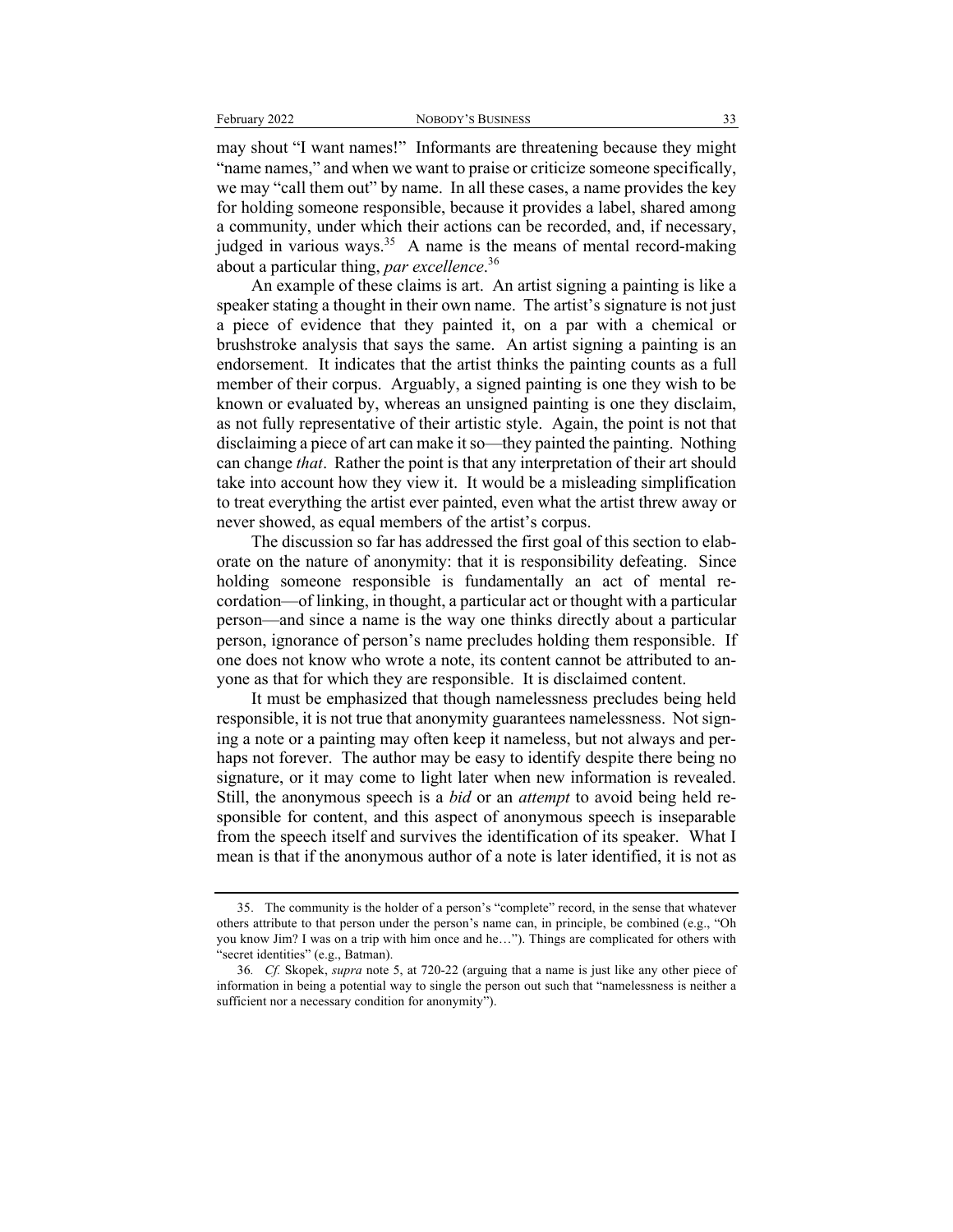if the content of the note can now be considered written in the author's name in the same way as their other correspondences.<sup>37</sup> A cloud of uncertainty or ambiguity hangs over the note, even after being linked to its source, because the linkage has been created post hoc by others and not the author. The note was never put forward *as* the author's, and this fact is not altered by finding out that they did in fact write it. Instead, its disclaimed status lives on.

Taking into account these last points, my claims about the nature of anonymity can be put compactly like this: a nameless person cannot be held fully responsible for the content they put forward, and anonymity always seeks namelessness, even if it fails to achieve it.

#### *2. The Value of Anonymity*

Having dealt with the nature of anonymity, I turn now to its value. What is the good in it? Why should persons be allowed to defeat the responsibility for which ideas they traffic with? Why should they have this privilege? My answer is built around thinking.

Persons have an interest in thinking critically, thoroughly, and autonomously, which requires having control over when their solitary thinking becomes a part of thinking with others. This is the basis of privacy in one's thoughts. Without this control, persons may be misrepresented or have their thinking stunted or diverted. With this control, persons can wait until they are satisfied with their thinking before integrating it with the thinking of others, as the latter requires carrying out a demanding joint activity and fulfilling its attendant obligations.

Morality recognizes this interest in control by prohibiting others from accessing the content of thoughts that one has not signaled a readiness to reveal. This protects one's ability to withhold content from joint-thinking and to introduce it to others only selectively, at one's own pace, and on one's own terms. It allows persons to start thinking by themselves and then pull in mentors, friends, and spiritual advisors before broadening further to, say, a small workshop and then to a conference, and perhaps eventually, to the republic of letters in the form of published work.

Protection for growing the breadth of one's own thinking at one's own pace is valuable, but it is also limited in that one sometimes needs access to others *to* further develop their thinking. That is, one sometimes prepares to think with a community in one's own name by first thinking with the community anonymously. But if one were only protected from being held responsible by others so long as one kept quiet, then one would always have to take responsibility for the relevant thought in front of an audience to grow from the community's input. This is a Catch-22 because in order to think

<sup>37.</sup> The same is true when an anonymous painting is later identified as the work of a particular artist. Though the artist painted it, the import of the painting to interpretations and judgments of the artist's artistic legacy is ambiguous due to her decision not to treat it as a full member of her corpus.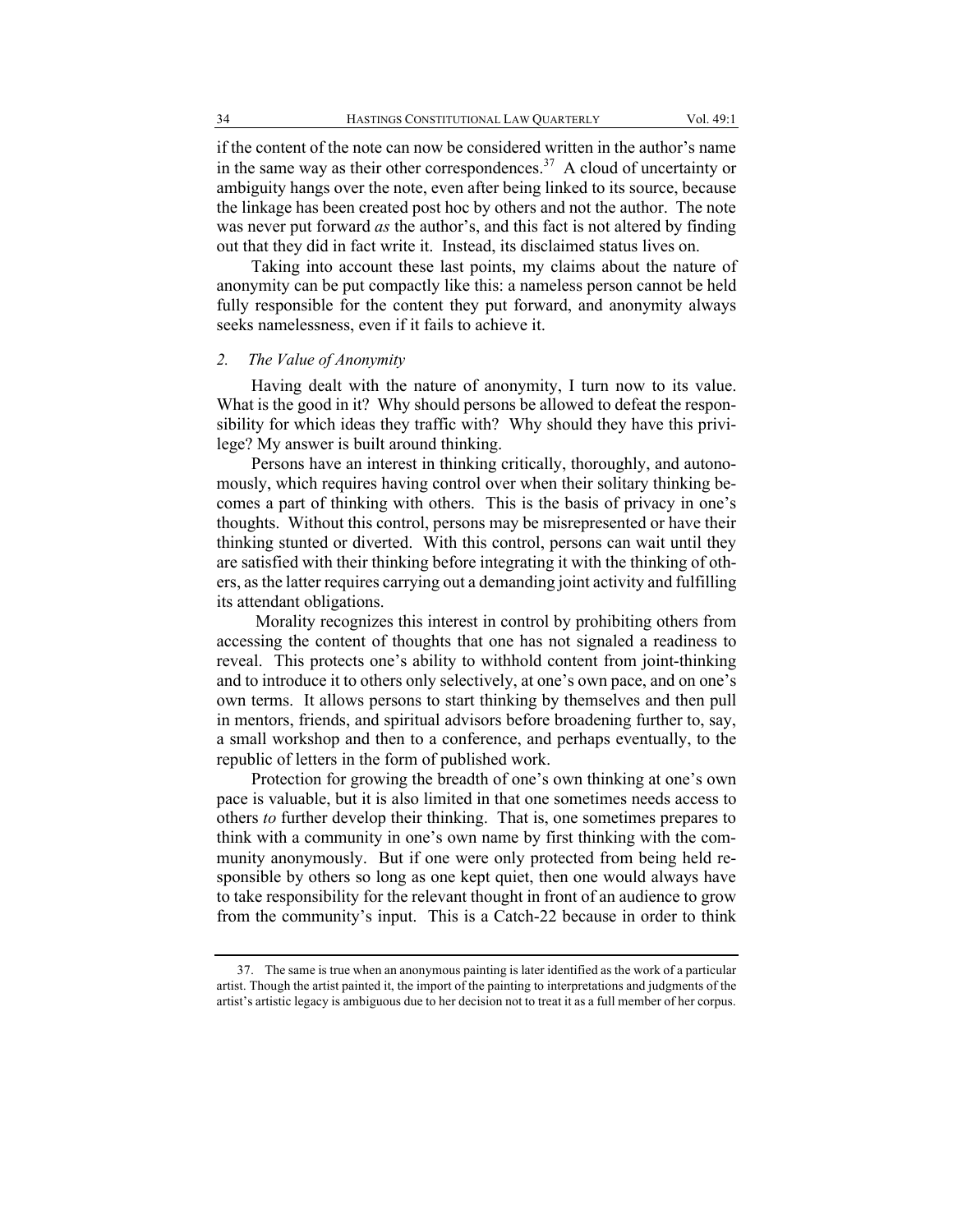with others about something, so as to better assess *whether* to take responsibility for it, one would first have to take responsibility for it to that very audience.

These points illustrate the need for protection for one's thinking that allows for one's participation in various community discourses, rather than withholding one's thoughts from them. Take thinking with the public at large. Public thinking is not just private thinking with a lot of people. It is of a different order. For example, publishing something does not just make it available to a certain set of persons, but to persons, generally and indiscriminately.<sup>38</sup> Consequently, participation in public thinking is distinctly valuable, both in and of itself and as a means of improving what one thinks.<sup>39</sup> However, such participation is also particularly intimidating because it defines who one is, not just in some circles, but to an entire community of persons. Thus persons need a participatory kind of privacy that will let them think with others, but without being held responsible for their thoughts by them.

Anonymity protects one's thinking in various community discourses because it prevents persons from being held responsible for their thoughts. By suppressing their identity and not their ideas, it allows persons who are unready to be held responsible for their ideas to participate in public discourse, albeit as "nobody." For this reason, anonymity can be understood as the public-facing or participatory side of mental privacy. This is its justified use: to permit persons to engage in community thinking (with the maximal community being the public) without the burden of having to take responsibility for their thoughts.

#### *3. The Justification for Anonymous Speaking and Reading*

Consider anonymous reading, which, for example, includes anonymously preparing to read, say, by querying a search engine.<sup>40</sup> It is a paradigmatic illustration of a privileged use of anonymity. The thinking-based, participatory interests persons have in reading are enormous; the risks posed by reading in one's own name are serious, and the possibilities for abusing anonymous reading are scarce. $41$ 

<sup>38</sup>*. Cf*. Michael Warner, *Publics and Counterpublics*, 14 PUB. CULTURE 49 (2002) (discussing the formation of a public).

<sup>39.</sup> In thinking with others, one must articulate ideas in ways that can speak to many kinds of listeners, and likewise to respond and address arguments from many kinds of challengers or critics.

<sup>40.</sup> The First Amendment right to read anonymously has not received an explicit endorsement from the Supreme Court. *See* Stanley v. Georgia, 394 U.S. 557, 565 (1969) (In *Stanley*, there is strong support for such a right, since it permitted persons to view obscene material in the privacy of their home. Justice Marshall conceived of the case in terms of the privacy of the mind and characterized the right at issue as "the right to be free from state inquiry into the contents of his library.").

<sup>41.</sup> Others have also argued forcefully that anonymous reading is important. *See, e.g.*, Marc Blitz, *Constitutional Safeguards for Silent Experiments in Living: Libraries, the Right to Read, and*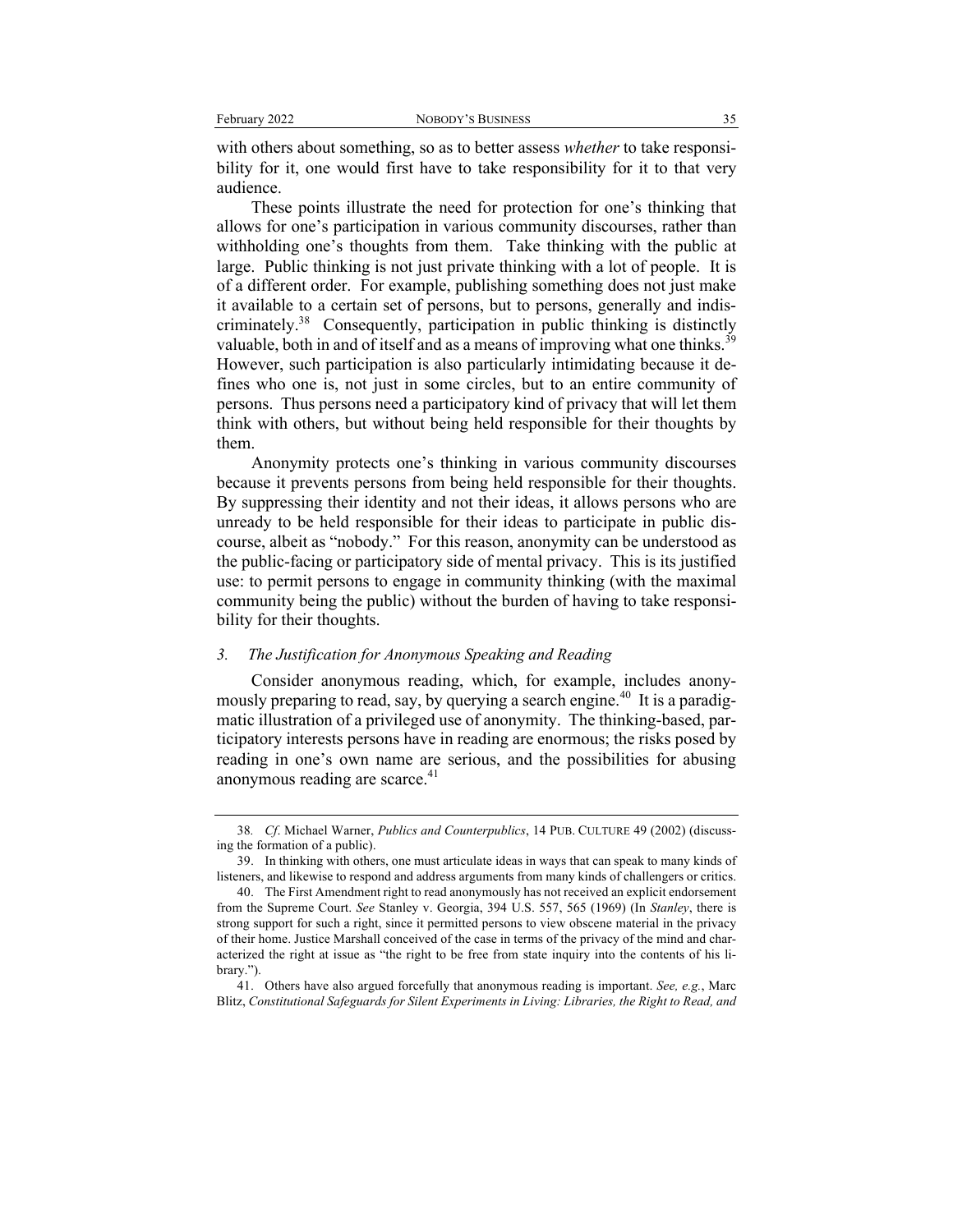First, the interest in receiving the content of others is crucial to thinking and without it, the ability to have thoughts without revealing them to others would be of limited value since one would be restricted to whatever thoughts one could put together by oneself. One needs material to gain from solitary thinking. One needs to access the rich legacy of past thinking in the form of "great" books but also to get in touch with the zeitgeist, which may live in pulp novels or popular TV. Seeing what others are thinking is a way of participating in community thinking at a basic level.

These benefits are threatened if one must read in one's own name, because what one reads is an infirm but tempting basis for others to reach conclusions about who one is. Consider two examples, one old and one new. In the late 80s, a reporter gathered Supreme Court nominee Robert Bork's video rental records from his local store.<sup>42</sup> Nothing too shocking was revealed, but still, this prematurely exposed the workings of Bork's mind. More recently, the *New York Times* ran an article that analyzed celebrity bookshelves (made visible due to zoom calls prompted by the coronavirus pandemic) in an effort to see what they "revealed" about them.<sup>43</sup> Here too, the content a person engages with excites speculation about who they are and what they think. Reading on the subway also demonstrates the dynamics of judgment at play in such knowledge.44 One may be circumspect about reading notorious works. No doubt, what one reads reflects what one thinks, but only inchoately because reading is how one explores an area, or satisfies curiosity, in preparation for settling on what one truly believes. Search queries are an even earlier stage of one's curiosity, in which one decides *what* to read.

Moreover, it is often the most "radical" material that is crucial to developing one's own views, because they help one chart the boundary of what is ambitious and extreme and what is nonsense or patently mistaken.<sup>45</sup> It is a

43. Gal Beckerman, *What Do Famous People's Bookshelves Reveal?*, N. Y. TIMES (July 27, 2020), https://www.nytimes.com/2020/04/30/books/celebrity-bookshelves-tv-coronavirus.html.

*a First Amendment Theory for an Unaccompanied Right to Receive Information*, 74 UMKC L. REV. 799 (2004); Marc Blitz, *The Freedom of 3D Thought: The First Amendment in Virtual Reality*, 30 CARDOZO L. REV. 1141 (2008); Julie Cohen, *A Right to Read Anonymously: A Closer Look at "Copyright Management" in Cyberspace*, 28 CONN. L. REV. 981 (1996); Neil Richards, *The Perils of Social Reading*, 101 GEORGETOWN L. REV. 689 (2013).

<sup>42.</sup> Andrea Peterson, *How Washington's Last Remaining Video Rental Store Changed the Course of Privacy Law*, WASH. POST (Apr. 28, 2014), https://www.washingtonpost.com/news/theswitch/wp/2014/04/28/how-washingtons-last-remaining-video-rental-store-changed-the-courseof-privacy-law/.

<sup>44.</sup> Susan Dominus, *Snoopers on Subway, Beware Digital Books*, N.Y. TIMES (Mar. 31 2008), https://www.nytimes.com/2008/03/31/nyregion/31bigcity.html (discussing privacy in what persons read in public); Scott Rogowsky, *Taking Fake Book Covers on the Subway*, YOUTUBE (Apr. 6, 2016), https://www.youtube.com/watch?v=jFxu9dOO4zk&feature=youtu.be (humorously dramatizing the privacy aspect of reading on public transportation by conspicuously reading fake books with outlandish titles).

<sup>45.</sup> It is a separate issue, but one worth mentioning, that anonymity is, in this regard, also crucial for those propounding minority viewpoints, because if the latter cannot even be considered without incurring social judgment, then they will be robbed of their persuasive merit before any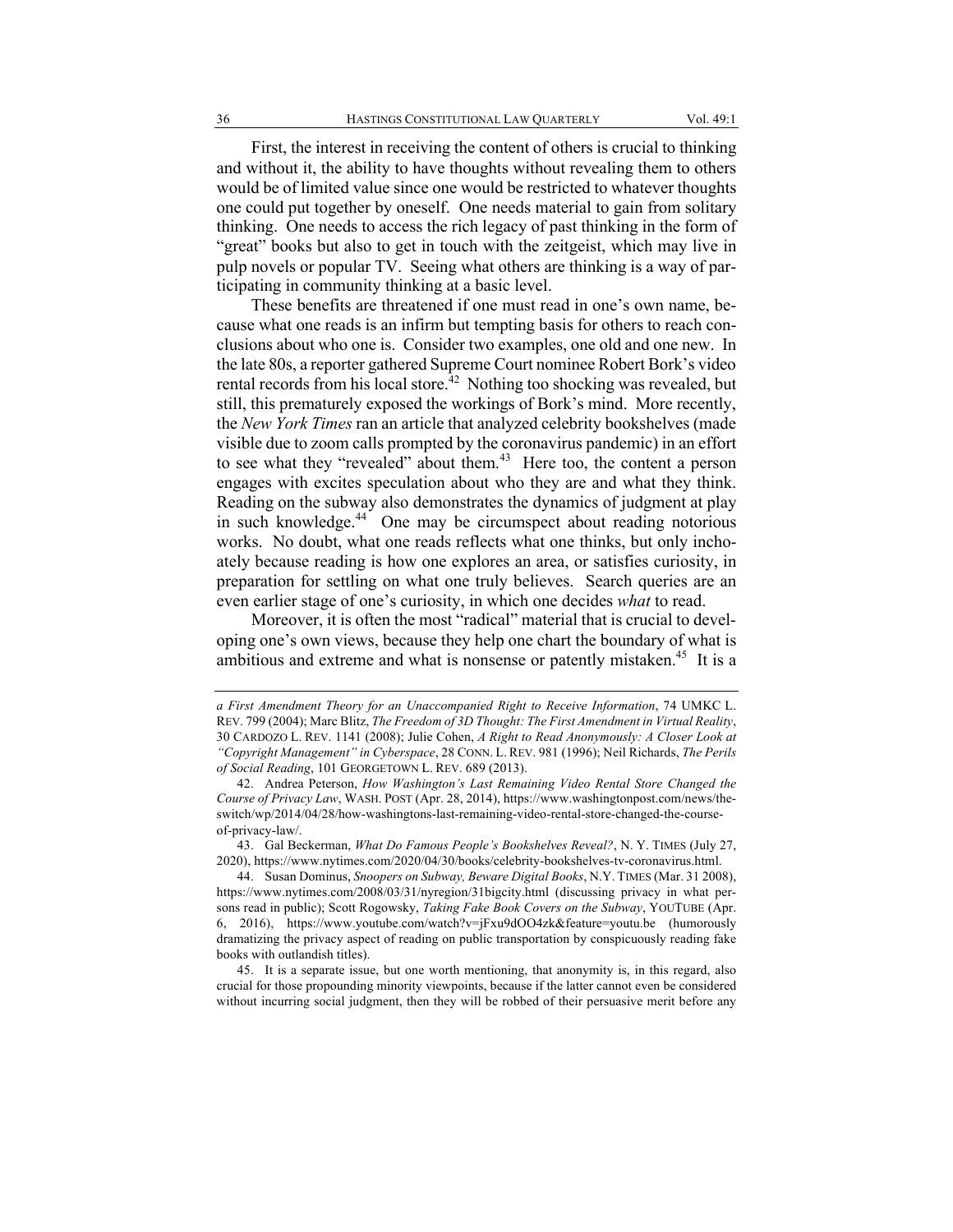sensitive affair because in reading, even when one is reading mainstream ideas, one plays host to another mind and gives oneself over to its narrative of the relevant issues and ideas, or, in a novel, to its plot and characters.<sup>46</sup> In reading an author's work, one becomes their associate or fellow traveler for a time, and the risk of "guilt by association" is great. This is similar to the way that actual association with an organization or a person may be tainting, even though one's associates hardly define one's own viewpoint.<sup>47</sup> A prominent example is reading communist literature during the fifties and sixties.<sup>48</sup> Going much further back, we can take account of the decisive change in society that resulted from the slow introduction of silent reading starting in the 16<sup>th</sup> century.<sup>49</sup> Reading something without others knowing what it was "radically transformed intellectual work."<sup>50</sup>

Anonymous reading can be abused. It can be abused to infringe copyright,<sup>51</sup> learn information for malevolent purposes,<sup>52</sup> or serve as the audience for wrongful revelations about others, such as by reading a tabloid article that one would ordinarily be ashamed to be seen reading. These consequences may be managed in other ways though. $53$  There are ways to protect copyright besides trying to reveal the identity of those who read anonymously or by blocking anonymous access. Gaining information about how to break the law does not entail a desire or ability to do so much more than any non-mental step in doing so. There is ample time to intercept criminal activity without trying to monitor what people are wondering about. The same is arguably true about anonymous access to privacy-invading content, as those who post such information may be better targets for identification.

Anonymous speech is also justified, though its abuse may directly constitute a violation of a non-property law, such as in the case of anonymous defamation or the interference with the thinking of others through the spread

discussion takes place. *See* Margot Kaminski and Shane Witnov, *The Conforming Effect: First Amendment Implications of Surveillance Beyond Chilling Speech*, 49 U. RICH. L. REV. 465, 508 (2015) (making this point).

<sup>46.</sup> CECILE JAGODZINSKI, PRIVACY AND PRINT (1999) (discussing religious authorities' worries about the effect of reading on devotees); Georges Poulet, *Phenomenology of Reading*, 1 NEW LITERARY HISTORY 53 (1969).

<sup>47.</sup> NAACP v. Alabama Ex Rel. Patterson, 357 U.S. 449 (1958).

<sup>48</sup>*. E.g.*, Keyishian v. Bd. of Regents, 385 U.S. 589 (1967) (The First Amendment bars the requirement to certify that one is not a communist).

<sup>49.</sup> 3 Roger Chartier, *The Practical Impact of Writing, in* A HISTORY OF PRIVATE LIFE 124 (Roger Chartier ed., Arthur Goldhammer trans., 1989).

<sup>50</sup>*. Id.* at 125.

<sup>51</sup>*. See* Cohen, *supra* note 41.

<sup>52</sup>*. See* Eugene Volokh, *Crime-Facilitating Speech*, 57 STAN. L. REV. 1095 (2005) (many of the possible benefits of such speech redound to readers of it, some of whom, perhaps most, will be anonymous).

<sup>53</sup>*. Cf.* Blitz, *supra* note 41, at 1171 ("a silent listener threatens less disruption to the lives of others than does a public speaker").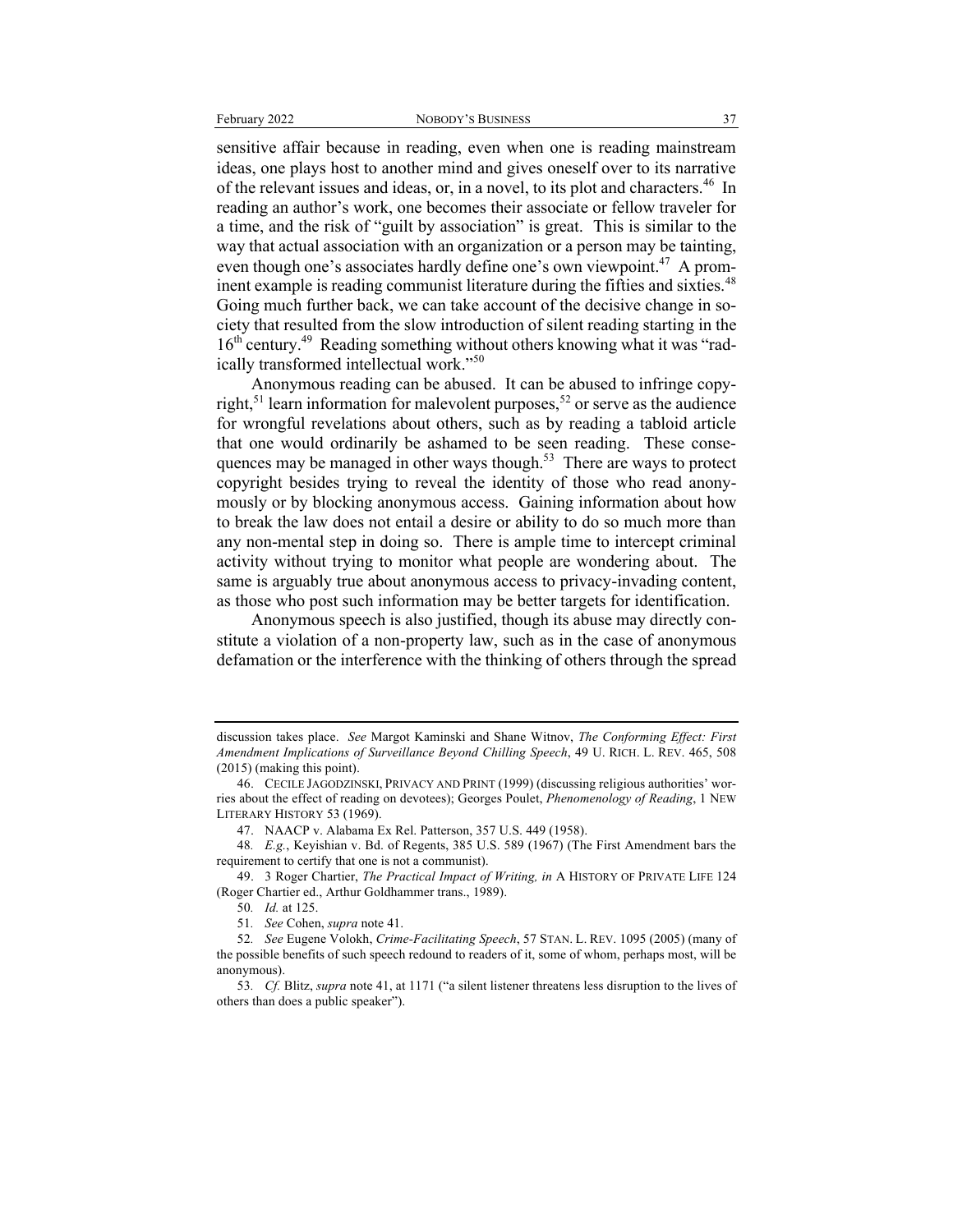of false information.<sup>54</sup> Nonetheless, speaking anonymously is an important channel for participating in public reasoning. It allows one to make an idea a part of public discourse. It also allows persons to test out ideas by soliciting responses indiscriminately from others and, in turn, to identify those who are interested and knowledgeable. These justifications for anonymous speech do not depend on the need to resist or obviate the wrongful conduct of others.

In other cases, though, one may need anonymous speech to (partially) counter the wrongs of others. For instance, someone with an unpopular viewpoint may be perfectly satisfied with it but wish to speak it anonymously for fear that they will unfairly suffer for it, whether due to reprisals, or else due to being stereotyped by others. A whistleblower may be confident that wrongdoing has occurred, but still resist speaking without anonymity, due to the risk of reprisals. A member of a radical political party, on the other hand, may be worried about being misrepresented or demonized. The Supreme Court has paid special attention to the interests of political speakers in remaining anonymous, arguing, in an important precedent, that "identification of the author against her will is particularly intrusive; it reveals unmistakably the content of her thoughts on a controversial issue."<sup>55</sup>

In other cases, one does not wish to take responsibility for an idea not because one is uncertain of it nor because one will suffer for it, but rather because one wants the idea to be fairly received and appreciated for the true value it has. An example is art. A novelist may be satisfied with their novel and satisfied that they can publish it without suffering any reprisals. Nonetheless, the artist may suspect that because she is a woman, their novel will be poorly received. This mis-reception is an indirect misrepresentation of them since the neglect of their novel will reflect badly on them as a novelist. It may also be injurious to them directly, as the neglect of their art itself, which they are invested in.

To avoid these responses, they may publish under a pseudonym or anonymously. In this example, the author is subject to wrongful prejudice, but in other cases, the prejudice may not be wrongful, at least not in the same way. For instance, J.K. Rowling published under a pseudonym to receive more honest feedback from editors, and many presidents have done the same.<sup>56</sup> Here, the goal is not to avoid prejudice but to avoid superficial

<sup>54.</sup> Jason A. Martin & Anthony L. Fargo, *Anonymity as a Legal Right: Where and Why It Matters*, 16 N.C. J. L. & TECH. 311, 340-343 (2015) (citing a number of examples).

<sup>55.</sup> McIntyre v. Ohio Elections Comm'n, 514 U.S. 334, 355 (1995) ("identification of the author against her will is particularly intrusive; it reveals unmistakably the content of her thoughts on a controversial issue."); *See also*, Talley v. California, 362 U.S. 60 (1960) (anonymous political pamphleting); Buckley v. Am. Constitutional Law Found., Inc., 525 U.S. 182 (1999) (petition circulators could not be made to wear name tags); Watchtower Bible & Tract Soc. of NY, Inc. v. Village of Stratton, 536 U.S. 150, 166-67 (2002) (door to door religious solicitation).

<sup>56.</sup> Sylvia Hui, *J.K. Rowling Revealed as Writer of Crime Novel*, WASH. POST (July 14, 2013), https://wapo.st/2UEpxBm.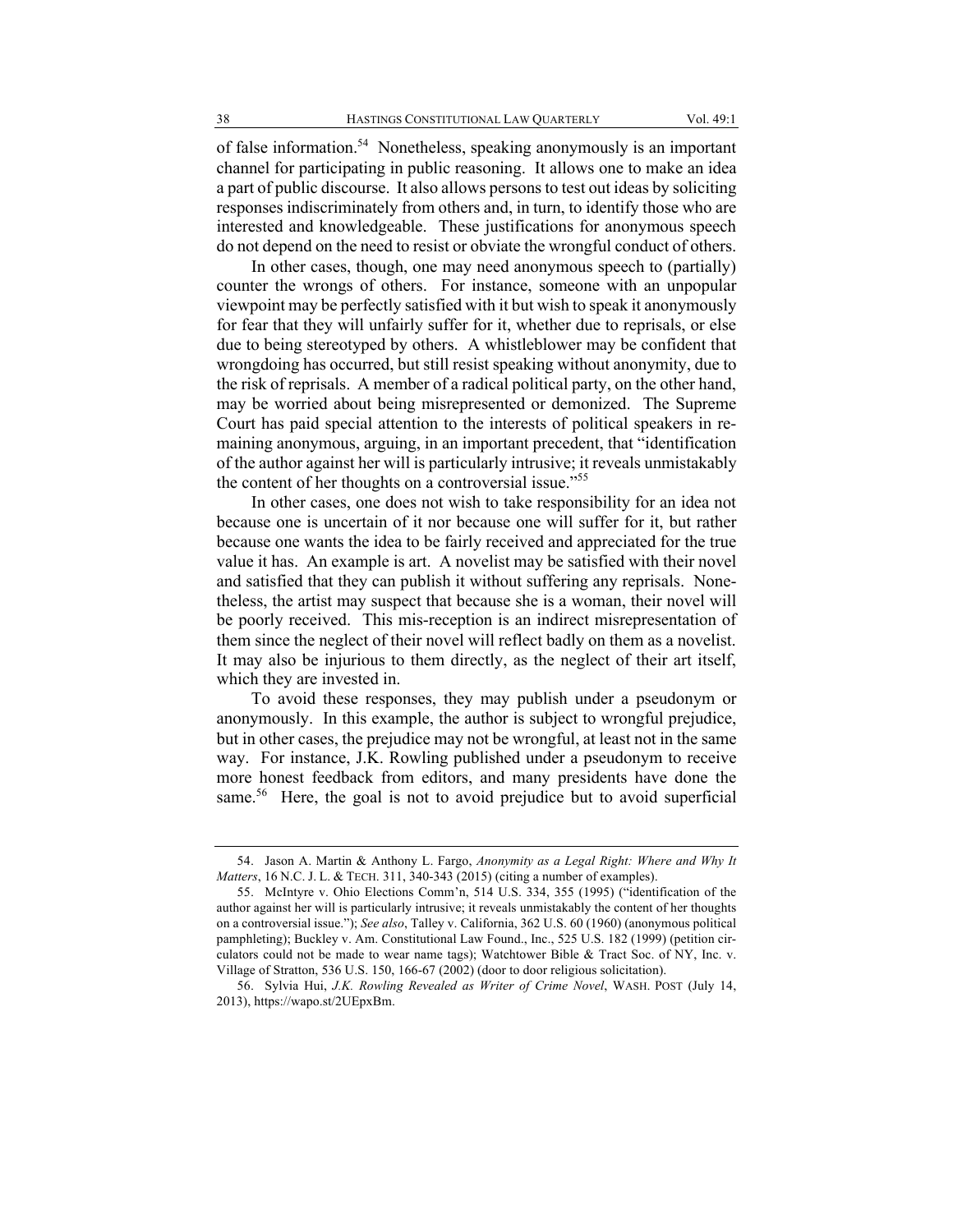praise, earned only by their reputation rather than their ideas. Publius is another famous example from American history. Though it is a pseudonym, it wears its pseudonymity on its sleeve, rather than purporting to be the true name of someone.

Speaking anonymously can be abused. This is because anonymity is a departure from the norm, and the reason for the departure cannot often be easily discerned without the aid of background conventions or institutions. Consequently, some anonymous statements, if they are false, abusive, or originate in tentativeness on the speaker's part, may not be communicated. This is because others may take the anonymity as a sign that what is being said *is* true, but told anonymously because it is threatening to someone in power. An example is an anonymous tell-all book from an "insider" in a presidential administration.<sup>57</sup> In such case, readers will infer that anonymity is being used to avoid wrongful reprisals, which provides cover for someone to spread disinformation more easily. Denials of the falsehoods may fan the flames too since they may appear to be evidence of a cover up and proof of the damaging nature of the revealed secrets. In other cases, such as the anonymous posting of non-consensual pornography, anonymity is nothing but an attempt to avoid being held responsible.

It is important to see the significance of these abuses. A legal right to speak anonymously may incidentally shield, to a degree, abuses of that right given that the proper use of the right is responsibility defeating. Due process may require additional steps to hold a person responsible for anonymous defamation simply because, without such steps, the legitimate value of anonymity would be undermined. However, I think there is little doubt that using anonymity simply to escape being held responsible for wrongdoing is an abuse of it. If so, this is further evidence that anonymity's justifiability turns on its nature and not on its consequences. Anonymous speech that is otherwise illegal should not be evaluated on a cost-benefit basis, with some credit being given to it simply because it is a way of organizing one's message. The anonymity in such a case is no different than waiting until dark to commit a crime with the goal of escaping detection for a wrongful act.

For the above reasons, persons have a strong interest in being able to interact anonymously with communal thinking, which is comprised of anonymous speaking and reading. These two kinds of interactions with the republic of letters—the public understood as the community of readers and

<sup>57</sup>*. E.g.*, ANONYMOUS, A WARNING (2019) (insider look at the Trump White House). The author of *A Warning* was later revealed to be Miles Taylor, who defended his anonymity in terms of the impact he intended his book to have on public discourse. *See* Katherine Faulders, *'Anonymous,' Author of White House Tell-All Book, Revealed to be Miles Taylor*, ABC NEWS (Oct. 28, 2020), https://abcnews.go.com/Politics/anonymous-author-white-house-book-revealed-miles-taylor/story?id=73884296 ("Issuing my critiques without attribution forced the President to answer them directly on their merits or not at all, rather than creating distractions through petty insults and name-calling. I wanted the attention to be on the arguments themselves").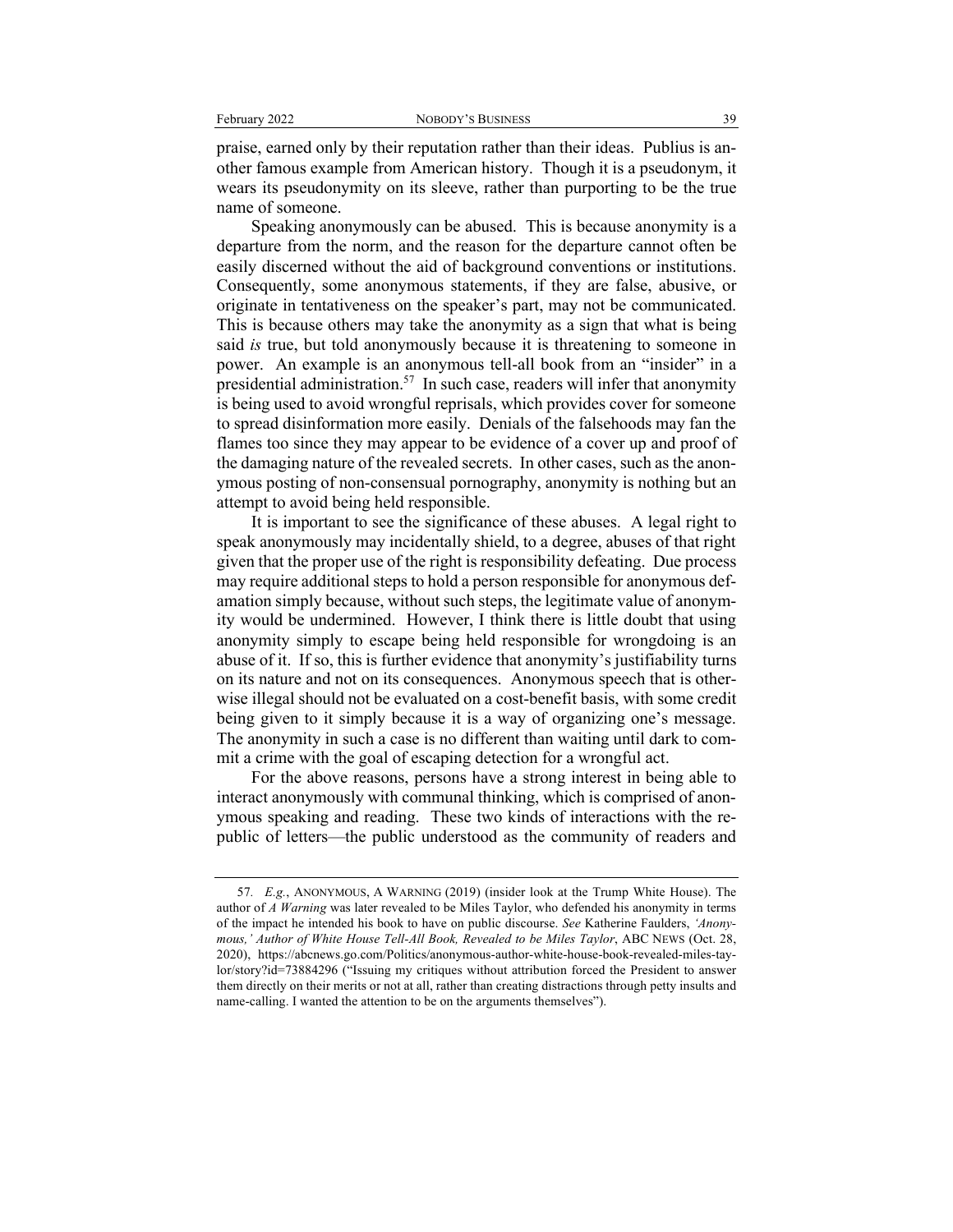writers—are legally protected by the U.S. constitutional system in the form of the First Amendment. In the next section, I explore whether and to what degree persons have any interests in interacting anonymously with the republic itself—the public understood as a constitutional order.

### **III. Applications of the Theory – Voting and Charitable Giving**

Should democracy always be practiced in the open? To investigate this question, consider: voting by citizens,<sup>58</sup> voting by legislative representatives,<sup>59</sup> and signing a ballot initiative.<sup>60</sup> The issue at the heart of these practices is: the degree of political power that must be exercised openly, and the determining factors that bear on the answer to that question in a particular case. A more focused version of this question is: what is the nature of a citizen's interest in voting anonymously? Is the secret ballot for citizens a pragmatic attempt to prevent corruption and intimidation or is it a more fundamental interest, akin to the right to speak anonymously or the right to participate in politics?

The Supreme Court has never directly addressed this question, but it came close in *Doe v. Reed*, in which it considered a ballot initiative to repeal a recently passed Oregon law altering the rights of domestic partners, including same-sex partners. $61$  According to state law, the signatories to the ballot initiative and their addresses were public record and could be requested by private parties under a state transparency statute.<sup>62</sup> The law was facially challenged as a violation of First Amendment in virtue of requiring the disclosure of a persons' political affiliations. The decision was 8-1 in favor of the holding that a state's choice to make ballot initiative signatories publicly available was permissible under the First Amendment. However, the Court

<sup>58</sup>*. See* Levmore, *supra* note 10, at 2219-2220 (pointing out the prevalence of secret balloting in national elections). An exception is West Virginia. *See* W. VA. CODE ANN. § 3-1-4 (West) ("In all elections the mode of voting shall be by ballot, but the voter shall be left free to vote by either open, sealed, or secret ballot, as he may elect").

<sup>59.</sup> Some theorists have wondered why elected representatives must vote publicly. *See* Levmore, *supra* note 10, at 2219-2220 ("[a]nonymity is thus required rather than simply accepted in (the legal rules governing) general elections. In contrast, when voting takes place in representative or deliberative bodies, it is open."); Annabelle Lever, *Privacy and Democracy: What the Secret Ballot Reveals*, 11 LAW, CULTURE, AND THE HUMAN. 164, 175 (2015) ("[w]hile democratic legislators may be more vulnerable to intimidation than citizens – as they are relatively few in number and hold special power and authority *qua* legislators – it is the former, not the latter, who must vote openly, not secretly").

<sup>60</sup>*. See* Reed, 561 U.S. 186 (2010) (Oregon ballot initiative); Buckley v. Am. Constitutional Law Found., Inc., 525 U.S. 182 (1999) (analyzing Colorado ballot initiative rules).

<sup>61</sup>*. See id.*

<sup>62</sup>*. Id.* at 190 (The Washington Public Records Act (PRA) authorizes private parties to obtain copies of government documents, and the State construes the PRA to cover submitted referendum petitions.).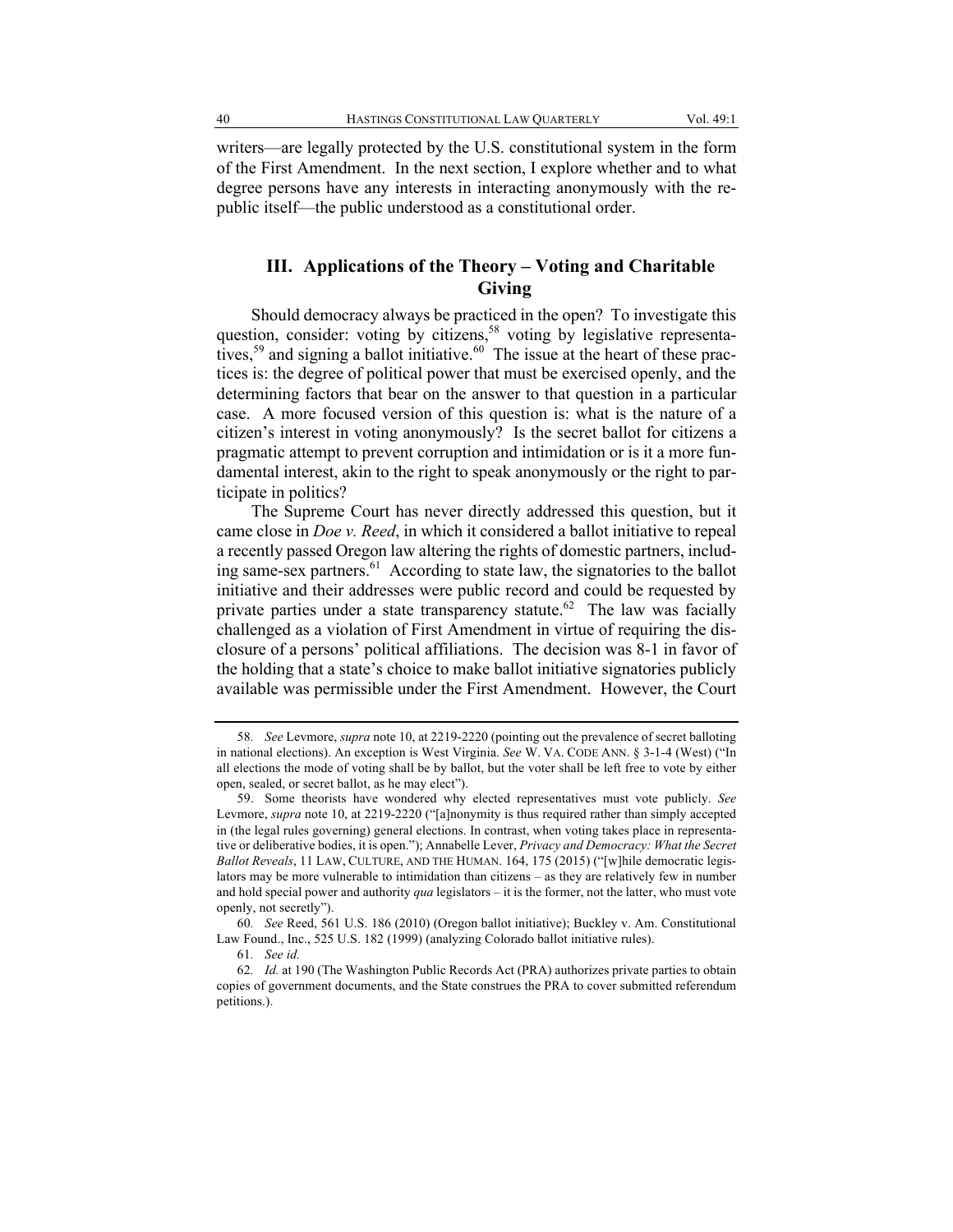emphasized that the challengers to the law could prevent disclosure if they could show a specific risk of reprisals or harassment from publication.<sup>63</sup> Although the constitutional status of the secret balloting was not discussed, three broad views about that practice can be extracted from the opinions.

One view, embodied in Justice Thomas' dissent, views "privacy in political association<sup>"64</sup> as is sufficiently important to warrant anonymity. In his view, state law may not require that ballot initiative signatories be made public because it chills the exercise of First Amendment electoral rights.<sup>65</sup> Given the privacy justification Justice Thomas offers for this claim, it seems clear that he would support the secret ballot as earning significant constitutional support.

Justice Scalia takes the opposite view in his concurrence, concluding that the secret ballot enjoys no fundamental constitutional or democratic justification.<sup>66</sup> He argues first by invoking the history of electoral practices in the  $U.S.^{67}$  But he also contends that acts that have a legislative effect must be public. He writes that the "public nature of federal lawmaking is constitutionally required," and he clearly intends this constitutional judgment to encompass state lawmaking too.<sup>68</sup>

This principle disposes of the case given his opinion that, by signing a ballot initiative, a signatory is "acting as a legislator."69 This principle is broad though, and also arguably entails that there is no First Amendment right, or fundamental democratic interest, in voting anonymously—something that Chief Justice Roberts correctly points out in a footnote.<sup>70</sup> Justice Scalia's view can be characterized as favoring consistent publicity; when legislators vote, when citizens vote as something akin to legislators, and when citizens vote. This view puts him in the company of many political scientists and theorists, who argue that, *prima facie*, voting by citizens should

<sup>63.</sup> As a matter of law, the Court is correct to keep open the possibility that in particular instances in which a policy such as the PRA burdens expression "by the public enmity attending publicity," speakers may have a winning constitutional claim. Brown v. Socialist Workers '74 Campaign Comm., 459 U.S. 87, 98 (1982); *Id.* at 218 (Sotomayor, J., concurring); *Id.* at 204-06 (Alito, J., concurring).

<sup>64</sup>*. Id.* at 231 (Thomas, J., dissenting).

<sup>65</sup>*. Id.* at 229 (Thomas, J., dissenting).

<sup>66</sup>*. See, e.g.*, Burdick v. Takushi*,* 504 U.S. 428 (1992) (We have acknowledged the existence of a First Amendment interest in voting, but we have never said that it includes the right to vote anonymously. The history of voting in the United States completely undermines that claim.); *Id.* at 224 (Scalia J., dissenting).

<sup>67</sup>*. Id.* at 221 (Scalia, J., concurring) ("Our Nation's longstanding traditions of legislating and voting in public refute the claim that the First Amendment accords a right to anonymity in the performance of an act with governmental effect.").

<sup>68</sup>*. Id.* at 222 (Scalia, J., concurring).

<sup>69</sup>*. Id.* at 221 (Scalia J., concurring).

<sup>70</sup>*. Id.* at 196 n.1.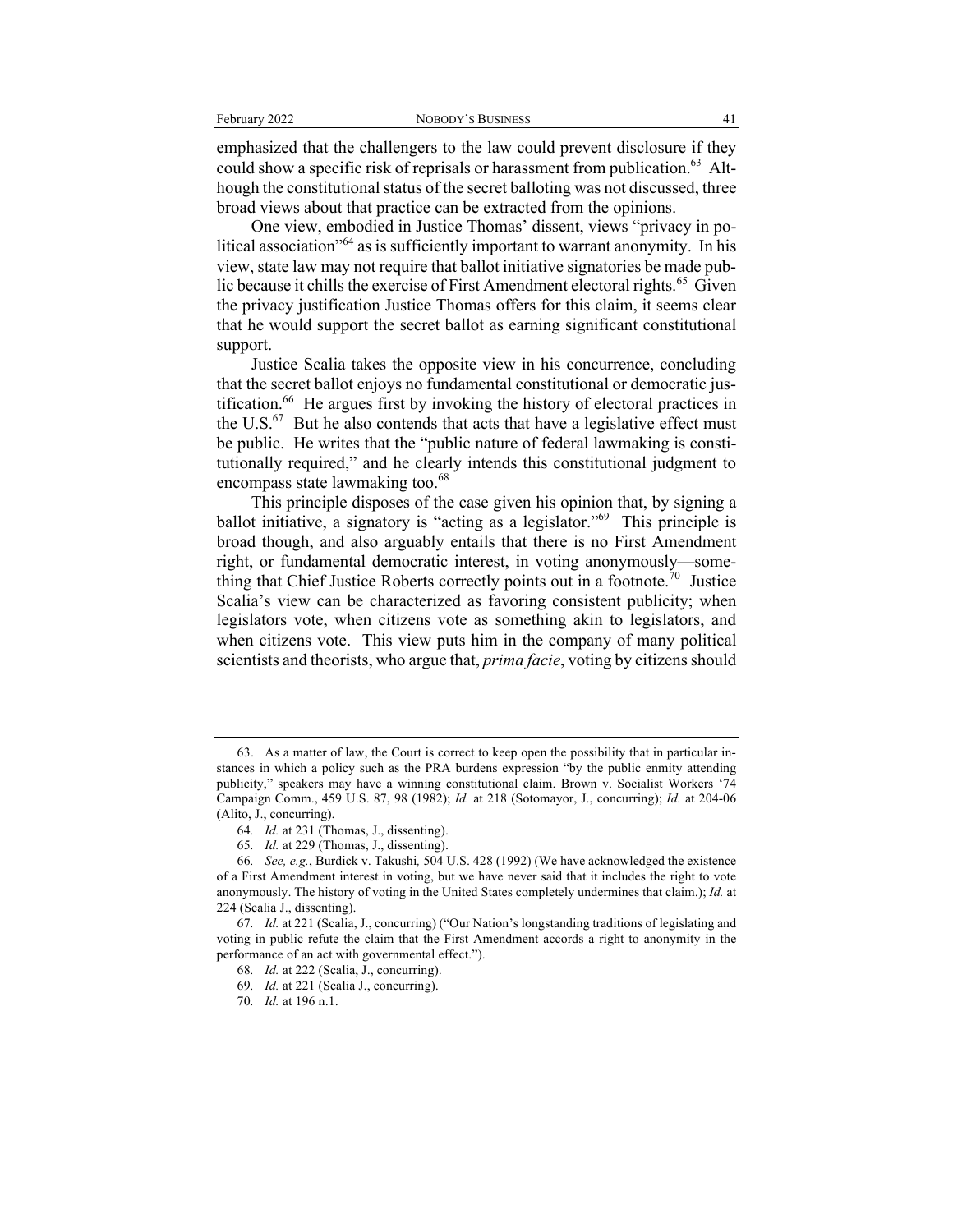be public, but that sometimes the dangers of voter corruption or voter intimidation warrant secret balloting as a prophylactic counter. $71$ 

All the other justices gravitate toward either Justice Scalia's or Justice Thomas' position about the fundamentals of the case—about whether the right starting point is privacy of political belief or the publicity of electoral activity—but find reason to moderate it for pragmatic reasons, from either direction. For instance, Justice Roberts essentially endorses Justice Thomas' view that anonymous political participation is a fundamental First Amendment right but, unlike Thomas, he sees the government interests in protecting against fraud and mistakes as enough to justify publicity despite that right. For Justice Roberts, ballot initiatives implicate a fundamental privacy interest, but that interest may be qualified when the pragmatics of the situation demand it.<sup>72</sup>

Justices Sotomayor, Ginsburg, and Stevens, on the other hand, approach the case more from Scalia's view, favorably quoting about the publicity of lawmaking and broadly lauding the importance of "openness" and "transparency" as well as the "inherently public" nature of ballot initiatives. However, it is unclear how Justices Sotomayor, Ginsburg, and Stevens' position exactly relates to Justice Scalia. On the one hand, they do not only rest their opinion on the public nature of legislating, but also that pragmatic interests permit the regulation of elections by states. They further argue that any free speech interest in anonymous political association is only minimally implicated by disclosure of the ballot initiative signatories. On the other hand, they argue this last point by analogy to campaign finance disclosure rules. They say these rules "do not prevent anyone from speaking," but public voting would not prevent anyone from speaking (or voting) either.<sup>73</sup> If this latter argument about the negligible effects of disclosure is given emphasis, then their position is closer to Scalia's in favor of thoroughgoing publicity. If the pragmatic rationales are more important, then it seems that they are closer to Justice Roberts in believing that there is a privacy interest in political association that can be curtailed for pragmatic reasons.

The key lesson from *Doe* is its dialectic. The two principles that divide the justices are blunt and eliminate the intermediate moral terrain, with only

<sup>71.</sup> Most famously, John Stuart Mill. JOHN STUART MILL, CONSIDERATIONS ON REPRESENTATIVE GOVERNMENT Ch. X (1873) (available at https://www.google.com/books/edition/Considerations\_on\_Representative\_Governm/16FFAQAAMAAJ?hl=en&gbpv=0). Contemporary examples are Daniel Sturgis, *Is Voting a Private Matter?*, 36 J. OF SOC. PHIL. 18 (2005); Philip Pettit & Geoffrey Brennan, *Unveiling the Vote*, 20 BRIT. J. OF POL. SCIENCE 311 (1990); Pierre-Etienne Vandamme, *Voting Secrecy and the Right to Justification*, 25 CONSTELLATIONS 388 (2017) (arguing that balloting itself should be secretive, but persons should have to give their justifications for voting as they did). *See generally* Tom Theuns, *Jeremy Bentham, John Stuart Mill and the Secret Ballot: Insights from Nineteenth Century Democratic Theory*, 63 AUSTRALIAN J. OF POL. & HIST. 493 (2017) (offering a synoptic, historically informed view of the issue).

<sup>72.</sup> Reed, 561 U.S. at 197-99.

<sup>73</sup>*. Id.* at 196.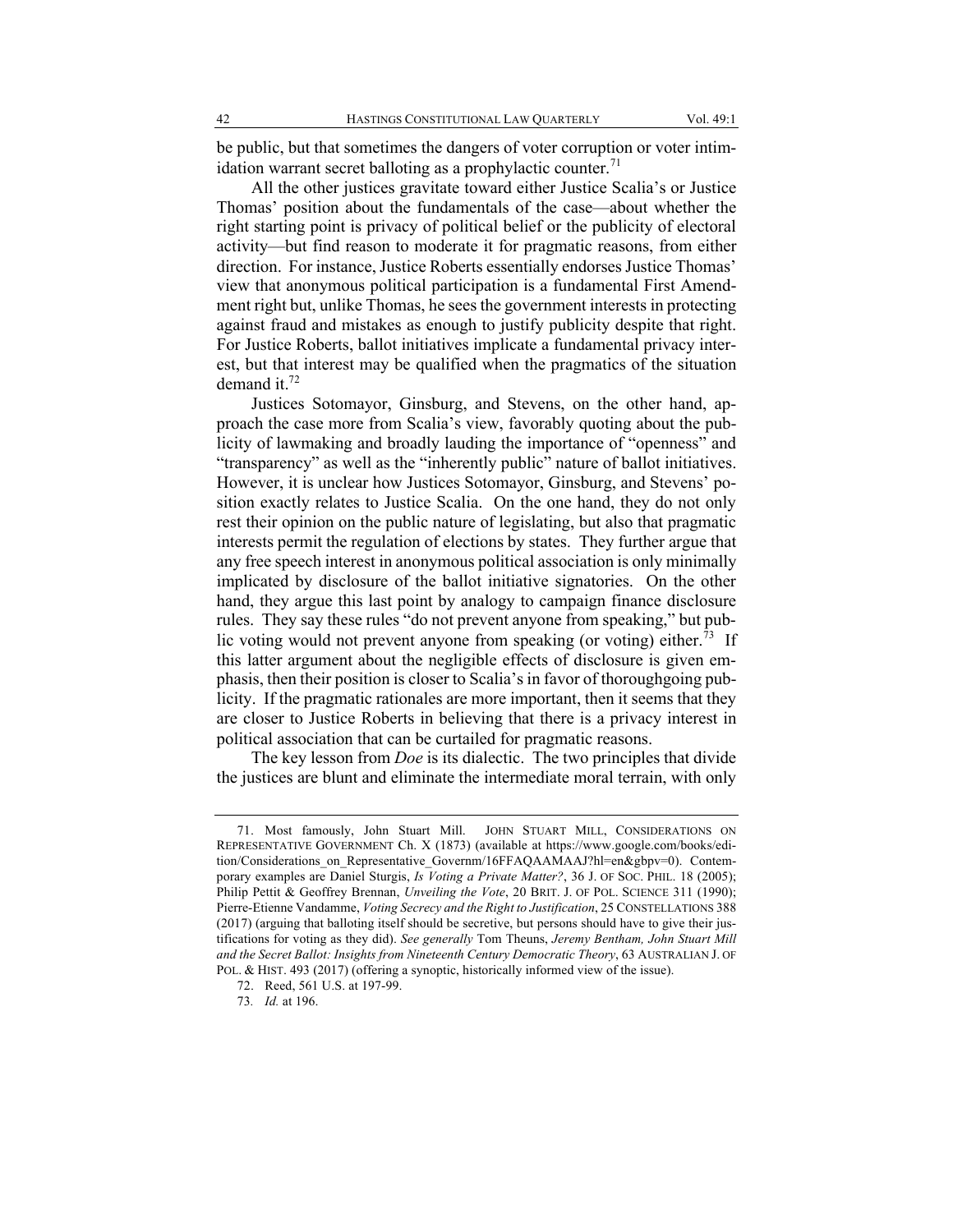pragmatic concerns tempering their reach. Political beliefs are either private or else voting must be public. I suspect the bluntness owes to the fact that both principles are likely to be the partial consequences of deeper, more tangled moral principles. This is evidenced by the fact that it seems coherent to ask why lawmaking should be public, and why a person's political beliefs may be subject to privacy protections. If we knew the answers to these questions, we might be able to see how there is room for distinctions between democratic practices that do not amount to pragmatic limitations on a single, broad principle. There may be a fundamental interest in some anonymous electoral action *and* a fundamental need for public lawmaking.

The basis for this claim is a view of democracy as a means of securing an increasingly robust and public deliberation about community issues. For instance, deliberation about an issue may start in the minds of a few citizens, but then grow to include dinner-table discussion, water-cooler talk, sermons, party caucusing, and finally, legislative debate in Congress. In this progression, the earlier stages are more private, while the latter stages are more public. The precise nature of each stage of deliberation turns on the issue itself and the institutions charged with addressing it.

For example, the grand jury is an institutionalized way for a group of citizens to consider a particular question: whether the person under investigation committed illegal wrongdoing. If the grand jury finds that the prosecution has not presented sufficient probable cause of the defendant's wrongdoing, a new grand jury can be convened at a later date to investigate the same conduct.<sup> $74$ </sup> However, if the grand jury does find that there is sufficient probable cause, the grand jury will issue a true bill and the prosecution of the defendant continues in the form of an indictment, and a public trial.

Fundamentally, the grand jury is a preparatory, preliminary step in an overall stretch of deliberation about whether the prosecution has presented sufficient probable cause of the defendant's criminal wrongdoing, and is entitled to secrecy to protect jurors from outside pressures.<sup>75</sup> The grand jury is necessary because it is a chance for the government, in partnership with individual citizens, to explore the evidence and get a handle on what happened.<sup>76</sup> These activities are exploratory rehearsals of the deliberation that may take place publicly at trial. Grand juries provide a preview of how a

<sup>74.</sup> CHARLES DOYLE, THE FEDERAL GRAND JURY, 46 (2008) (discussing the possibility of convening subsequent grand juries).

<sup>75</sup>*. See* 2 Fed. Grand Jury § 16:2 (2d ed.) (principle of secrecy including anonymity); United States v. Mansoori, 304 F.3d 635, 649 (7th Cir. 2002) (discussing when an anonymous jury can be empaneled).

<sup>76.</sup> Roger A. Fairfax, Jr., *Grand Jury Discretion and Constitutional Design*, 93 CORNELL L. REV. 703, 748 (2008) ("[s]ecrecy also shields the grand jury's exercise of discretion from public glare, thereby minimizing the possibility that grand jury members will feel compelled to base their decisions on concerns about immediate public backlash in a given case. Thus, secrecy can lead to greater reflection and richer, more sincere deliberation").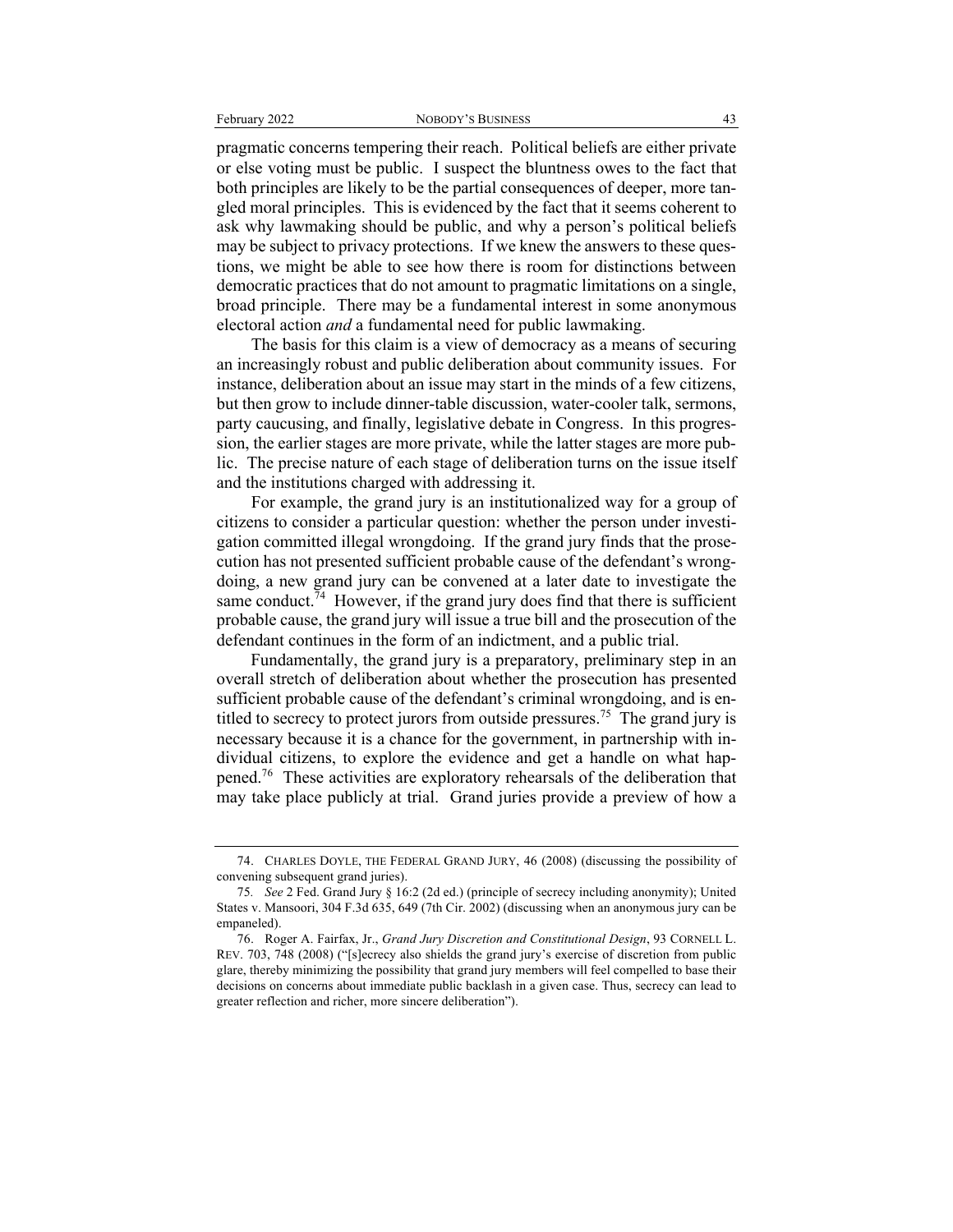trial might go, and whether the government's case would be sufficiently convincing in that eventuality. Grand juries are a crucial step in *building* a case. Without a grand jury's approval, any charges would be maverick. It is only by consulting with and convincing the grand jury as a representative of "the people" that a prosecutor can bring federal charges in the name of the latter (e.g., "the people" v. X).

The point of this example is to show that the identifiability or anonymity of citizens in the performance of democratic obligations depends on the justifications for those obligations and the institutional setting in which they must be performed. In a federal criminal trial, the public is present in different roles. The prosecutor represents the people by acting on their indictment, the judge represents the people by being selected by them (usually through their representatives) and the petit jury represents the people by being a fair cross-section of them.<sup>77</sup> These different roles come together to produce a display of public reason. This amounts to the accumulated effect of different persons thinking about a subject matter from different angles, organized in a productive way, embodied in the detailed procedural rules governing an open, adversarial trial.

While legislative action differs from determinations of individual criminal guilt, both warrant the same private (or secret) exploratory deliberations to bolster and prepare for progressively more public deliberations. Whereas a grand jury is the first step in a stretch of deliberation to proceed with a public trial, punctuated with a verdict, individual thinking and private conversations between friends are the first step in a stretch of deliberation that will terminate in congressional debate, punctuated by official state action.

Next, I will identify specific democratic practices and the way in which they are initiated with private thinking, and how this private thinking is properly "grown" or "built" into a display of public reason.

A. Representatives Must Vote Publicly

I will start with a view of representative democracy according to which it is primarily concerned with, and partially justified by, the creation of public persons. Celebrities are public persons, but they are so *de facto*. By contrast, a representative democracy creates public person *de jure*, for the purpose of executing and implementing public business.<sup>78</sup> The crucial role that representatives play is not that they make decisions with binding legal effect, though of course this is important. Rather, the valuable role that public

<sup>77.</sup> A petit jury is, in some ways, a grand jury that must pronounce publicly, where this obligation of publicity is justified owing to the more determinate question it is asked to answer, and by the more rigorous controls, in the form of the rules of evidence, of how it is to answer it.

<sup>78.</sup> The idea is that law creates public persons in the sense that they are public servants with duties and obligations commensurate with that role. Celebrities are public persons not by the choice of the community, rather because they happen to be popular or influential.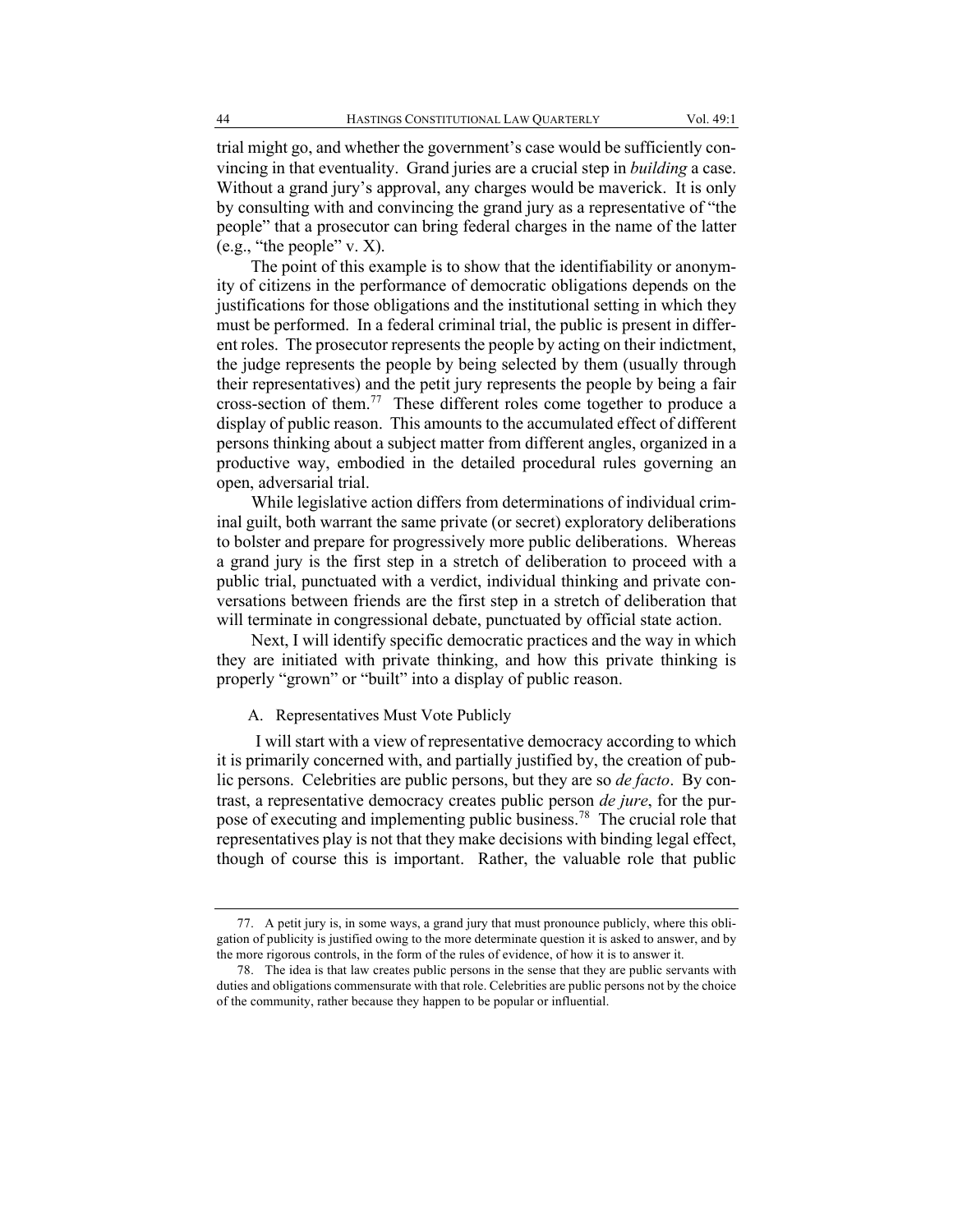persons play is one that is indispensably played by persons, which is to take responsibility for thinking. Representatives take responsibility for public thinking in the specific sense that they heighten and develop it, by combining the disparate viewpoints of their constituents into what is ideally, a coherent, reasoned, and accessible vision of the political landscape.<sup>79</sup>

Though I will not defend a full theory, I challenge the view that representatives are just the agents of the people who may not do more than carry out instructions. The relationship between the people and their representatives is more reciprocal and open-ended, with representatives taking account of what their constituents think but also reflecting their views back to them. A simple example might be John McCain telling a town hall participant that Obama was not an "Arab." I do not mean to suggest that McCain's response was flawless, but only that it illustrates the way in which information flows in two directions between constituents and those they elect. $80$ 

To elaborate on the question answering function of democratic actions, I will discuss how elected officials are representatives of the public in the orchestrated bit of public thinking that consists, at least, in legislating: making speeches and voting in Congress. In other capacities, the role of the legislator is different, but still derived from this public function. For instance, legislators may have meetings with constituents or lobbyists. Such meetings are not themselves legislating but are also not private in the way that a legislator may have a friend over for dinner. The lobbying may be rightly subject to duties of, for example, disclosure given that it is thinking that is pursuant to legislating. $81$ 

In voting for a representative, which I consider next, citizens answer a question about who would advance the public good, and then the elected representative continues the citizens' thinking about that question, by organizing them within their own thinking for use in a public deliberation. This use makes the citizens derivatively present as participants in that deliberation too.82 Crucially, a representative can only make the thinking of citizens present to the national deliberation, and vice versa, by carrying out the deliberation publicly. Without publicity, the thinking of constituents reach dead-

<sup>79.</sup> THE FEDERALIST NO. 10, at 44 (James Madison) (Terence Ball ed., 2003) ("[t]he effect of the first difference is, on the one hand, to refine and enlarge the public views, by passing them through the medium of a chosen body of citizens, whose wisdom may best discern the true interest of their country, and whose patriotism and love of justice will be least likely to sacrifice it to temporary or partial considerations. Under such a regulation, it may well happen that the public voice, pronounced by the representatives of the people, will be more consonant to the public good than if pronounced by the people themselves, convened for the purpose").

<sup>80.</sup> ASSOCIATED PRESS, *McCain Counters Obama 'Arab' Question*, YOUTUBE (Oct. 11, 2008), https://www.youtube.com/watch?v=jrnRU3ocIH4.

<sup>81.</sup> Thanks to Seana Shiffrin and Richard Re for asking about the dividing line between a representative as a public figure and as a private citizen.

<sup>82.</sup> HANNA PITKIN, THE CONCEPT OF REPRESENTATION 63, 92 (1967) (discussing the idea of presence as an influence on views about representation).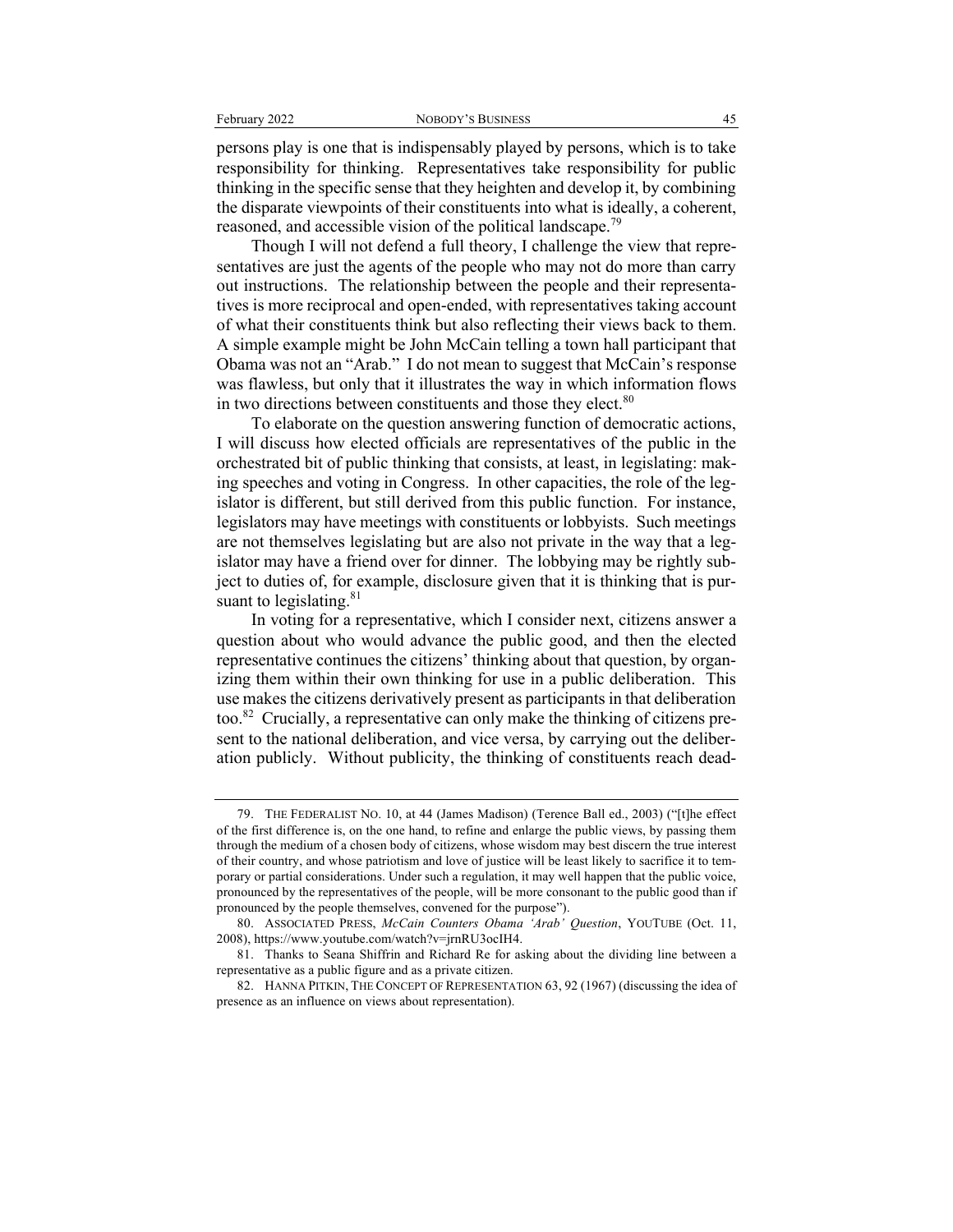ends, as they have no way of keeping up with the actions of their representatives and the interactive loop between representative and constituents closes.<sup>83</sup>

In short, without publicity, citizens cannot hold representatives responsible for public thinking. For this reason, representatives may not vote anonymously, and the reason is not that permitting it would do more harm than good (though that's true), but because doing so would be an abuse of anonymity. The purpose of representatives is to take responsibility for public thinking and on behalf of the public. Consequently, voting anonymously would directly contravene their public purpose. In other words, the duties of a legislator preclude the privilege of anonymity.

B. Citizens Have a Non-Pragmatic Interest in Voting Anonymously

In this section, I argue that the secret ballot is favored for two distinct reasons, neither of which is pragmatic, in the sense of trying to forestall anticipated wrongdoing. Then, I consider the importance of these reasons and argue, tentatively, that persons should be permitted to vote anonymously despite admittedly serious counter-considerations. The first reason I offer is one based in the interest of individual citizens. They will often be, with good reason, unready to take responsibility for their view of the public good, and yet, they have an interest in providing it to the public. The second reason is a collective interest that citizens have in not holding each other responsible for how they vote, to keep citizens from developing an excessively partisan identity.

The first reason for anonymous voting draws directly from the previously discussed justifications for anonymity; namely, participation in public thinking. In the case of anonymous speech, one is participating in the public sphere, but in the case of anonymous voting, one is participating in the government itself. With the former, one chooses the content one will speak or read. However, when citizens vote, the content is fixed. A citizen is asked a specific question, for example, should this law be implemented or not, or which of the following persons should hold office?

Second, the effect is different. Participation in the public sphere does not exercise power over others in the same way as voting. The latter has legal effects, whereas the former, while by no means innocuous, has effects on what others consider or think about. Moreover, some ways of abusing anonymous speech are illegal because the spoken content is independently wrongful. For instance, defamatory speech is illegal and so anonymous defamatory speech is too and may be unmasked on that basis. Whereas the use

<sup>83.</sup> Similar arguments can be made against judicial decisions in which the votes of particular justices are shielded from public view, such as with the so-called "shadow docket." *See* Jimmy Hoover, *Wary Lawmakers Put Justices' 'Shadow Docket' In Spotlight*, LAW360 (Feb. 16, 2021), https://bit.ly/3k2wwjQ.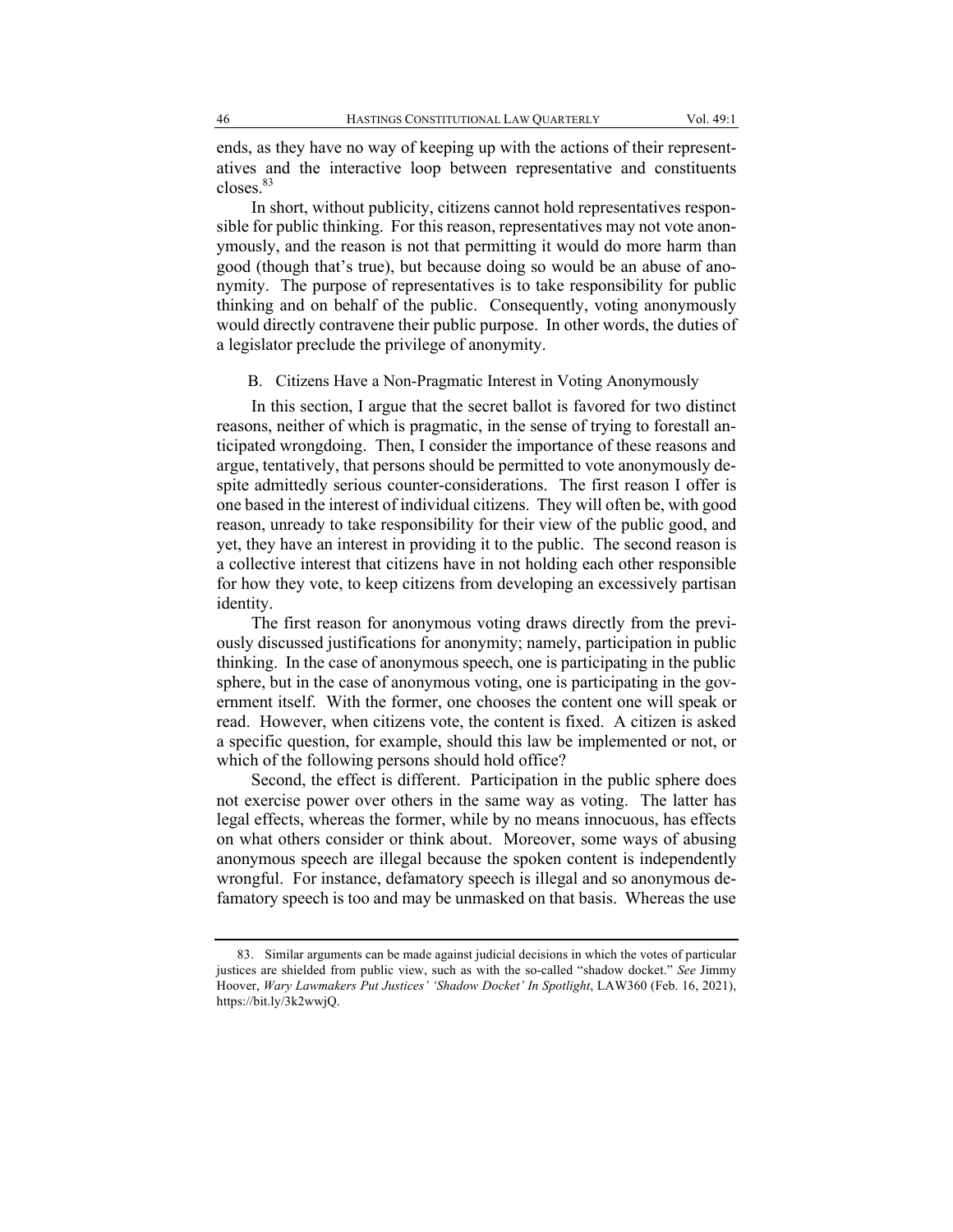of anonymity to vote for damaging or self-serving policies is not, because persons are free to vote as they choose.

Third, I assume the subject matter of voting is different and specialized as it pertains to the public good. $84$  That is, when one is answering a specific question in voting – the relevant metric in evaluating it is the public good. This assumption is controversial, but the controversy is innocuous here because it only makes my argumentative task harder. To the extent persons should vote to maintain a private view of the good then secret balloting will be even more justified.<sup>85</sup>

Given these points, we can see that open voting would require something fairly onerous of citizens: it would ask them to publicly answer a difficult question that they may not have settled to their satisfaction and that they wish to think more about. The difficulty of the question is due to it being about the public good, which is notoriously difficult to discern. It is also intimidating because the lives of others are at stake. Moreover, voting requires applying one's theory of political morality and communal good to the specific empirical circumstances one finds oneself in. One must know a fair bit about one's society and its conditions to understand what would move it closer to an ideal, flourishing, or fair society. These conditions are always changing.

Furthermore, there may be strategic questions to consider that arise from the way in which institutions aggregate votes, or how representatives will form coalitions or otherwise amass the needed political power. These present additional complications and are always changing as well. Thus, the question of who or what to vote for is one that persons may not easily answer, warranting continued thought.

By itself, the difficulty of who and what to vote for does not warrant anonymity for voting as one can simply decide not to answer. However, the option of answering may not be viable, either because there is pressure to respond or because exercising it will itself reveal one's thinking (refusing to answer some questions tends to reveal a certain answer to them) . Sometimes, there is reasonable pressure to provide an answer. In law school, one may be asked a difficult legal question and one may wish to think more about it, but the question comes with some pressure to answer. There are the social dynamics of being asked something in front of a group of one's peers, the need to evaluate students, and the need to elicit material for discussion and further contemplation as a group.

<sup>84</sup>*. Cf.* Annabelle Lever, *Mill and the Secret Ballot: Beyond Coercion and Corruption*, 19 UTILITAS 354, 369-70 (2007) (arguing for some caveats to the view that voting should be in the public interest).

<sup>85.</sup> Then again, a counterargument might be that if persons are supposed to vote based on their private view of the good, they may arrive at the answer more readily and be expected to make it public, without invading their entitlement to keep thinking–as further thinking is unnecessary.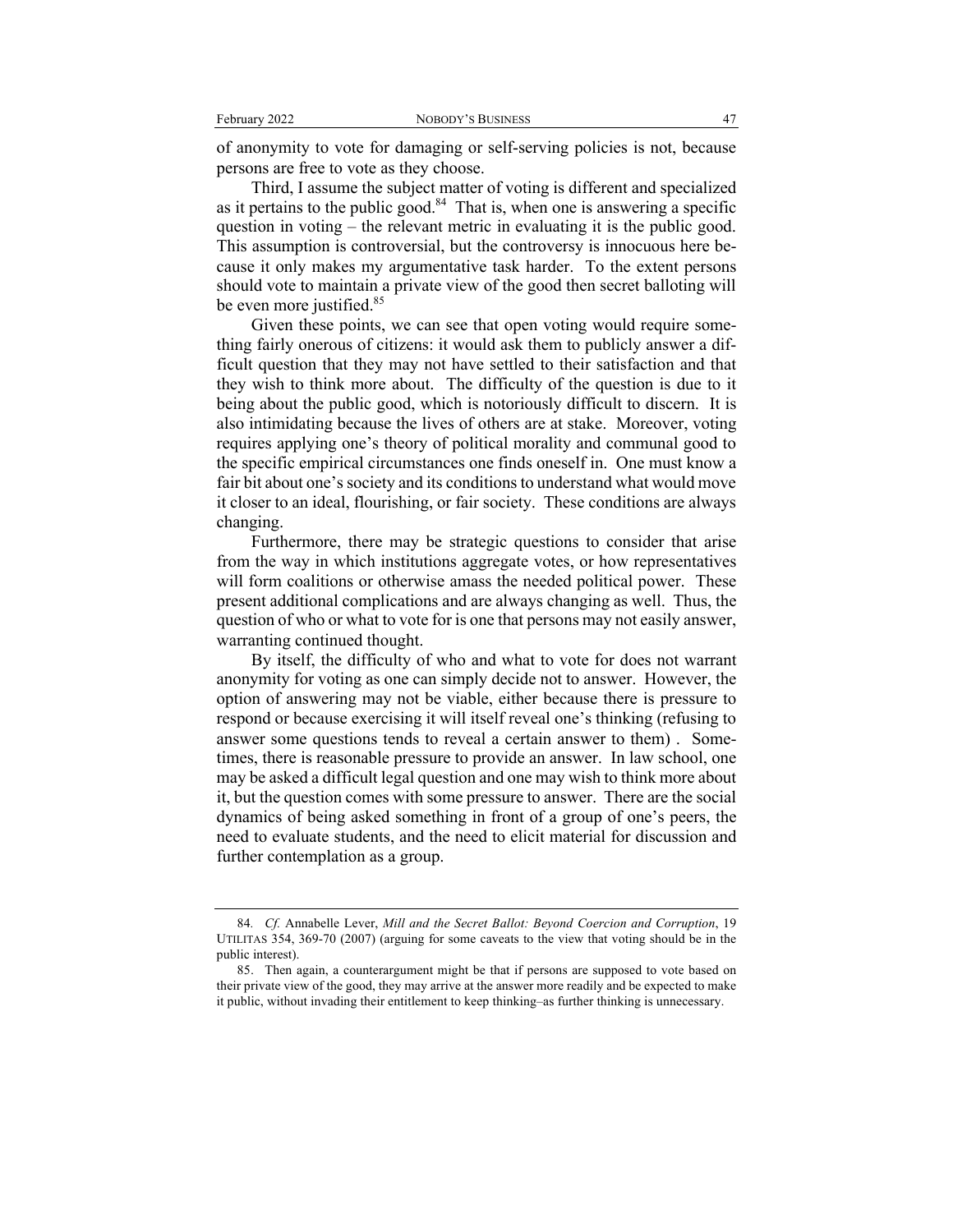Public voting, it might seem, asks difficult questions to the electorate, but not with any real pressure since persons can choose not to vote or to return an empty ballot. This result is arguably beneficial. According to some, the whole point of public voting is to make persons pay more attention to how they are voting and so, to defer voting until they are confident enough to take responsibility for their judgment.

However, I contend there is pressure to answer. Why? Because the vote of each person cannot wait. In a democracy, everyone's equal participation is a great public good. If some feel comfortable voting their view of the public good while others wait to think more, then the former have, for the arbitrary reason that their thinking "finishes" first, an outsized presence and role in the formation of public life. Thus, the public loses out when persons don't vote because the opportunity to educate and engage that person about civic affairs is deferred, and the opportunity to be educated by them is sacrificed as well.

These problems are bad enough as they are, but they are exacerbated by the fact that there are path dependencies in the life of a polity. Making some decisions at one point may apply pressure, both rational and non-rational, to adopt other decisions later, so that not voting early may shut one out of fully participating in national life, given the later influence that the early votes have. For example, a decision at one time to pave park paths with gravel may provide some hindrance to later attempts to encourage bicycle use, since repaving the paths with smooth concrete may be prohibitively expensive.<sup>86</sup> Alternatively, decisions at one point may create new uncertainties, such that some voters may feel that they must resolve their uncertainties before they vote. The more cautious voters may be continuously playing catch-up as the world moves around them. A third related example is that the state of the polity (its institutions and patterns of interactions) may tend to normalize or make salient certain kinds of conduct that dampen criticism or dissent. If persons wait to think more about how society ought to be, they may have to resist these kinds of pressures.

It is true that those who are cautious about voting may realize that they must vote their best guess or be left out of national affairs, but this is not a good kind of pressure to apply. It frames the decision of whether to vote as one that is partly forced by the thinking of others and may breed resentment.

A better solution is secret balloting, as this permits persons to vote their best guess, allowing persons to participate in politics right away. Accordingly, persons would not be forced to choose between participating in politics and continuing to think without taking responsibility for it. If this solution is warranted for significant groups of citizens, then there is a reason to make secret balloting the default for all citizens. If persons had to request to

<sup>86</sup>*. See* Eric A. Posner & Adrian Vermeule, *Legislative Entrenchment: A Reappraisal*, 111 YALE L.J. 1665, 1687 (2002) (giving this example).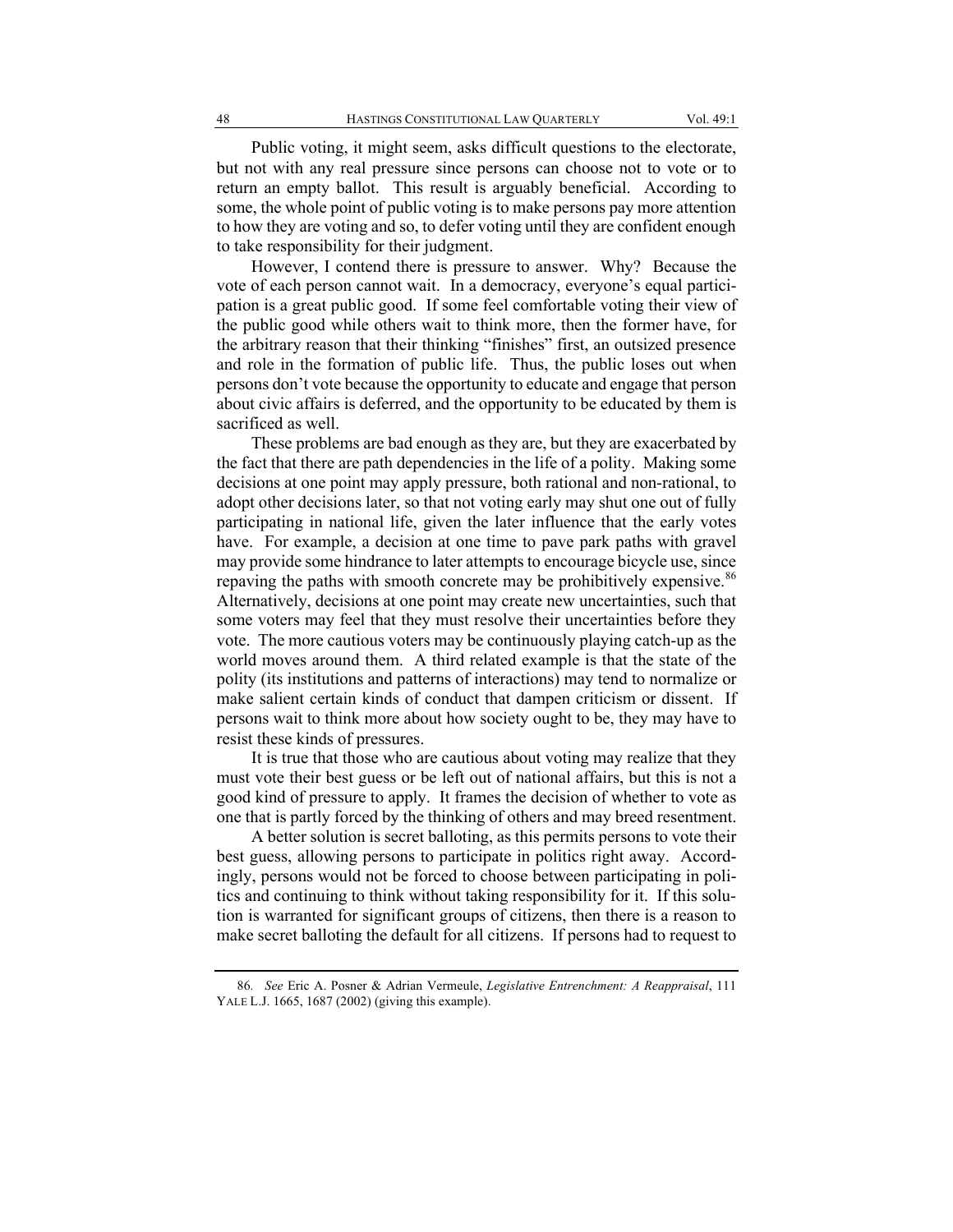vote anonymously, then they would be trading one undesirable public stance for another. Requesting anonymity for oneself specifically would allow one to vote one's uncertain view of the public good, but one would then have to accept the suspicion of others that one has something to hide.

At this point, I will review the argument and distinguish it from the prevalent view that secret balloting guards against voters being bribed or intimidated into changing their vote. In review, the argument is that elections, which have to be reasonably frequent, pose a hard question to voters. If voting is public, they must choose between participation or taking responsibility for a political view. If it is anonymous, they need not choose.

This view is a further application of my claim that a key use of anonymity (as namelessness, not non-identifiability) is to permit participation in communal thinking. The right to speak anonymously, which is, doctrinally, given special protection in the context of political speech, is a way in which one can participate in the republic of letters even when one's thinking is uncertain. Similarly, voting anonymously is how one participates in the republic itself, when one's thinking about the public good is uncertain. Anonymous reading does double duty. It is not just how one receives information from the republic of letters, but also from the republic. The former allows one to enrich one's thinking about a number of topics, whereas the latter allows the same, but where the topic is distinct from civic understanding or engagement.

This view differs from many justifications for the secret ballot. $87$  Many theorists think the reason for the secret ballot is to guard against wrongful attempts to influence voters. According to this view, persons should not have to vote publicly, because one effect of doing this will be to give an opening to those bad actors who wish to corrupt or intimidate voters. Bad actors will be able to see how persons vote, and thus can credibly promise to pay for votes that they want cast or else issue threats against votes they don't want cast. So, the reasoning goes, to preclude these wrongful activities, secret balloting should be the norm.

By contrast, the rationale I am offering does not put the possibility of bad actors at the center of the case for the secret ballot. Rather, my view is that persons cannot be made to think with each other about politics because that subject matter is hard. Thus, persons will very often not be finished thinking about it in time for the next election, and yet, their provisional political conclusions are needed. For this reason, the secret ballot is not a capitulation to a flawed and ugly world, but rather responds to a fundamental

<sup>87.</sup> An exception is Annabelle Lever. She argues that anonymity is not an attempt to head off bad behavior, but, like me, a way of ensuring participation in government by citizens. Lever's argument is very different from mine though. She does not discuss anonymity's relationship to being responsible for thoughts and instead focuses on the risks of persons being shamed for how they vote if voting were open. Anonymity prevents this shaming on this view. Her argument is developed across two articles. *See* Lever, *supra* note 84; Lever, *supra* note 59.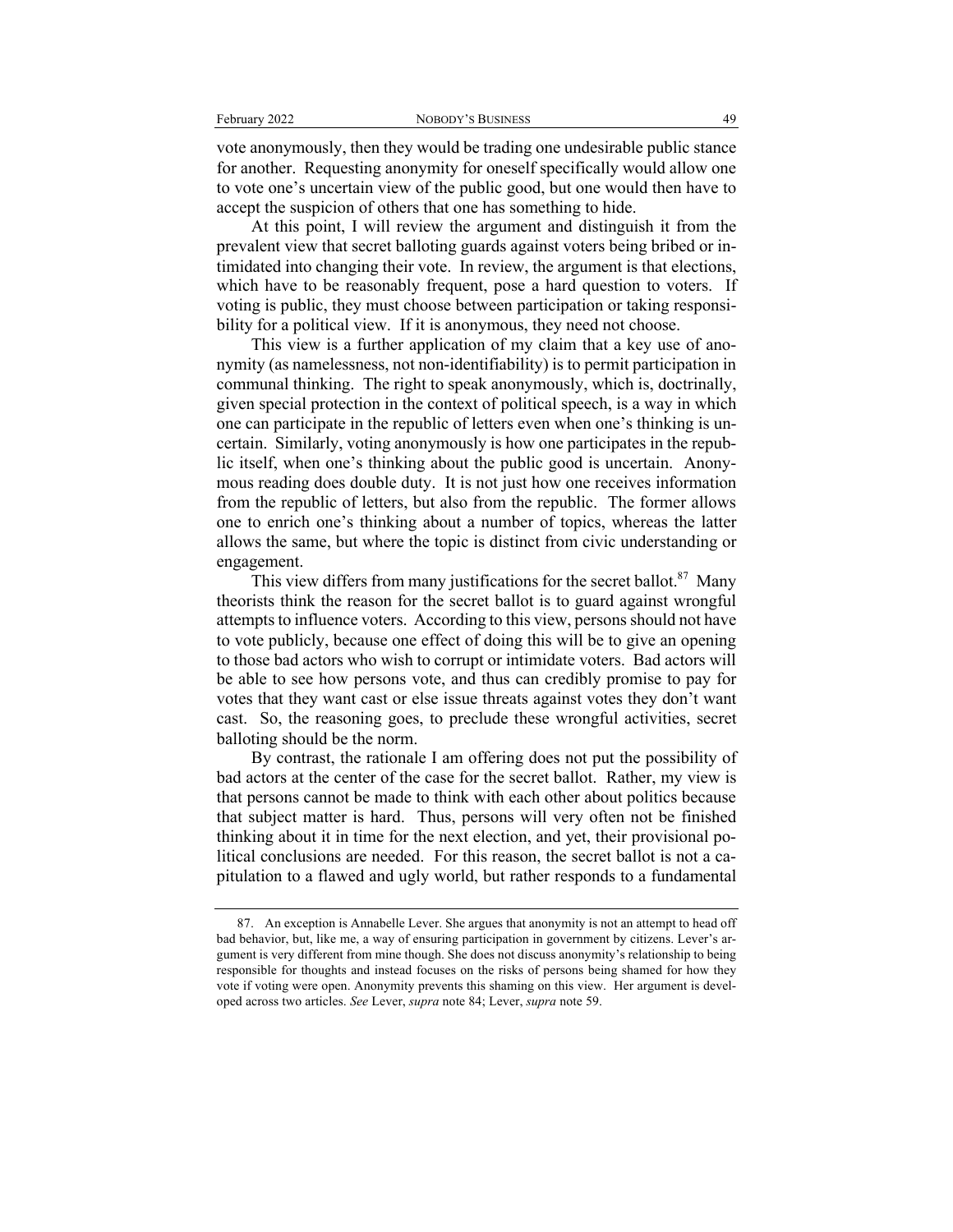feature of thinking about the public good as it finds expression in democratic politics. This is a better position than the alternative because it correctly explains the feeling that the importance of the secret ballot outstrips its prophylactic benefits. This is especially the case given that those benefits could likely be gained in other ways (e.g., aggressive investigation and enforcement of laws against voter intimidation and vote-buying).

I have shown how a distinct justification for the secret ballot emerges from an application of anonymity's chief rationale, that of being a privilege to participate in communal thought. As another form of that same privilege, the secret ballot has significant similarities to anonymous speaking and reading. However, it is also dissimilar to these activities in that it has a collective dimension. I now shift my focus to an interest in anonymous voting that the community-at-large has rather than individual citizens. This interest is that of making salient the creation of "the people" as a collective subject of democratic politics.

The general source of anonymity's role in creating collectivities is the import of its removal of an individual's identity, which can function differently depending on the background conditions. If an individual decides to make an anonymous statement, the statement has no owner. However, if an individual with several identities makes an anonymous statement, then the removal of the individual's identity may make room for a different one to take its place, or to enter salience. For my purposes, the kind of substitution that is most relevant is that of an institutional, collective identity rushing into the void left by a particular person's anonymity. $88$  In these cases, a refusal to possess something as one's own is converted, via an institutional background, into a willingness to share responsibility with others.

A concrete example of this general phenomena is the *Economist's* editorial policy of not listing the authors of the articles it contains.<sup>89</sup> The purpose of this policy is to allow "many writers to speak with a collective voice."90 A writer who produces an article does not take responsibility for their words, primarily, as I, but as a member of a community. I say "primarily" to highlight an important wrinkle, which is that one can, for some articles, find out who wrote it without much trouble because the *Economist's*  website lists, at least, its major columnists.<sup>91</sup>

A second example is *per curiam* opinions. The practice is complicated and can have a range of forms and consequences.<sup>92</sup> However, its effect is at

<sup>88</sup>*. See* Ponesse, *supra* note 5, at 307.

<sup>89</sup>*. Why Are The Economist's Writers Anonymous?*, ECONOMIST (Mar. 27, 2017), https://medium.economist.com/why-are-the-economists-writers-anonymous-8f573745631d.

<sup>90</sup>*. Id.*

<sup>91</sup>*. Editorial Directory*, https://mediadirectory.economist.com/ (last visited Dec. 2, 2020).

<sup>92</sup>*. E.g.*, Stephen L. Wasby, *The Per Curiam Opinion: Its Nature and Functions*, 76 JUDICATURE 29 (1992); Richard Lowell Nygaard, *The Maligned Per Curiam: A Fresh Look at an Old Colleague*, 5 SCRIBES J. LEGAL WRITING 41, 46 (1995).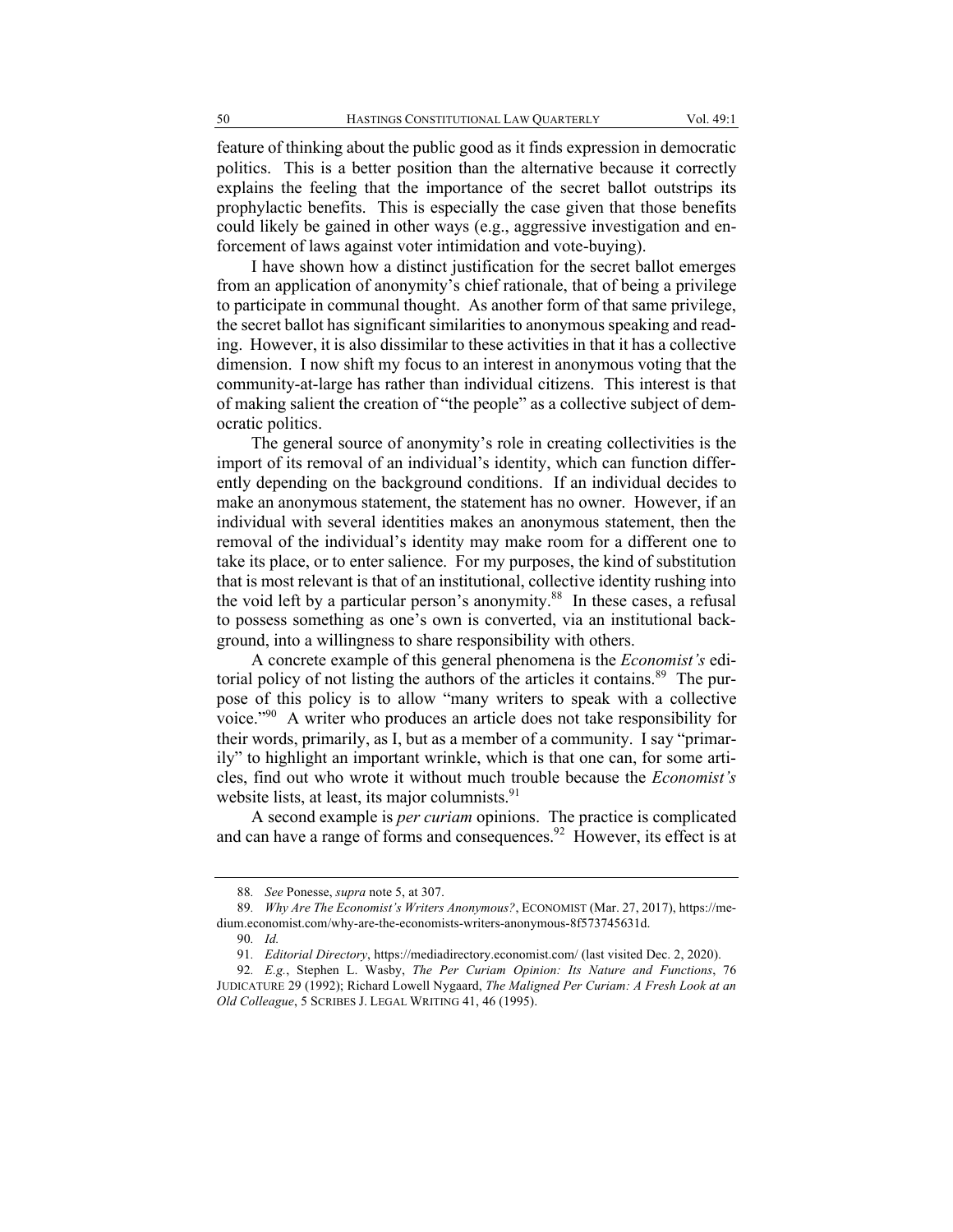least sometimes to alter the structure of the resulting opinion. In many cases in the U.S., judges write for themselves, and the result is a composite of discrete viewpoints on the relevant legal questions where the nature of the composite can be a matter of some complexity.93 These opinions are "by the court," but only derivatively. In some situations, the court's disposition of the case is not found by combining individual opinions, but rather, is presented fully formed and, so to speak, needing no assembly, in the name of the court itself. The institution itself speaks.

If we turn back to voting, we can see, with some differences, a similar paradigm at work: of individual identity effacement as tending to reinforce the salience and reality of a collective identity. When an election is held, the people speak and the representatives become credentialed through that speech.<sup>94</sup> In this way, the people serve as the "mind" of the polity. It embodies the shifting, tentative, and flexible view of the nation as it becomes expressed by the people who speak in elections, and so casts their views in the form the government, with specific persons occupying its offices.

Anonymity for individual voters preserves the flexibility of the people and their openness to new arguments, whereas when persons are publicly identified with their vote, the people become fragmented into particular peoples with particular views. This causes two kinds of inertia that get in the way of the people serving as a responsive addressee for democratic argument.

One is at the level of individuals becoming associated with a decision. If voters are publicly associated with their vote, they will develop a record, and records can create inertia in thinking.<sup>95</sup> Persons may be pushed to vote again for the candidate that they voted for last time, or the policy they endorsed in the election before. Anonymity prevents the weight of past decisions from slowly calcifying the people into specific persons with controlling histories.<sup>96</sup> In this way, the people have no history, no voting record, and no affiliation. It is recreated anew in each election to deliberate about the public good, *de novo*. Just as an anonymously published argument may have more force, owing to its depersonalized presentation, maintaining the people as an abstract embodiment of the thinking of individual citizens, but not their

<sup>93.</sup> Richard M. Re, *Beyond the Marks Rule*, 132 HARV. L. REV. 1942 (May 10, 2019) (reviewing and analyzing the relevant doctrine).

<sup>94.</sup> This is similar to the way that a prosecutor gains the imprimatur of the people by proceeding on a grand jury indictment.

<sup>95.</sup> Mahesh Gopinath et al., *The Effect of Public Commitment on Resistance to Persuasion*, 26 INT'L J. RSCH MKTG, 60 (2009) (finding that making one's position known increases adherence to it); Jennifer Lerner and Philip E. Tetlock, *Accounting for the Effects of Accountability*, 125 PSYCHOLOGICAL BULLETIN 255, 257 (1999).

<sup>96.</sup> Gopinath et al., (discussing consistency effects); Robert B. Cialdini and Noah J. Goldstein, *Social Influence: Compliance and Conformity,* 55 ANN. REV. OF PSYCH. 591 (2003) (discussing pressure to act consistently with one's public positions).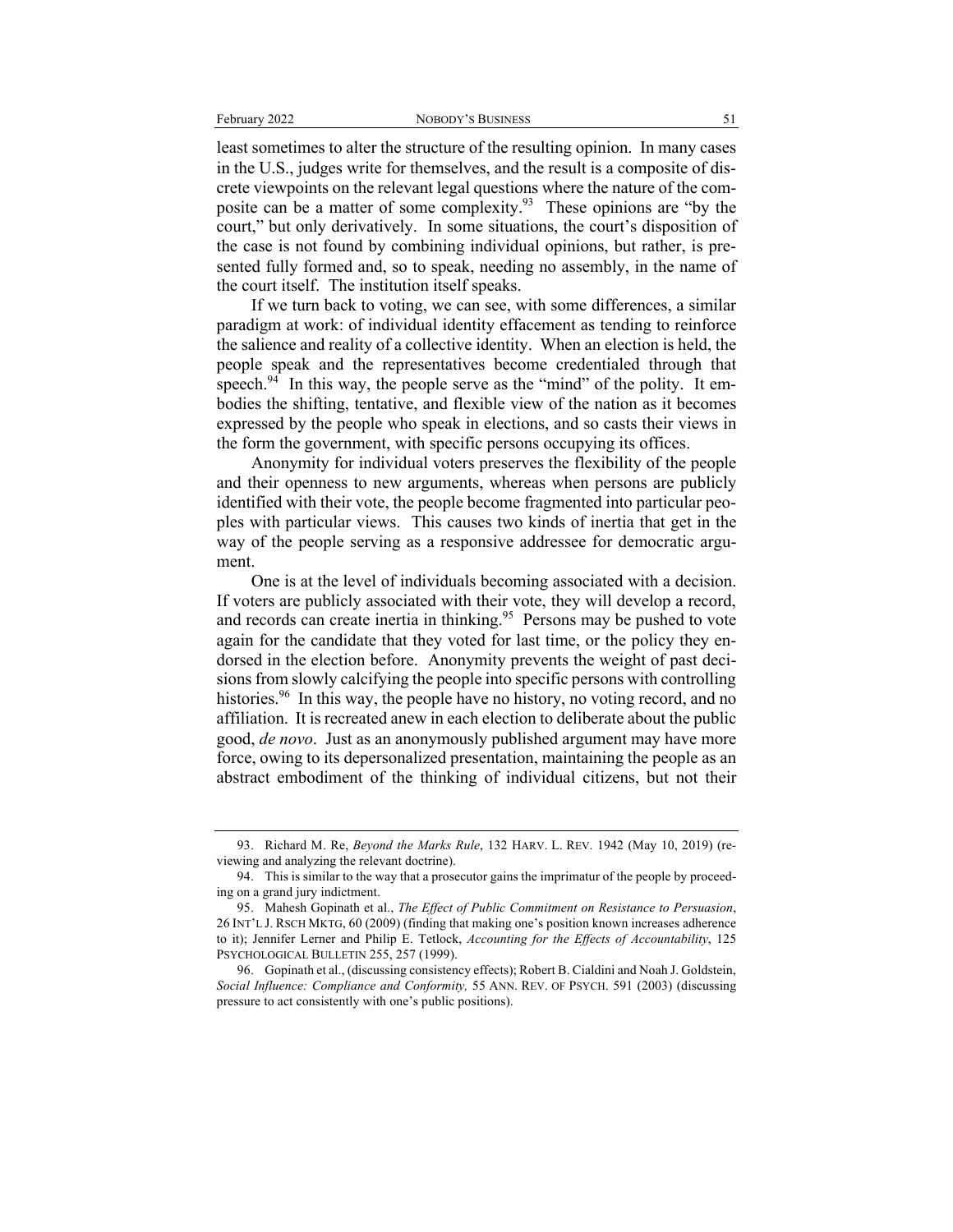particular characteristics or histories, helps preserve its flexibility and openness to argument.  $97$ 

By making this point about depersonalization, I am not going back on my earlier claim that the ideal for public deliberation is not anonymity but taking responsibility in one's own name. My point is rather that the dialogue between representatives and citizens works best when both poles are represented. Public deliberation is fulfilled by representatives taking responsibility for their votes, but it is also well-initiated by preserving the people, as an experimental, thought-like body.

The second kind of inertia concerns the relationship between voters and their representatives. Representatives are supposed to govern for the people, which is to say, those who voted for them and those who did not. If persons were identified with their vote, interactions between constituents and representatives would be infused with a personal "with me or against me" mentality. That is, politicians could know, when helping a particular constituent with an issue whether they voted for the candidate or not, rather than reinforcing the voter's identity as a member of the people.

Notice that my argument is not that anonymity can or should preclude persons from forming political identities. They may do so in a variety of ways, such as by being a member of a party, publicly supporting particular candidates, as well as announcing their voting choices. Instead, my point is that secret balloting creates a starting point in which one is not affiliated with a position. Moreover, the secret ballot precludes there being an official record of a person's voting, even if he avows his electoral choices. This is justified on the ground that such record would constitute the erosion of anonymity of others, even though this will have, in most elections, a negligible effect.

I have provided two considerations in favor of the secret ballot, but are they decisive? An important counter-consideration lies in the principle that citizens must take responsibility for how they exercise political power. It is one thing to read and speak anonymously in the public sphere, but a political community is different. For example, though answering questions about the public good is difficult, citizens have help. A good democracy will foster an understanding of the role of civic institutions as well as thinking about collective problems faced by the community. As I argued before, representatives, agencies, and courts, not to mention think tanks and newspapers, provide examples of publicly-oriented thinking. Moreover, individual elections

<sup>97</sup>*. See* Hui, *supra* note 56 (better advice from editors if one submits as not a famous person); Victoria Smith Ekstrand, *The Many Masks of Anon: Anonymity As Cultural Practice and Reflections in Case Law*, 18 J. TECH. L. & POL'Y 1, 14 (2013) ("Writing as Publius, Madison, Hamilton, and Jay wished not only to protect themselves and their reputations but also to persuade solely on the basis of their arguments, devoid from any bias a reader might attach to their identities. Anonymity granted Publius a chance at persuasion that might not otherwise be attainable with some readers.")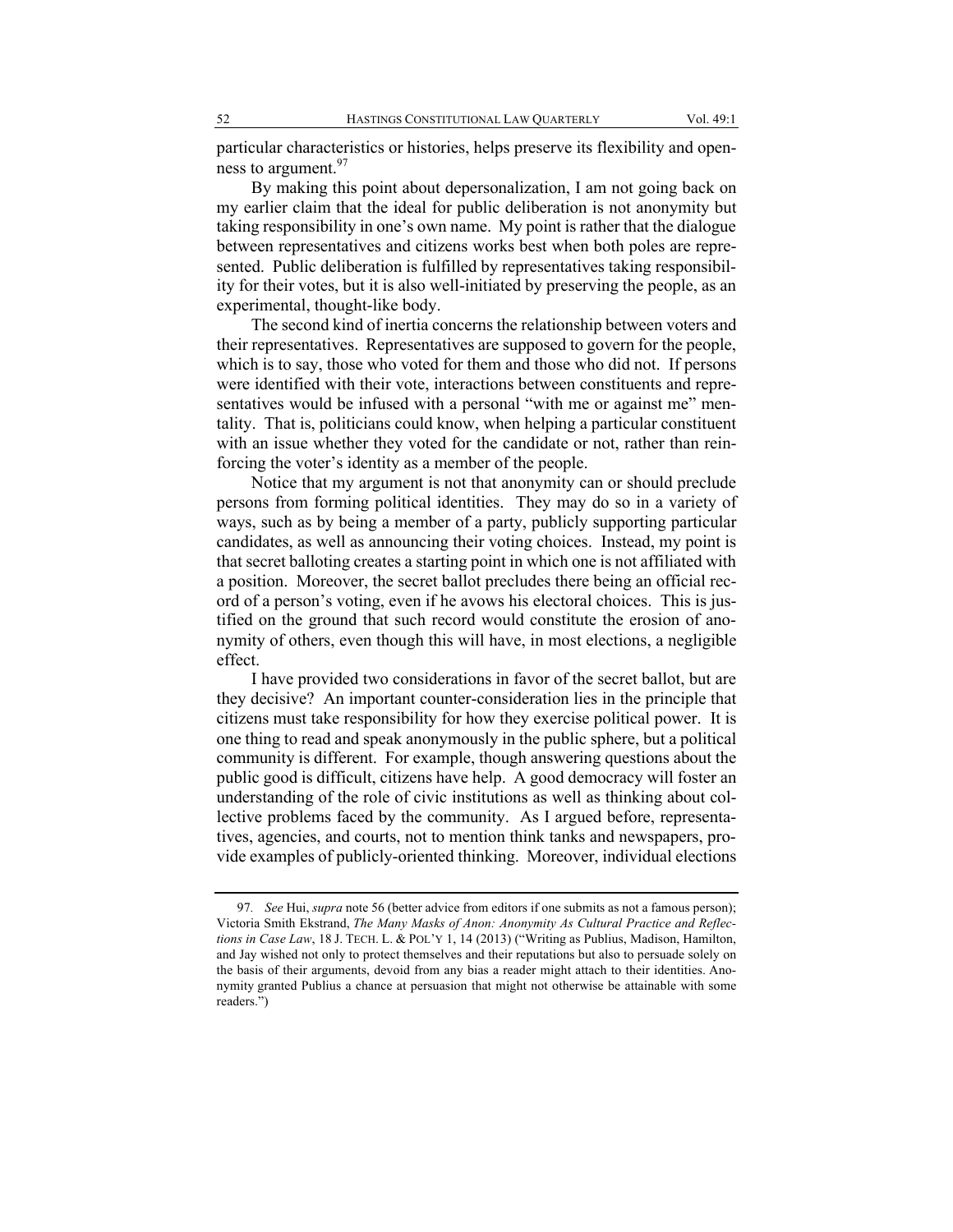are preceded by campaigns, which provide further education about the relevant issues. Lastly, one could argue that a good democracy should require open voting but cultivate a default tolerance of how others vote rather than shield individual voters from taking responsibility for how they vote. Together, these reasons militate in favor of open voting, even if we accept the view of democracy according to which citizens answer questions about the public good.

There are reasons on the other side though too. First, voting persons exercise a symmetrical and equal political power to others, so that though one is not taking responsibility for how one votes, one's influence on an election overall is just as much as anyone else's. It is not generally true that persons must only take responsibility for actions they take in positions of power, but certainly, the exercise of power heightens the need for responsibility. A good leader must take responsibility for what happens in virtue of having prerogatives to make things go well, as well as having an obligation to wield those prerogatives carefully. In an election, voting power should be equal given that two citizens who disagree balance each other's votes. There is no doubt the two citizens should talk about their differences, but there are many opportunities for them to do so, and in any case, a discussion mediated by other centers of thinking may be more productive. In the meantime, the exercise of power by these two citizens is reciprocal and frequently renegotiated through regular elections.

As previously discussed, voting for a representative exercises power, but not for a final view of what the laws will look like. Hence, those who voted for the losing candidate may still attempt to persuade the elected representative to moderate their position on the relevant issues. Representatives represent all of their constituents and so should be sensitive to such efforts.

Ultimately, whether voting by citizens should be anonymous is a close call. It is best justified when voting for representatives as opposed to laws, as the former can be responsible for conducting public deliberation while preserving the flexibility of ordinary voters.

#### C. Citizens as Representatives: Ballot Initiatives

The foregoing discussion helps answer the question of whether signing a ballot initiative should be something that citizens must do in their own name. It helps because it has illustrated, very broadly, one way that thinking "flows" in a democracy. Namely, a public question is posed to citizens who are thereby mobilized into a segment of "the people." When this question is sufficiently difficult, they are entitled to answer anonymously, and in so doing provide a proto-answer to that question. This is then taken up by a public official as the initial step in taking responsibility for fleshing out and enriching that answer with some corresponding public action (e.g., legislative representative voting for the piece of legislation, or prosecutor bringing charges).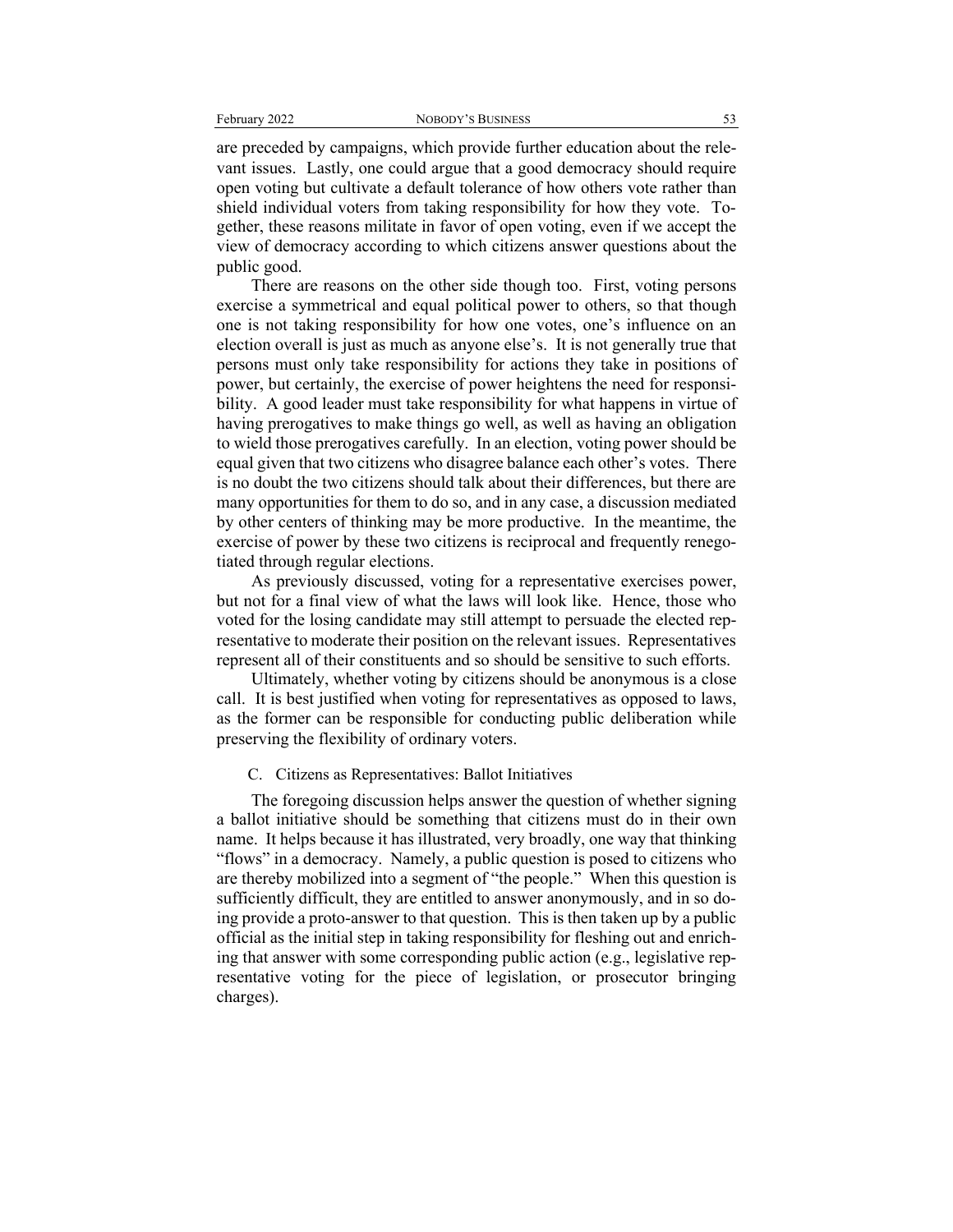Where do ballot initiatives fit in this cycle? They are hard to characterize because they involve ordinary citizens and because their legal effect is not to enact a bill, but to permit a bill to be enacted directly by citizens rather than by their representatives. They put specific law on the agenda, but they don't actually enact it.

An argument can be made that signatories to a ballot initiative should be entitled to anonymity, on the grounds that they are only suggested public actions, purposefully submitted to the public at large for approval. Arguably, signatories to a successful ballot initiative do not legislate in any determinate way, but only ask the entire polity to consider a change, in the form of the ensuing direct vote.

Notwithstanding their suggestive nature, ballot initiatives are public acts and signing them should be done in one's own name. The reason being that a ballot initiative is not a query of the people for which an institution or official stands ready to take responsibility for the answer in further thinking. Ballot signatories wish to put an idea on the collective agenda that has, except for the signatories, no spokesperson. Hence, the signatories become the spokespersons. They must accept that role.

First, ballot signatories are not responding to a question that they might otherwise have wished to keep thinking about. Rather, they see the initiative as a good idea, or, at least, they wish others to consider it *now*. 98 They thus set the timing for the deliberation of others as well as the form it takes (i.e., whether the initiative will be enacted will turn on the deliberations of the members of the polity themselves and not their representatives). This shift in timing and form is not trivial, as the passage of the initiative may have follow-on effects, such as giving legislators reason to take up different business than they otherwise would, to respond to the law that was passed to limit its bad effects, or to make it consistent with other regulatory regimes.

Second, anonymity, if granted to ballot initiative signatories, would not secure a general participatory right for persons to equally consider a question, at their own pace, but it would protect those who share a particular perspective and have organized on that basis. The supporters of the initiative conducted their own, selective and informal polling of the public, where only those who support the initiative are recorded and those who did not sign are irrelevant, even if their number is comparatively large. This makes a ballot initiative a one-sided mobilization of the public where supporters are gathered and opponents are filtered out.

This one-sidedness does not make ballot initiatives suspect or wrongful. Most of politics consist in organizing the like-minded, but the point is that an attempt to organize those who are like-minded to change the power of

<sup>98</sup>*. E.g.*, Gertz v. Robert Welch, Inc.*,* 418 U.S. 323, 352 (1974) (arguing that petitioner Elmer Gertz was not a public person because he did not "engage the public's attention in an attempt to influence its outcome").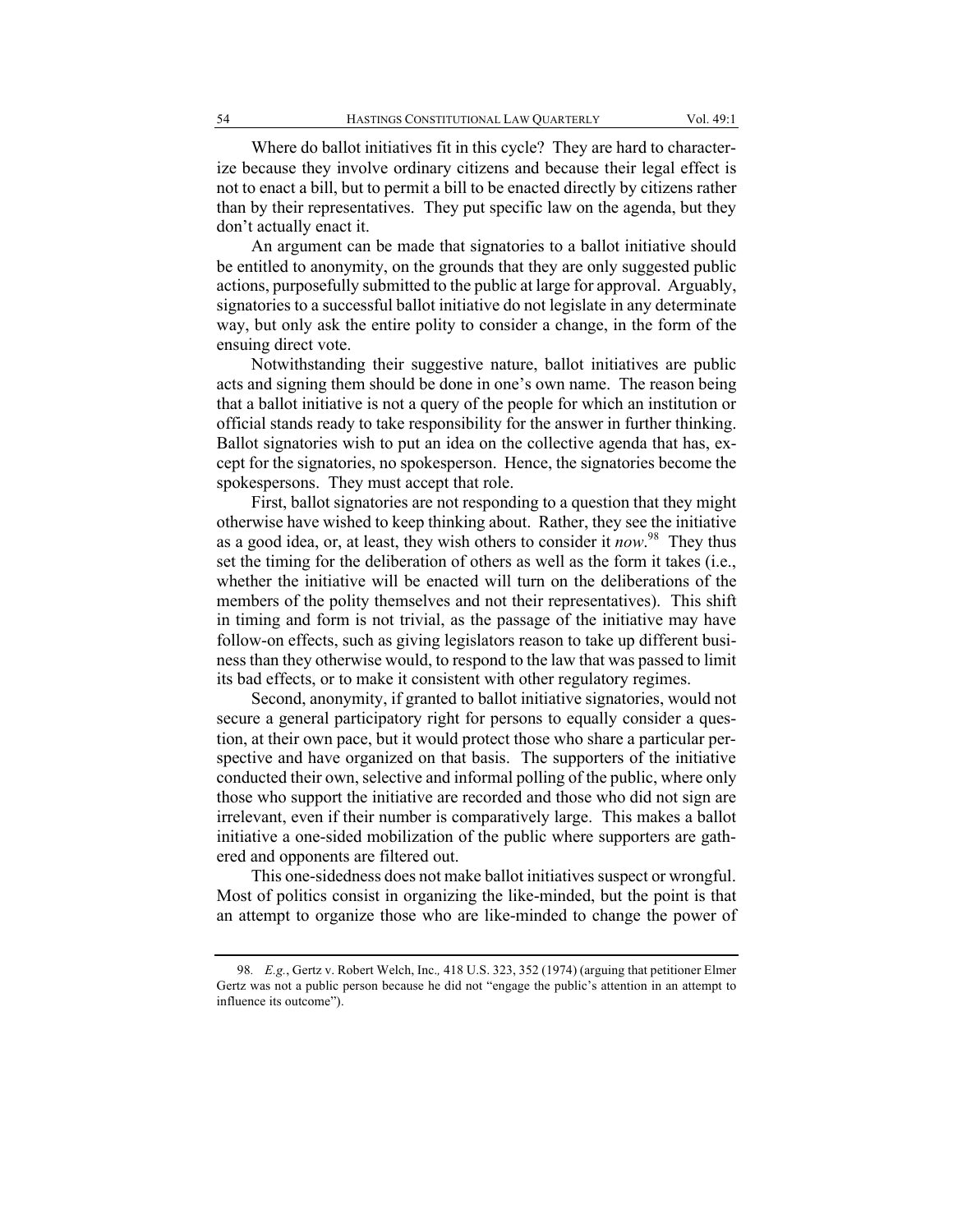other citizens should be done in the name of those who wish to band together. They are not a manifestation of the people, but rather, are some particular people who found others who agree with them, and they should be identified as such.

Third, if the ballot initiative is successful, then the result is a new option to vote for, but the option does not come with any person who takes responsibility for it, in the sense of advocating it or being a target for questions and challenges regarding it. The electorate is thus on its own in trying to gauge its desirability. Further, those who signed the initiative already started thinking about it, have familiarity with it, and ordinarily have been exposed to the benefits of the proposal by those who favor it. This combination—the lack of a spokesperson for the law and the comparative expertise of those who endorsed its proposal, as compared to the ordinary member of the electorate—militates in favor of treating the signatories as stepping into the shoes of such a spokesperson. Persons may use the identities of those who signed the ballot initiative as a clue by which to assess the proposal. If the signatories are from a particular group or industry, this may provide information about how to go about researching the proposal itself.

In summary, signatories to a ballot initiative are a subset of the public acting, so to speak, *sua sponte*. While not responding to a question put to the public, the signatories are wanting to have their own chosen question taken up. This is not a bad thing. Democracy is well-served by active citizens, but their activity as a particular subset of citizens is what requires publicity. It is activism borne of a particular viewpoint and desire to move it forward that requires doing it in one's own name.

Let me note one limitation of the argument. I am not claiming that ballot initiative signatories are never entitled to anonymity. Rather, I agree with the concurrence in *Doe v. Reed* in thinking that ballot initiative signatories may earn anonymity when they can show a cognizable risk that they will suffer reprisals or harassment.<sup>99</sup> I also agree with the concurrence that absent such a showing, signatories must reveal their names. Where I differ from the concurrence is in how I reach that latter conclusion. I do not rely on the sweeping premise that all acts with legislative effect must be public, or that the exercise of political power must always be public. Instead, I assume only that acts for which one must take responsibility are public. Since a ballot initiative signatory must, I argued, take responsibility for signing, their signature must be public, but this is compatible with there being no need to take responsibility for other acts that exercise political power.

<sup>99.</sup> Reed, 561 U.S. at 215 (case specific relief is available "in the rare circumstance in which disclosure poses a reasonable probability of serious and widespread harassment that the State is unwilling or unable to control") (Sotomayor, J., Stevens, J., Ginsburg, J., concurring).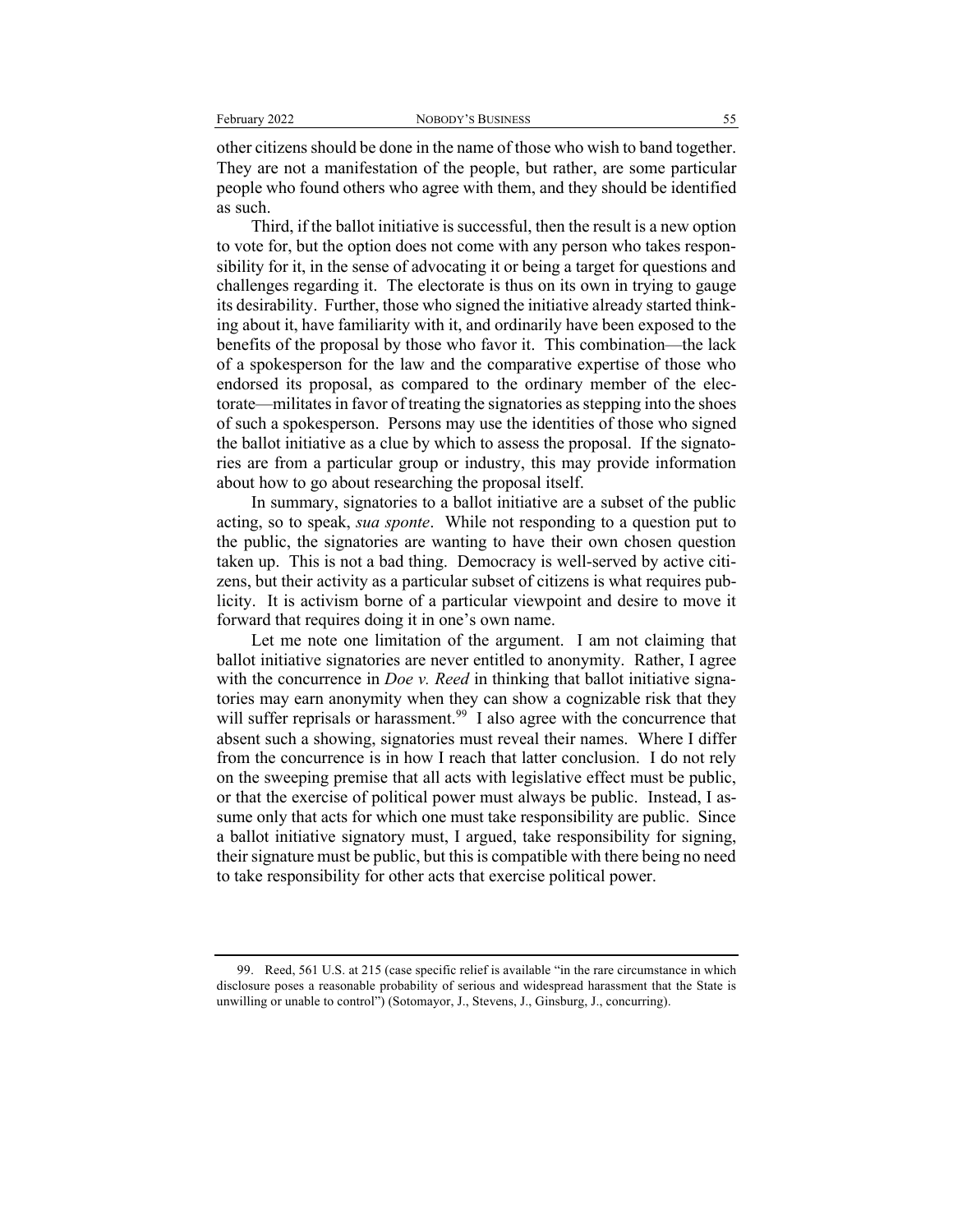#### D. Americans for Prosperity Foundation v. Bonta

The theory I defended in Section I along with my discussion of *Doe v. Reed* offers a novel way to view the Supreme Court's latest precedent on compelled disclosure: *Americans for Prosperity Foundation v. Bonta*. 100

In this case, the Supreme Court considered a rule promulgated by California's Attorney General. This rule requires various disclosures from organizations that wish to be permitted to solicit tax-exempt donations in California. One such required disclosure is a Schedule B to I.R.S. form 990, which identifies by name and address donors who give more than a certain amount of money to the organization.<sup>101</sup> The petitioners in the case challenged this rule as a violation of the First Amendment right to freedom of association, alleging that it "would make their donors less likely to contribute and would subject them to reprisals."<sup>102</sup> The petitioners challenged it as applied to them, but also facially.<sup>103</sup> The Court sustained the facial challenge, with only Justices Sotomayor, Breyer, and Kagan disagreeing with that result. They expressed sympathy only with an as-applied challenge.

I think the dissenters are right, but not for the reason they give. Their main argument is that the majority ignores *Doe v. Reed*.<sup>104</sup> That is, they argue that *Bonta* raises the same question as *Doe*, but nonetheless comes out differently. In *Doe v. Reed*, the disclosure of the names of ballot signatories to the public was upheld against a facial challenge without much tailoring, partly on the grounds that there was no evidence that the typical ballot initiative signatory would be subject to reprisals if their name were disclosed.<sup>105</sup>

But then in *Bonta*, the Court held that no evidence for such reprisals need be found. Rather, a risk can be presumed and that's enough to require more tailoring than was found in *Doe v. Reed*.

- *1. "[T]he protections of the First Amendment are triggered not only by actual restrictions on an individual's ability to join with others to further shared goals. The risk of a chilling effect on association is enough."<sup>106</sup>*
- *2. "[E]xacting scrutiny is triggered by state action which may have the effect of curtailing the freedom to associate and by the possible deterrent effect."107 (emphasis in original)*
- *3. "[I]dentification and fear of reprisal might deter perfectly peaceful*

<sup>100.</sup> Bonta, 141 S. Ct. 2373 (2021).

<sup>101</sup>*. Id.*

<sup>102</sup>*. Id.*

<sup>103</sup>*. Id.* at 2380 ("Both organizations challenged the disclosure requirement on its face and as applied to them.").

<sup>104</sup>*. Id.* at 2395-97.

<sup>105.</sup> Reed, 561 U.S. at 200-01.

<sup>106</sup>*.* Reed, 561 U.S. at 200-01.

<sup>107</sup>*. Id.*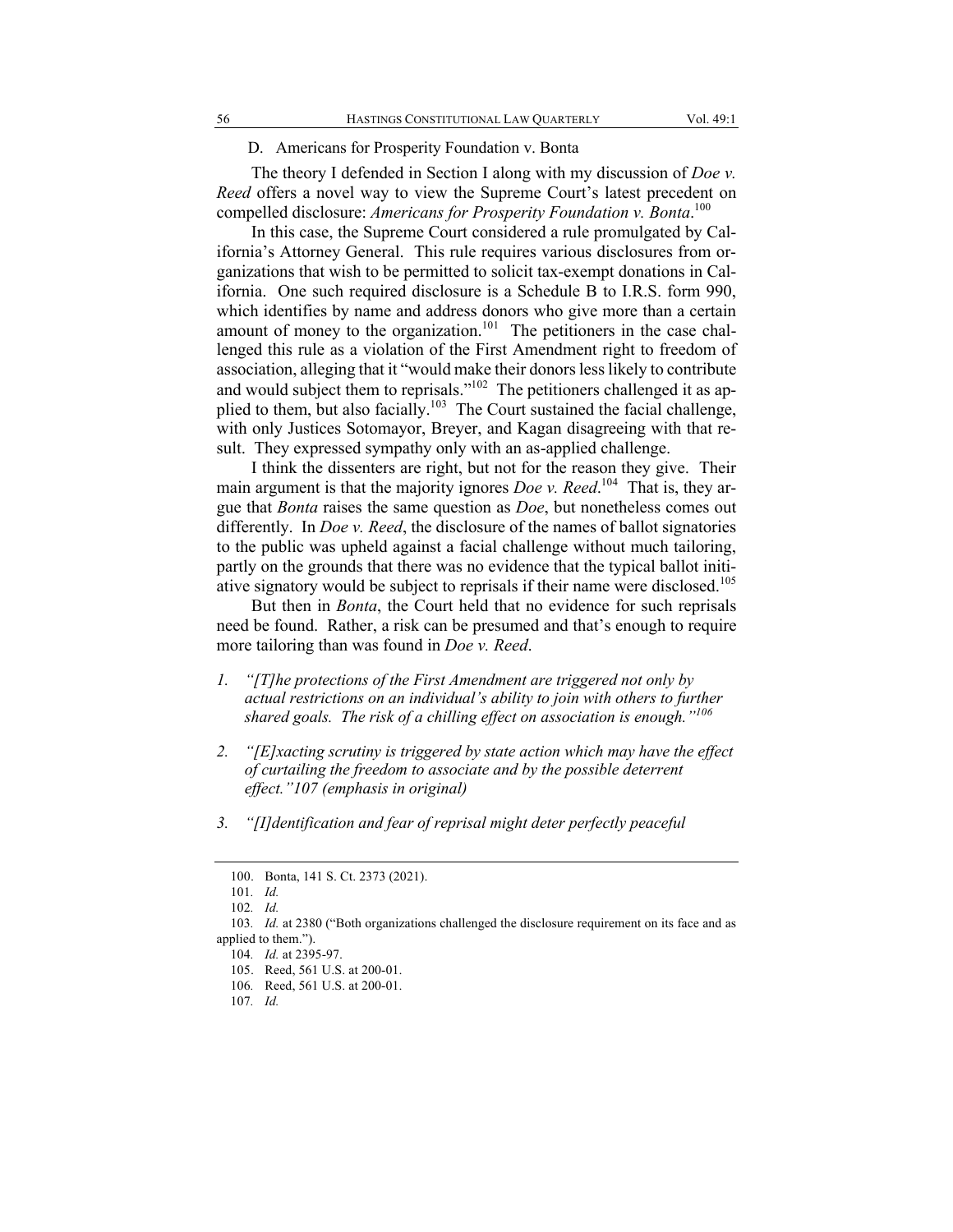### *discussions of public matters of importance."108 (emphasis in original)*

This is a disagreement, but not yet one that is anything but a stalemate. The dissent is right about where the overwhelming bulk of precedent lies, but normatively, neither side has a decisive argument.

The *Bonta* dissent thinks that we should assume that many persons will not be chilled by disclosure of their charitable commitments, making it unimportant whether the disclosure requirement is a little loose in its tailoring. However, the *Bonta* majority thinks we should be cautious and take the risk that persons will be chilled by disclosure of their charitable commitments as a reason to require tighter tailoring. The dissent can inveigh against the substitution of judicial judgment for that of "politically accountable actors"—it lets the government operate unless citizens can come forward with evidence of chill. The majority, on the other hand, can invoke the value of individual rights against mere "administrative convenience"—it protects the individual unless the government can show that it has tiptoed around possible chilling.

This stalemate is a symptom of the view I have been at pains to challenge in this Article. Both sides want to evaluate anonymity in terms of who has a burden to show chilling in some particular circumstances, but there are costs to placing it on either party, since anonymity is double-edged. It can hide abuse and fraud, or it can protect unpopular views. Neither scenario necessarily predominates, so the burden is likely to get the wrong result at least some of the time.

The privileged participation view offers a different way of approaching disclosure cases. In line with my analysis of *Doe v. Reed*, this approach asks what persons should be responsible for, and to whom. It asks directly about the kind of thing that is being shielded by anonymity. *Doe v. Reed* involved ballot signatories who were seeking to have a significant effect on the political activity of a community, and so they cannot claim anonymity. If they are going to prompt persons to consider and make binding legal decisions about an issue, they should do so in their own name. If one is seeking to make the world over as one would have it, one's mind is made up, and so there's no place for a privilege to make it up.

In *Bonta*, I also think that anonymity is inappropriate. My reasoning can be introduced by the example of a legislative representative. Representatives carry out a public function because they act on behalf of their constituents and cannot vote anonymously. Further, the public nature of the representative's work means that others who seek to interact with representatives may also take on some obligations of transparency. For example, there are a variety of disclosure rules for lobbyists which help constituents know who their leaders are talking to and who is seeking to influence their judgment.<sup>109</sup>

<sup>108</sup>*. Id.*

<sup>109</sup>*. See* United States v. Harriss, 347 U.S. 612 (1954) (upholding the disclosure requirement in the Federal Regulation of Lobbying Act). *See* William Luneburg, *Anonymity and Its Dubious*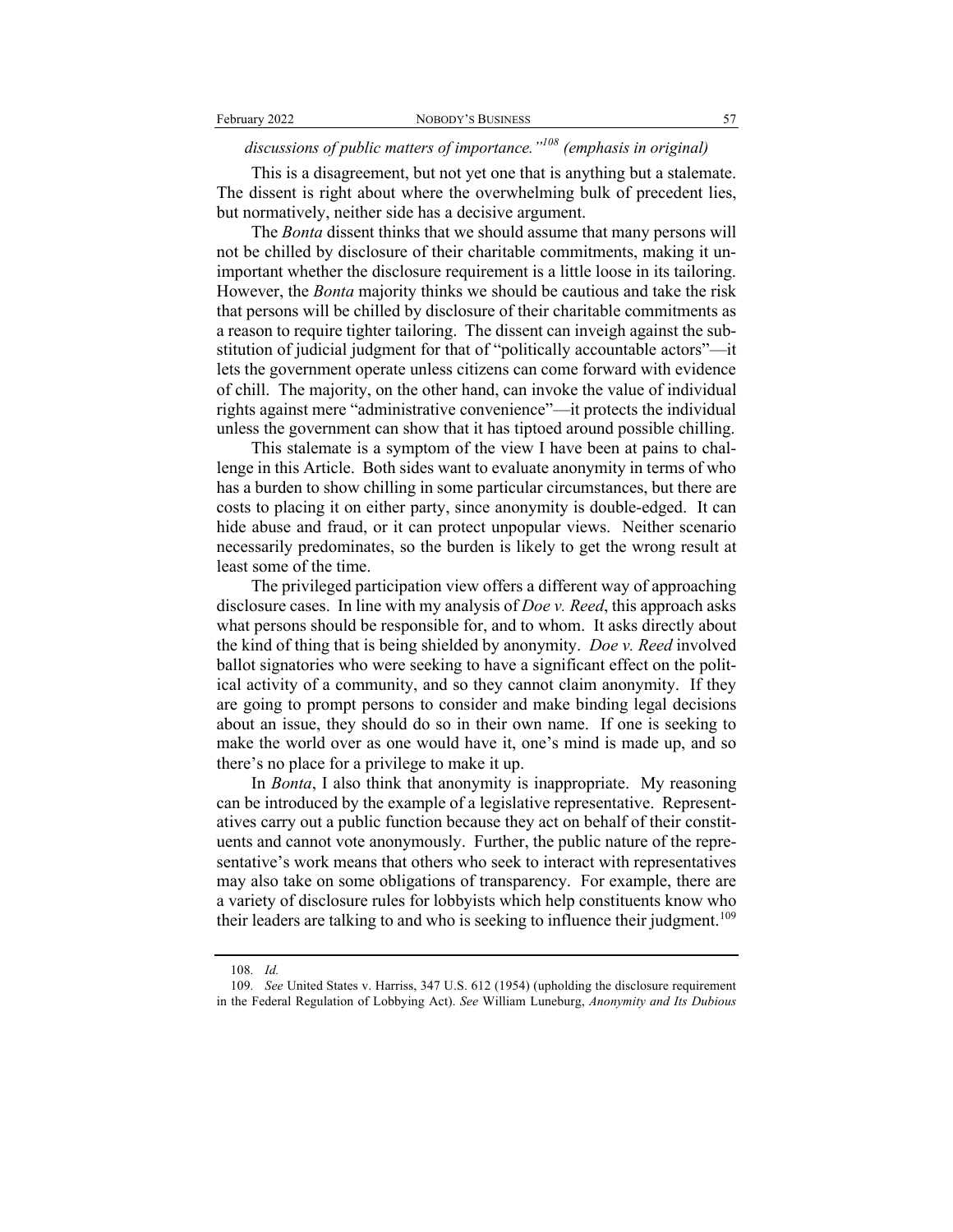Now apply the same logic to a tax-exempt charity like the challengers in *Bonta*. I think it is clear that such charities can be required to disclose their officers.<sup>110</sup> Why? Because charities play a partly public role in society in virtue of the fact that contributions to them defray the overall tax burden of the donor. A charity is partly treated as an agent that sufficiently aids public goals and community interests. It is also entitled to solicit funds from others, as a charity.<sup>111</sup> Hence, there must be a person who can answer for its activities. But if the officers of a charity can be compelled to reveal their names, then there is ample reason to hold that large donors must do so as well because they are likely to have influence with the charity. They are defraying their public obligations through an avenue of their choice. In the worst-case scenario, donors may be abusing the tax-exempt status of the charity or working with it to avoid taxes.

Moreover, large donors are not plausibly settling their views. The Americans for Prosperity Foundation is only required to disclose the names of donors who give \$250,000 or more. Such donors are plausibly committed to the cause of the charity and are, again, acting to make over the world as they wish it to be. Since their actions indicate that they have made up their mind about what they wish to promote, they can be required to do so in their own name.

According to these arguments, the key facts are not whether a donor will or will not be actually chilled by the requirement to disclose their donations to the attorney general, but whether it is fair to require them to give their name. Perhaps some donors are paranoid about the California attorney general knowing that they donate a lot to a particular cause. If so, their donations will be chilled, but that consequence cannot be a basis to suspend an otherwise sound disclosure requirement. And, as I argued, California's disclosure requirement is sound because of the impact that large donations make on public life and because of the modest public obligation that they are permitted to fulfill.

Given the inappropriateness of anonymity, I think that California's interest in manageably policing an expansive charitable trust register is likely sufficient to protect the disclosure rule from facial invalidation. I say "likely" because the privileged participation view does not permit disclosure simply because anonymity is inappropriate without any countervailing

*Relevance to the Constitutionality of Lobbying Disclosure Legislation*, 19 STANFORD L. & POL'Y REV. 69 (2008).

<sup>110.</sup> NAACP v. Alabama, 357 U.S. 449, 464 (1958) ("Petitioner has not objected to divulging the identity of its members who are employed by or hold official positions with it.").

<sup>111.</sup> Cal. Bus. & Prof. Code § 17510(a) (1999) (West) (legislative findings) ("Many solicitations or sales solicitations for charitable purposes have involved situations where funds are solicited from the citizens of this state for charitable purposes, but an insignificant amount, if any, of the money solicited and collected actually is received by any charity. The charitable solicitation industry has a significant impact upon the well-being of the people of this state").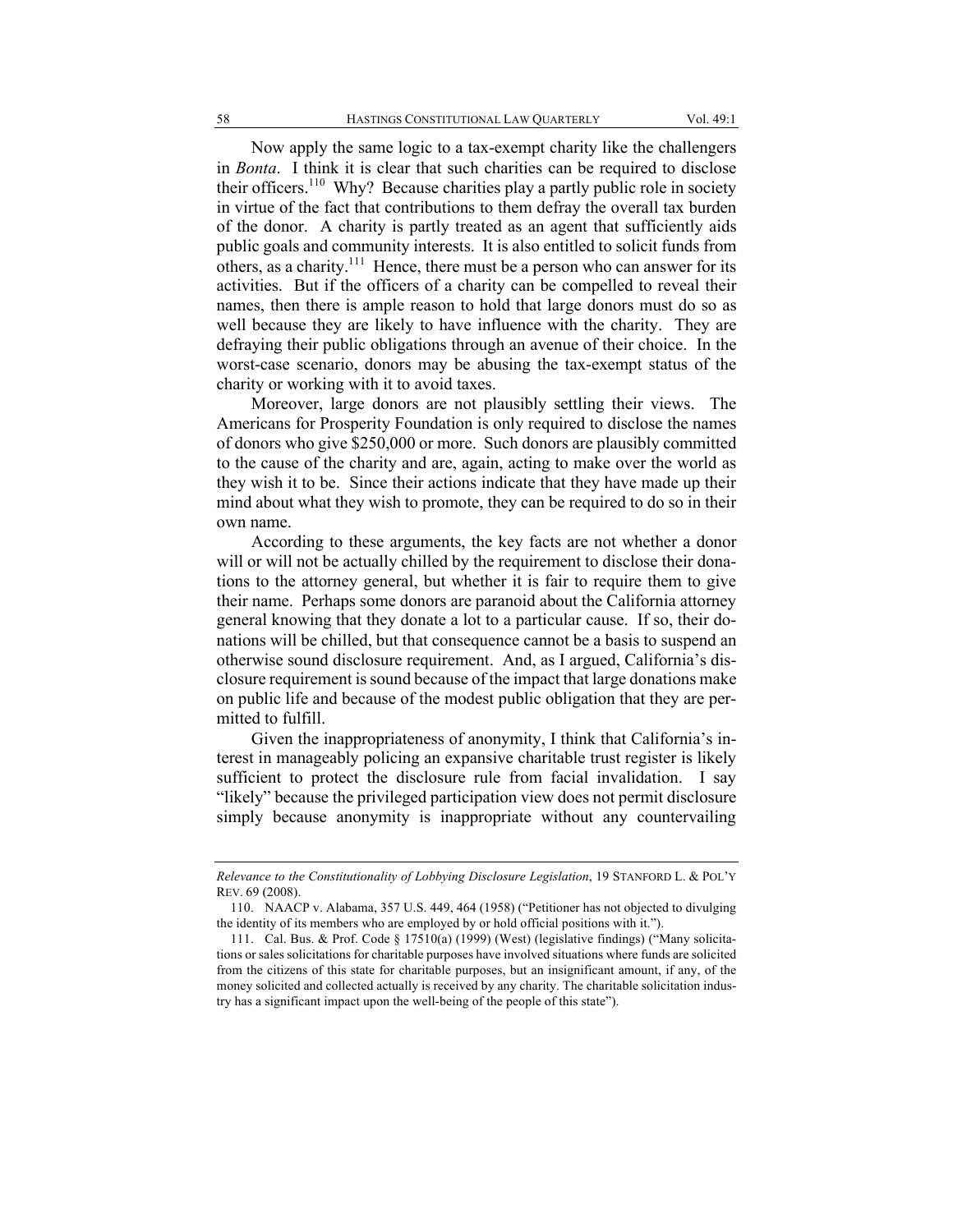government interest. That would be harassment.<sup>112</sup> There must be some genuine enforcement value to California obtaining these records, and plausibly, there is.

Note that the arguments I gave leave room for a grant of anonymity (as in *Doe v. Reed*) when others wrongfully attempt to deter donors from exercising their associational rights with threats or violence, or when the Attorney General mishandles the information that is disclosed. The record in *Bonta* suggested serious government negligence and even the dissent claimed that "there is no question that petitioners have shown that their donors reasonably fear reprisals if their identities are publicly exposed."113 For these reasons, I think an as-applied challenge against the California disclosure rule is plausible, but that the law on its face is sound.

#### **IV. Conclusion**

My goal was to identify and challenge a pervasive assumption: that anonymity is just a state in which one's identity is unknown to others and that its importance rests on the effects of that ignorance. If one accepts this assumption, then anonymity rules will be properly analyzed on a case by case, cost-benefit basis. With regard to each case, the question will be "what do we want to happen here?" followed by an inquiry into whether anonymity will satisfactorily advance whatever the answer is (e.g., more dissident speech, safety from reprisals, etc.). The question of whether to use anonymity will be a purely technical, instrumental one that turns only on the results it produces compared to other doctrines.

This results-only assumption about the significance of anonymity is too restrictive. It misses the significance of names as the way in which persons think about others and, in turn, update their view of them by attributing new things to them. Anonymity is not just a state in which a person's identity is unknown, but also, thereby, a state in which a person cannot be held responsible for what they do. Hence, anonymous speech is speech for which its speaker cannot be held responsible.

This fact that anonymity precludes holding persons responsible, gives it inherent moral significance. Because persons should be held responsible for whatever they are responsible for, anonymity is an exception to, or a privilege from, the normal moral order of things. Such a privilege requires justification, and the justification is not wide open. It does not consist of a sufficient balance of "goodness" however denominated, but is instead one

<sup>112.</sup> Genusa v. City of Peoria, 619 F.2d 1203 (7th Cir. 1980) (invalidating a disclosure requirement that had no justification beyond harassment.); Acorn Inv., Inc. v. City of Seattle, 887 F.2d 219, 226 (9th Cir. 1989) ("[i]n short, there is no logical connection between the City's legitimate interest in compliance with the panoramic ordinance and the rule requiring disclosure of the names of shareholders").

<sup>113.</sup> Bonta, 141 S. Ct. at 2405 (Sotomayor, J., dissenting).